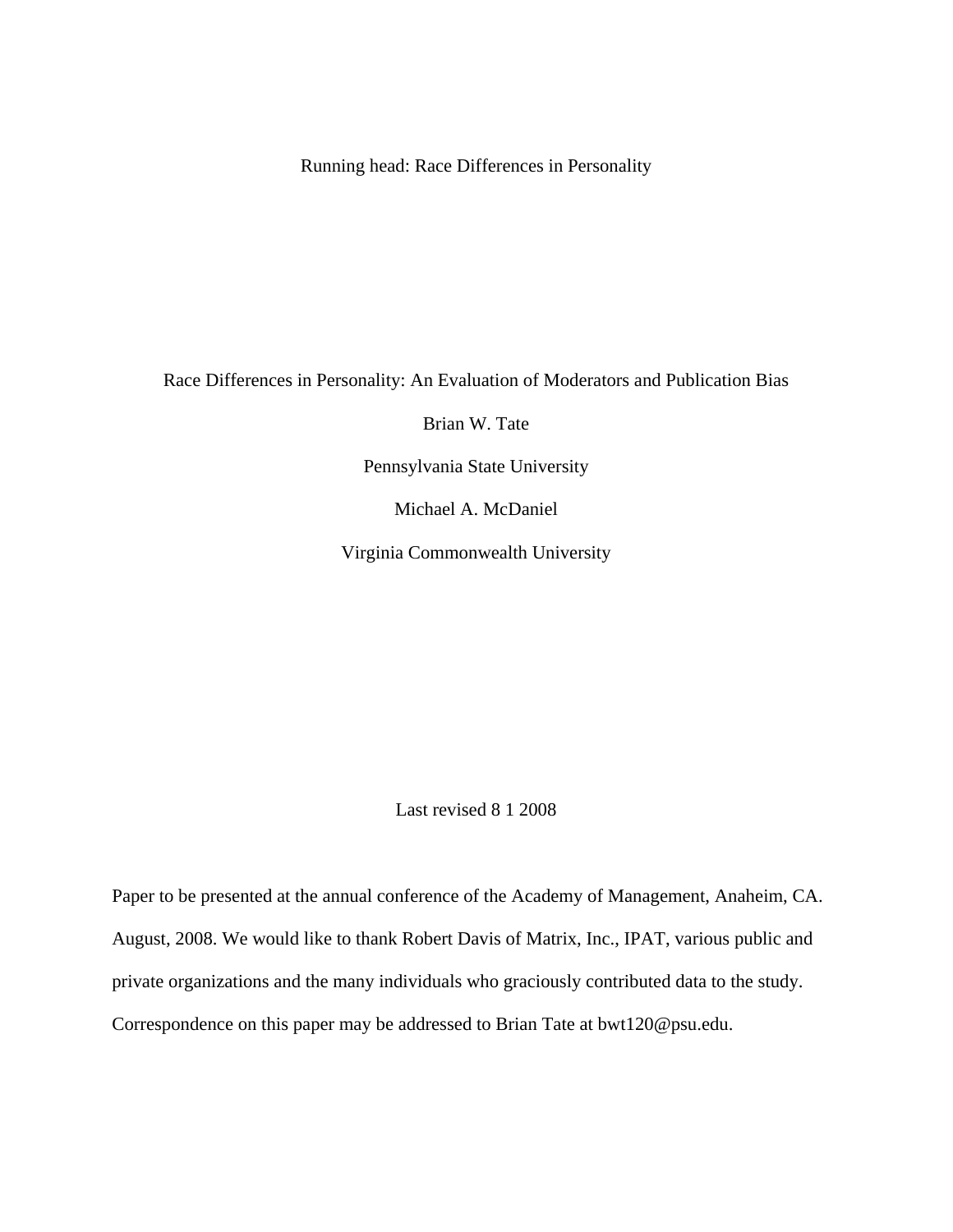Race Differences in Personality: An Evaluation of Moderators and Publication Bias

Although many have argued that mean racial group differences in scores on personality trait measures are smaller than in scores on cognitive ability tests, there has been limited quantitative evidence to confirm or deny this argument. Using 567 effect sizes and a total sample size of over one million, the present meta-analysis estimates the magnitude of White-Black differences found in scores of Big 5 personality measures as well as measures of locus of control and self-efficacy. We offer seven primary conclusions. First, we conclude that the magnitudes of the White – Black differences are very small. Our second conclusion is that the magnitude of the White – Black differences for the Big 5 is moderated by the cognitive loading of the personality scales. Our third conclusion is that most of our results are primarily consistent with the nil hypothesis which is that there are no differences between Blacks and Whites on four of the seven personality constructs. Blacks are slightly more extroverted and emotionally stable, and Whites are slightly more agreeable. Fourth, we conclude that journal data often suppress results that disfavor Blacks. Fifth, we conclude that Black college students have a slightly more favorable standing on personality variables than White college students. Our sixth conclusion is that mean racial difference in incumbent samples are not smaller than mean racial differences in applicant samples. Finally, we conclude that personnel researchers pay far too little attention to the representativeness of their samples.

#### **Keywords:**

personnel selection; selection tests; personality; race; publication bias, cognitive loading.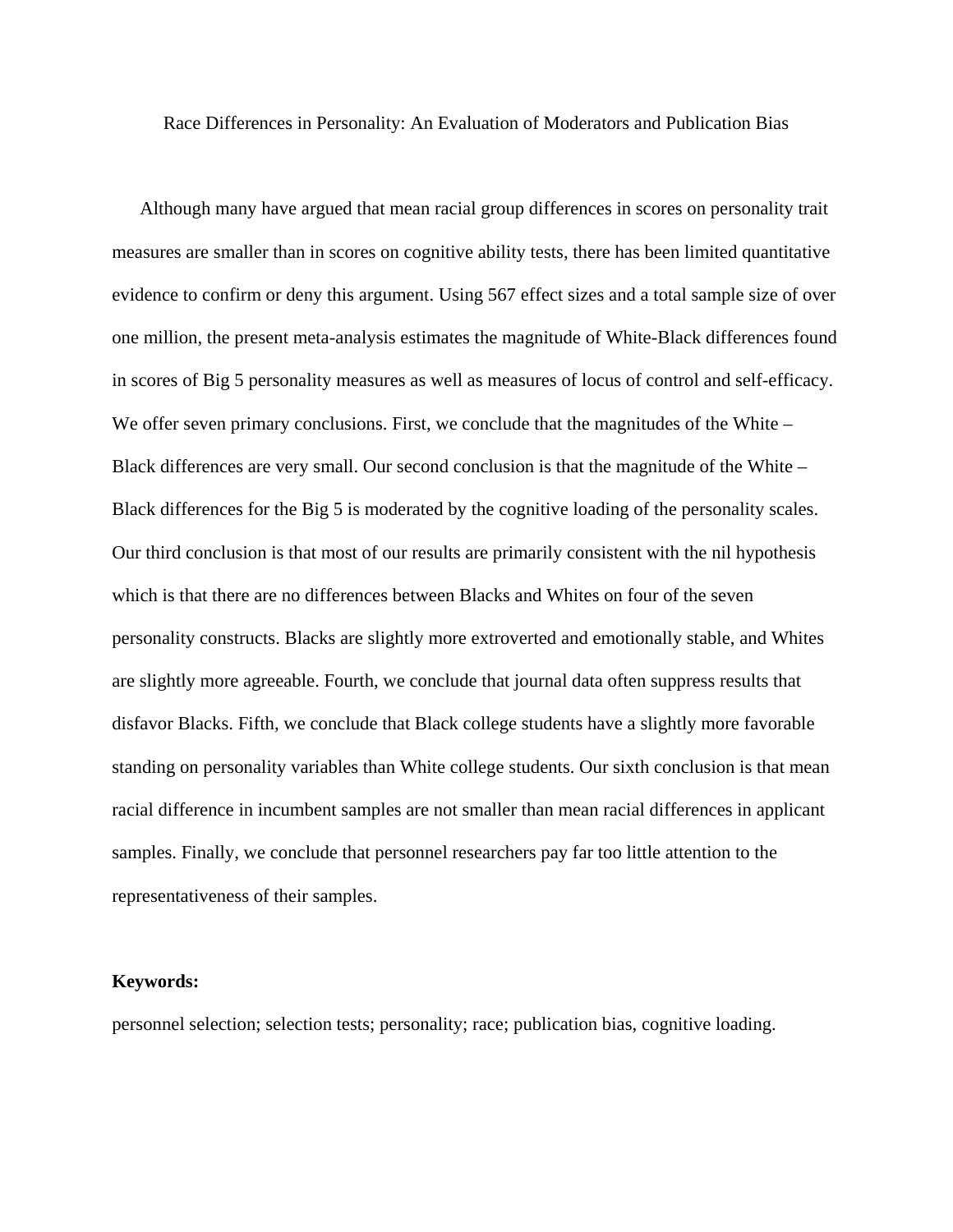Race Differences in Personality: An Evaluation of Moderators and Publication Bias

 The one standard deviation in scores on paper-and-pencil tests of cognitive ability that separates White from Black test takers is a ubiquitous statistic in personnel selection practice and research (Roth, Bevier, Bobko, Switzer, & Tyler, 2001; Sackett & Wilk, 1994; Schmitt, Clause, & Pulakos, 1996). In practice, this means that, despite evidence for cognitive ability as a consistently valid predictor of job performance (Schmidt & Hunter, 1998), the use of cognitive ability tests is likely to produce substantial group differences between Whites and racial minorities as well as subsequent adverse impact (Outtz, 2002).

Because group differences in cognitive ability test scores cannot be easily reduced (Murray, 2005), practitioners often use tests of constructs other than cognitive ability that might produce smaller group differences in conjunction with cognitive ability tests in applicant selection (Hogan, Hogan, & Roberts, 1996; Schmitt, Rogers, Chan, Sheppard, & Jennings, 1997). Studies typically find smaller group differences in tests of non-cognitive ability constructs than cognitive ability tests (Arthur, Edwards, & Barrett, 2002). For example, Ones and Viswesvaran (1998) found smaller group differences in integrity test scores and Goldstein, Yusko, Braverman, Smith, and Chung (1998) found smaller group differences in tests of managerial competence than in cognitive ability test scores. Among non-cognitive ability constructs, tests of personality constructs are often used. However, systematic, quantitative reviews of racial group differences in scores on tests of non-cognitive ability constructs, such as personality traits, are lacking despite the necessity of examining the benefits and drawbacks of non-cognitive tests. The present meta-analysis will focus on personality and will assess the magnitude of group differences in seven personality constructs.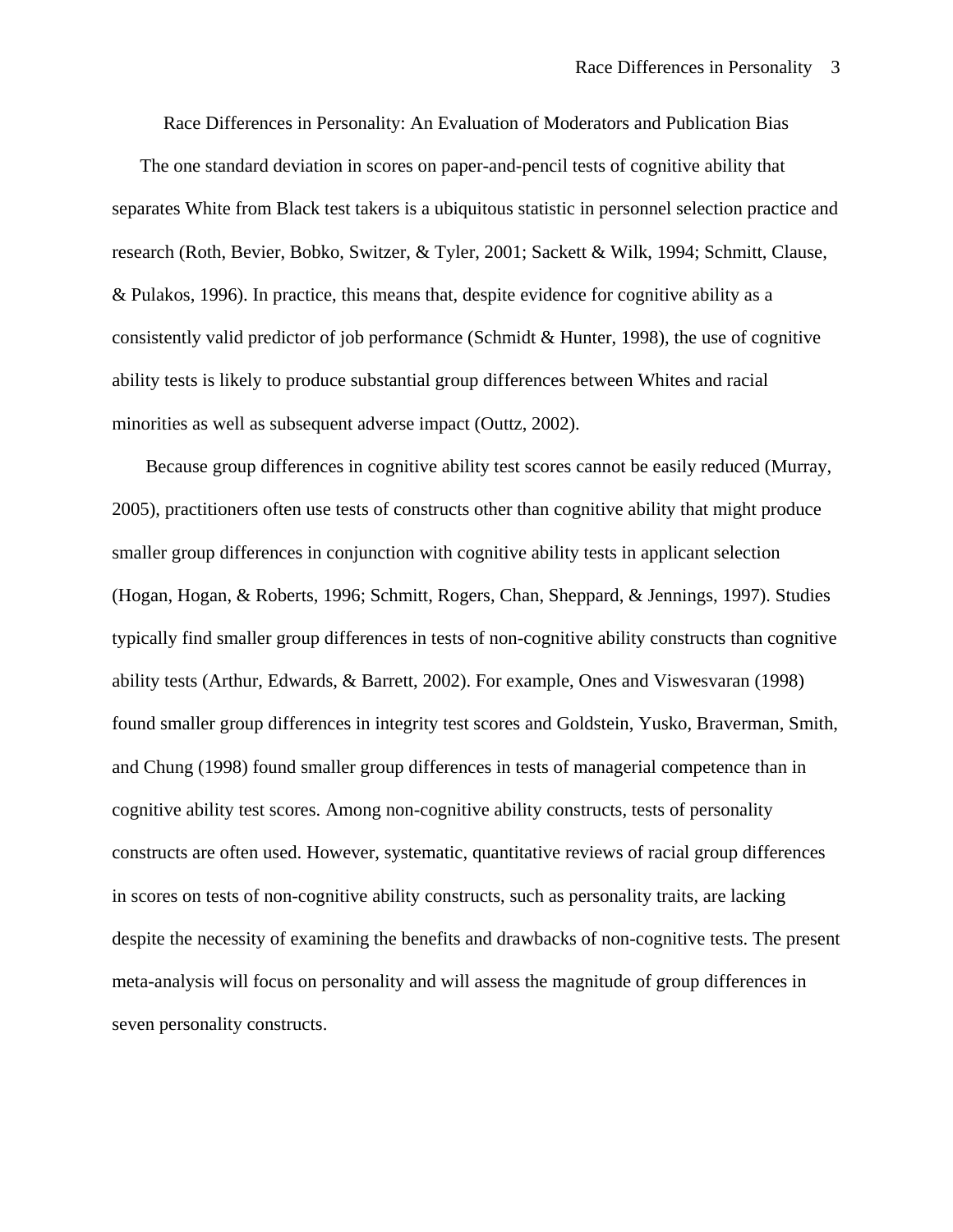# *Personality in Selection*

 Previous quantitative reviews have shown personality constructs, especially conscientiousness and emotional stability among Big 5 factors, to validly predict job performance criteria, in general (Barrick, Mount, & Judge, 2001; Barrick & Mount, 1991; Tett, Jackson, & Rothstein, 1991). In addition, several authors have argued that personality tests produce substantially smaller group differences than cognitive ability tests (Hogan, 2005; Hogan, Barrett, & Hogan, 2007). For these reasons, personality tests are widely used in selection contexts (Morgeson, Campion, Dipboye, Hollenbeck, Murphy, & Schmitt, 2007; Viswesvaran, Deller, & Ones, 2007). Although there are debates as to whether the effect sizes for predicting job performance using personality are high enough to be of practical use and whether personality tests are susceptible to applicant faking (Griffth, 2006; Hogan et al., 2007; Morgeson et al., 2007; Viswesvaran, et al., 2007), the extent of use of personality tests alone warrants examinations of their mean racial differences.

#### *Previous Research on Group Differences in Personality Constructs*

 Hough, Oswald, and Ployhart (2001) performed the first published review of racial group differences in scores in Big 5 traits. The authors found *d*-scores between Whites and Blacks in agreeableness, conscientiousness, emotional stability, and extraversion ranging from 0.20, for agreeableness, to 0.10, for extraversion. The largest group differences were found in openness, which was associated with a Black-White *d* of 0.21, in favor of Whites, and a Hispanic-White *d* of 0.10, also in favor of Whites. A limitation of Hough et al's. review is that their effect size estimates were based on a sample of only nine studies. Despite this limitation, Hough et al.'s results suggest that there is the potential for significant group differences in certain personality constructs, such as openness and extraversion.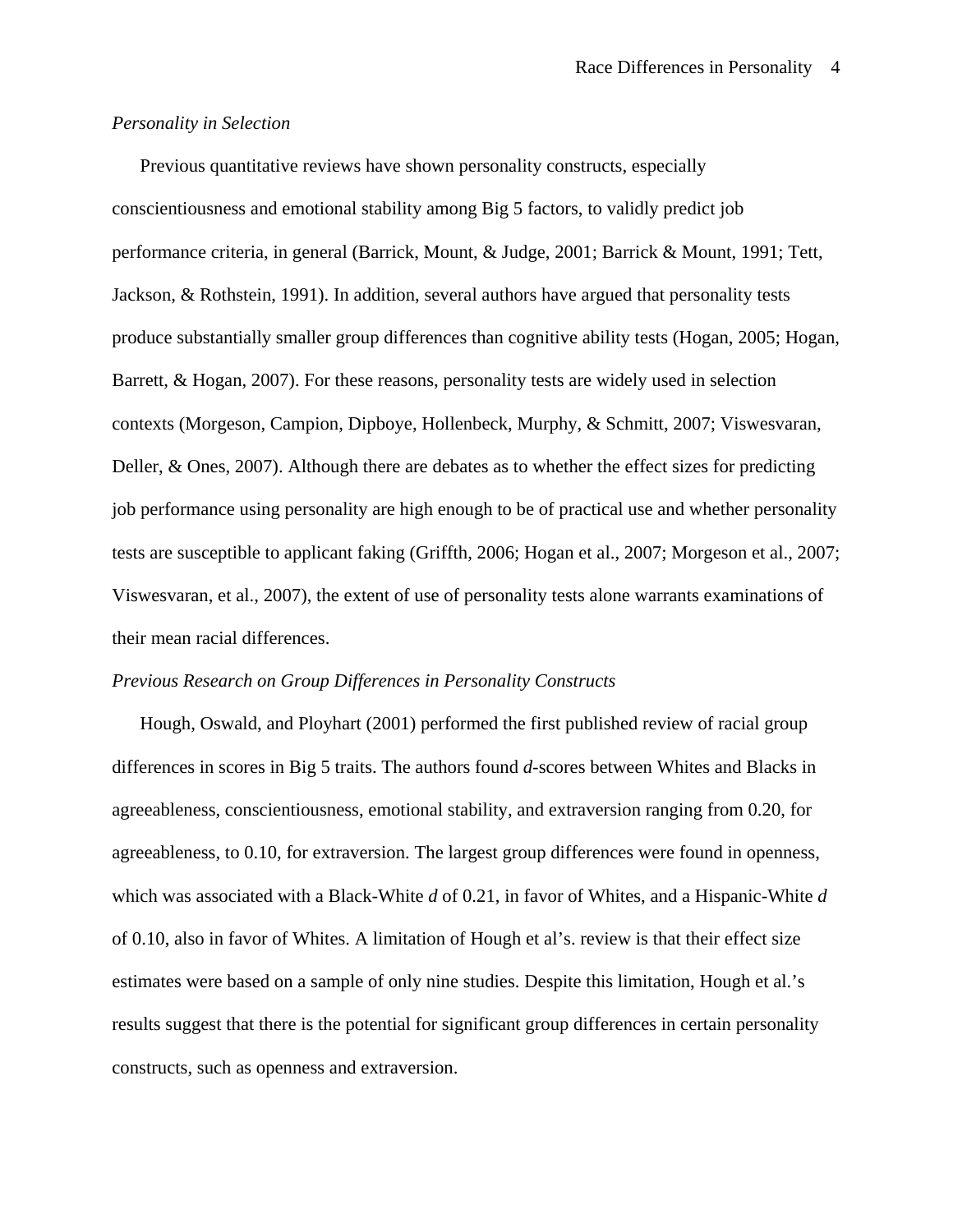Foldes, Duehr, and Ones (in press) recently completed a review of racial mean score differences in personality tests. The present study builds on Foldes et al.'s paper in three ways. First, the present study will base its effect size estimates on more data than Hough et al.'s and Foldes et al.'s estimates. For example Foldes et al. analyzed data from three samples to determine White-Black differences in global conscientiousness measure scores. We present analyses on 81 such effects. Foldes et al. also had very few samples for openness to experience  $(k = 9)$ , and agreeableness  $(k = 9)$ . We will analyze 78 effect sizes for openness and 73 for agreeableness.

Second, using a greater number of studies will permit us to examine more moderators. Our moderator analyses include sample type (e.g., incumbents, applicants, college students) and publication source (e.g., journals, unpublished data). We also will examine the cognitive loading of personality measures as a moderator of the magnitude of mean racial differences. We operationalize the cognitive loading of a personality scale as its correlation with a measure of cognitive ability. Whetzel, McDaniel, and Nguyen (in press) found that the cognitive loading of situational judgment tests accounted for the majority of the differences across studies in mean race differences. We anticipate that more cognitively-loaded personality tests and constructs will show the largest mean racial differences.

Third, we examine the extent to which publication bias (McDaniel, Rothstein & Whetzel, 2006) may distort the accumulated data on mean racial differences. Because the reporting of mean racial differences is a sensitive topic, it is possible that researchers who find non-trivial mean racial differences will choose not to report that data in their publications; whereas, those who find near zero differences will be more likely to report such results. The existence of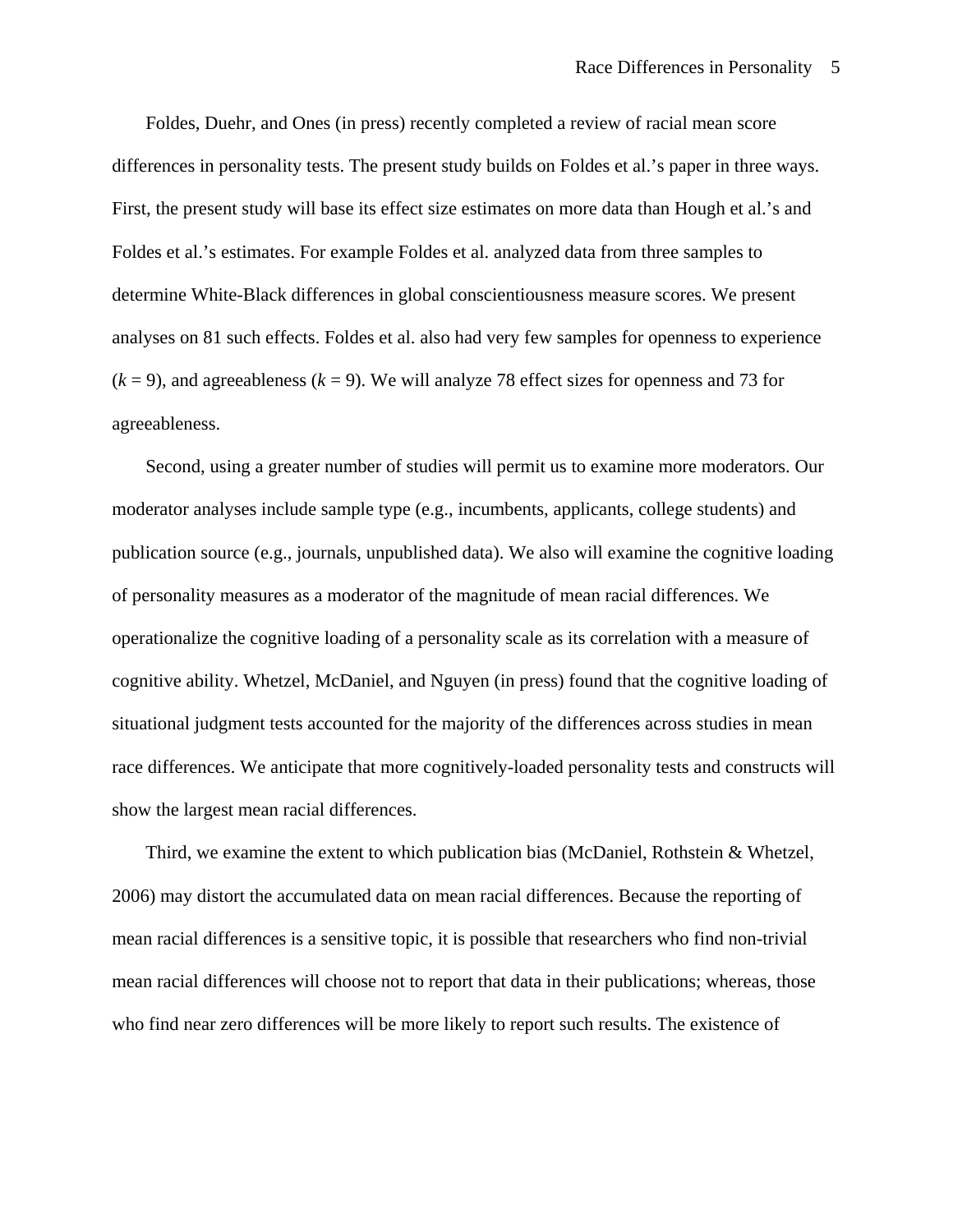publication bias would suggest that the magnitude estimates of the mean race differences in personality measure scores are biased.

## *Predicting the Nature of White-Black Score Differences*

Predicting the direction of group differences in personality measure scores is difficult due to existing research on the topic being limited. The two previous reviews, described above, have had few effect sizes for most distributions. The two notable exceptions are the Foldes et al.'s (in press) analyses of emotional stability  $(k = 128)$  and extraversion  $(k = 28)$ , which showed Whites to score higher on the traits. Because personality tests show small to modest correlations with job performance (Hurtz & Donovan, 2000) and because most job performance measures show White-Black differences favoring Whites (Ford, Kraiger, & Schechtman, 1986; Hauenstein, Sinclair, Robson, Quintella, & Donovan, 2003; Kraiger & Ford, 1985; McKay & McDaniel, 2006; Roth, Huffcutt, & Bobko, 2003), one might anticipate White-Black differences in personality measure scores to favor Whites. Given this reasoning and Foldes et al.'s results for emotional stability and extraversion, we offer this hypothesis:

*Hypothesis 1:* Whites will score higher than Blacks on the Big 5, locus of control and selfefficacy.

## *Moderators*

 The present study will examine three moderators of the magnitude of group differences in scores on Big 5 traits, including sample type (e.g., applicant, incumbent, or student), publication source (e.g., journals, conference presentations), and the cognitive loading of a personality measure.

*Cognitive loading*. Regarding a personality measure's cognitive loading (i.e., the correlation between a personality scale and a measure of cognitive ability), we predict that, because of the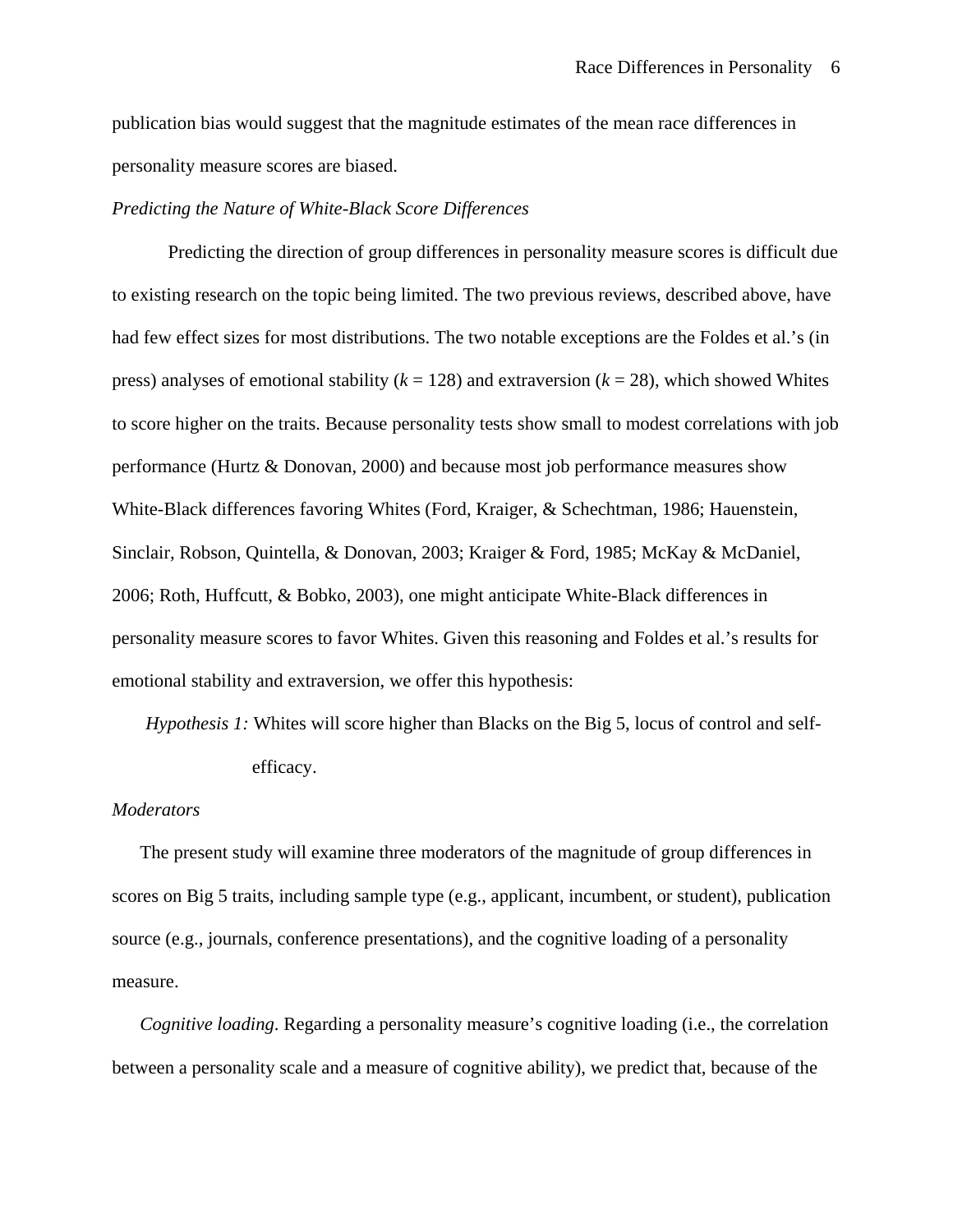group differences associated with cognitive ability, as the relationship between a personality trait and cognitive ability increases, White-Black score differences favoring Whites will increase.

*Hypothesis 2:* As the correlation between personality traits and cognitive ability increases,

group differences in personality trait scores favoring Whites over Blacks will increase.

*Sample type.* Variance on predictor variables is typically smaller in incumbent samples than in applicant samples due to the screening of the applicants. This restricted variance in incumbent samples would be expected to result in smaller mean racial difference. For example, Roth et al. (2001) showed that White-Black mean differences in incumbent samples are smaller than in the general population.

*Hypothesis 3:* Mean racial differences will be smaller in incumbent samples than in applicant samples.

# *Publication Bias*

 The present study will also examine whether there is evidence for publication bias in the reporting of race differences in personality traits. According to McDaniel, Rothstein, and Whetzel (2006), publication bias exists when unpublished sources of data systematically differ from published sources of data. The existence of publication bias threatens the conclusions that can be drawn from meta-analytic reviews. For example, a meta-analysis by McDaniel, Whetzel, Schmidt, and Maurer (1994) found an effect size of 0.27 for the validity of structured interviews compared to 0.19 for the validity of unstructured interviews. Duval (2005) estimated that without publication bias, structured interviews would have a lower validity of 0.21. McDaniel, et al. (2006) stated that practitioners relied on the 0.27 validity effect size as a rationale for developing structured interviews, and many researchers no longer compared structured to unstructured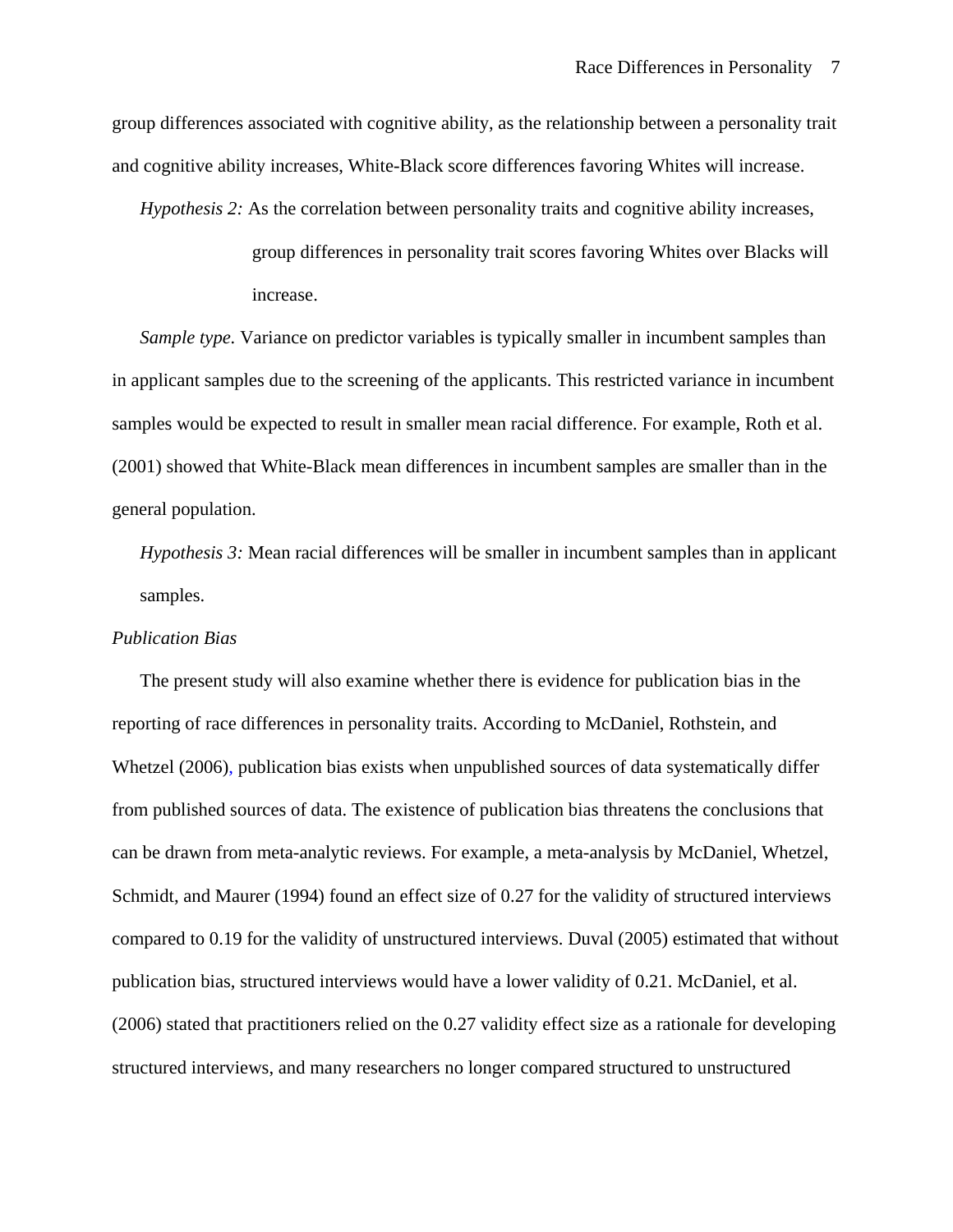interviews after McDaniel, et al.'s (1994) meta-analysis. Thus, the existence of publication bias suggests that the conclusions drawn from the 1994 meta-analysis may have been misleading for both practitioners and researchers.

Typically, according to Dickerson (2005), studies that fail to find significant results are "suppressed" in favor of studies that report significant results. The preference for the publication of statistically significant results is often due to editorial preferences and actions of authors. Editors and authors often consider statistically significant results to be more interesting than results that do not reach statistical significance. Journals have limited space and may give preference to the more interesting articles. Authors tailor their publications to editorial preferences.

Publication bias can also be a function of intentional distortion. McDaniel, Rothstein and Whetzel (2006) presented evidence suggesting that some test publishers may intentionally distort their validity effect sizes, such that small validity coefficients were suppressed. The suppression of those effect sizes likely made the test vendors' products look more useful than they were. Also, pharmaceutical companies have been accused of suppressing evidence that makes their products look ineffective (Curfman, Morrissey & Drazen, 2006). Similarly, McKay and McDaniel (2006) found published studies to yield lower magnitude differences between Whites and Blacks in job performance relative to unpublished studies, in which larger magnitude effect sizes favoring Whites were found. One interpretation of these findings is that authors have tended to report small mean racial effect sizes but not large effect sizes.

We assert that a similar distortion is likely to occur in mean differences in personality scores, as large mean racial differences, particularly those that favor Whites, will likely be suppressed in journal articles. We believe that this effect will hold for personality dimensions that have a clear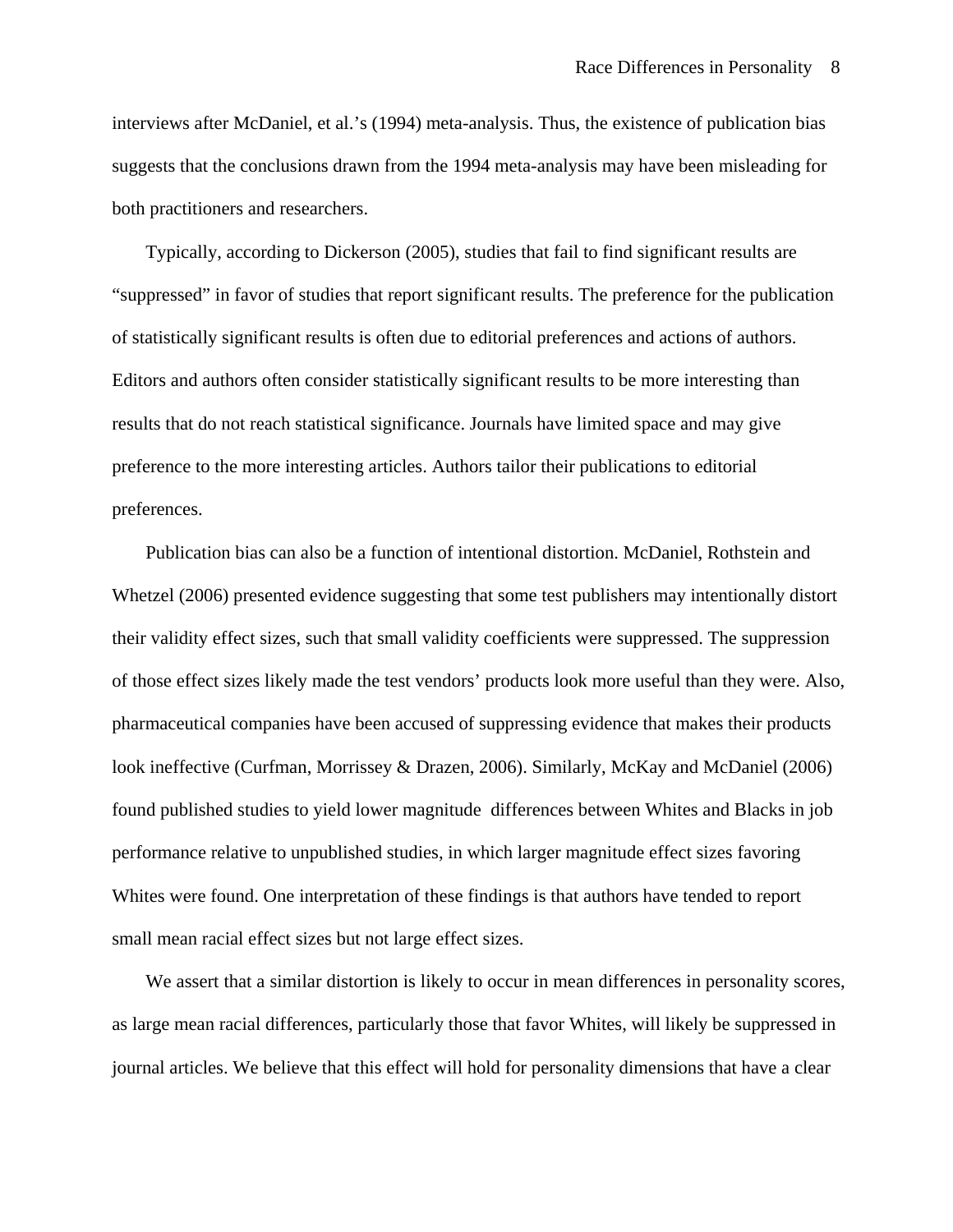and favorable end. For the constructs in our data set, we argue that the favorable end of the personality dimension is clear for conscientiousness, agreeableness, emotional stability, locus of control and self-efficacy. For example, most everyone would agree that it is better to be conscientious than slothful. The favorable end of extraversion and openness is less clear. Authors who perceive the quieter, more reflective nature of individuals high in introversion in a positive light may perceive the ultra-gregariousness of those high in extroversion to be a negative personal characteristic, and vice-versa. Similarly, authors who value curiosity may hold high levels of openness (intellectance) as a virtue; whereas, others may consider high levels of openness to be a distraction from task work. Thus, we believe that intentional publication bias is likely for five of the seven personality constructs, excluding extroversion and openness to experience. Thus, we offer:

*Hypothesis 4:* Group differences in scores on personality traits, excluding extraversion and openness to experience, will tend to show publication bias in data obtained from journals and tend not to show bias from data obtained from unpublished sources.

#### Method

## *Literature Search*

 The literature search included several phases. In the first phase, we collected studies included in Hough et al.'s (2001) review of racial group differences in personality traits. Our literature search also benefited from the reference list of the Foldes et al. paper. All efforts were made to attain the unpublished data sources reported in Foldes et al, but at the time of publication, we had not received any data from Dr. Foldes, although we obtained some of her data by contacting her sources directly. Dr. Foldes cited confidentiality issues in not releasing her unpublished data to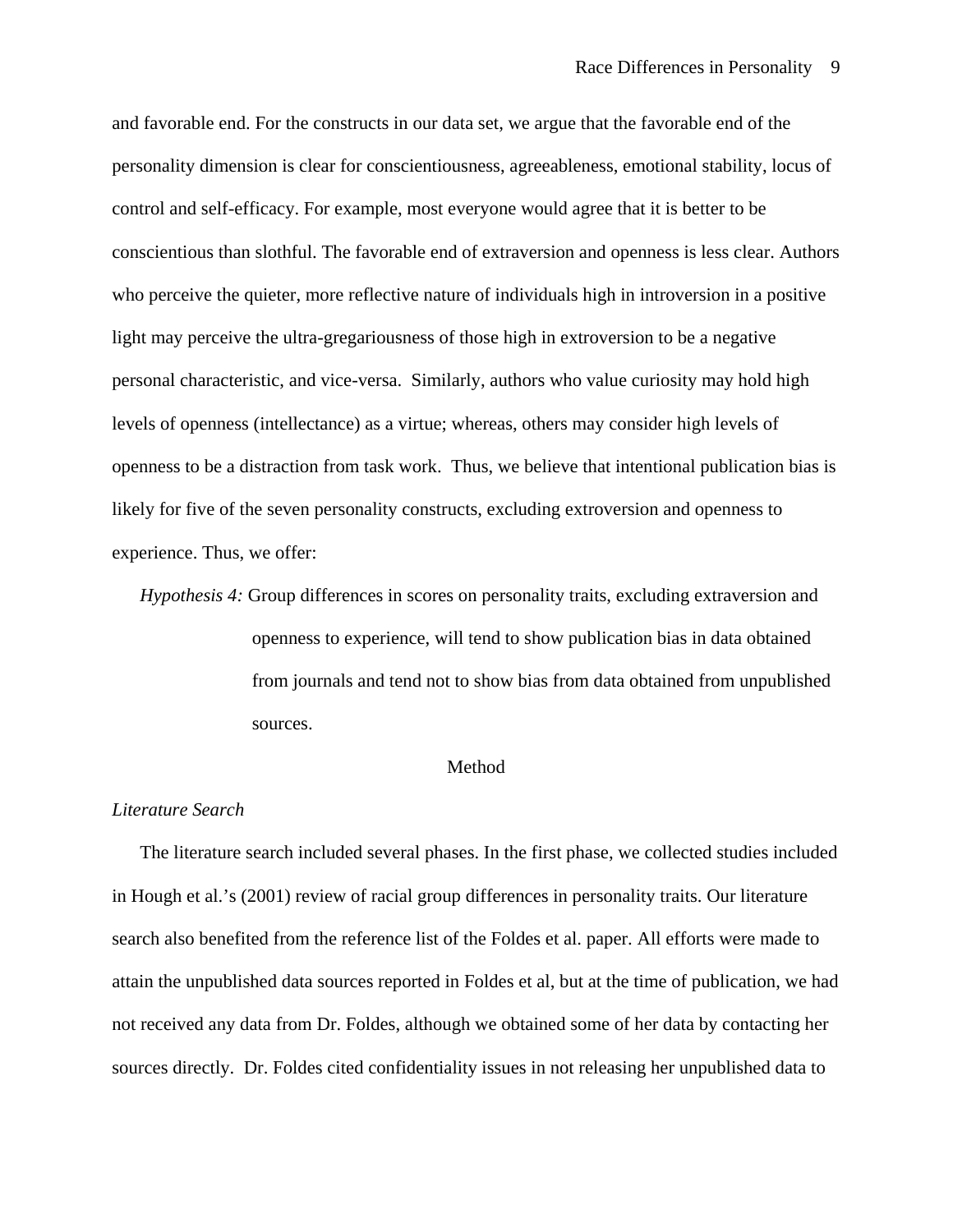us. We understand and respect her decision. In the second phase of the search, we used PsycINFO, pairing the search terms of "race" and "personality." Third, we used PsycINFO to search through all published volumes of relevant journals for relevant studies. We also performed a search using *Google Scholar* to search for relevant published and unpublished papers. To obtain data from unpublished sources, we obtained technical reports and unpublished data by contacting individuals from several organizations. We located several journal articles from 2002 and later that reported personality data but did not report racial statistics. For such articles, we requested that the authors send us summary statistics on the personality data by race.

To be included in the meta-analysis, studies had to include at least one test of a Big 5 scale, a locus of control scale, or a self-efficacy scale along with statistics that could be used to calculate a standardized mean difference effect size for Black-White score differences. Typically the standardized mean differences were calculated from means, standard deviations, and sample sizes. Authors of papers were contacted if a paper included a relevant personality test, had likely recorded race data on the respondents, and was published during or after 2002 but did not include a statistic that could be used to calculate an effect size for mean racial differences. A final set of 86 sources with 567 independent samples was obtained. Note that the number of samples is equal to sum of the samples across the seven construct analyses. If a sample contributed data to more than one construct, which was often the case, the sample was counted more than once, but the analyses of any given construct were based on independent samples. Analyses were based on 1,077,920 individuals. This sum of individuals equals the sum across samples for the seven constructs. Members of samples were counted multiple times in cases where a sample contributed data to more than one construct.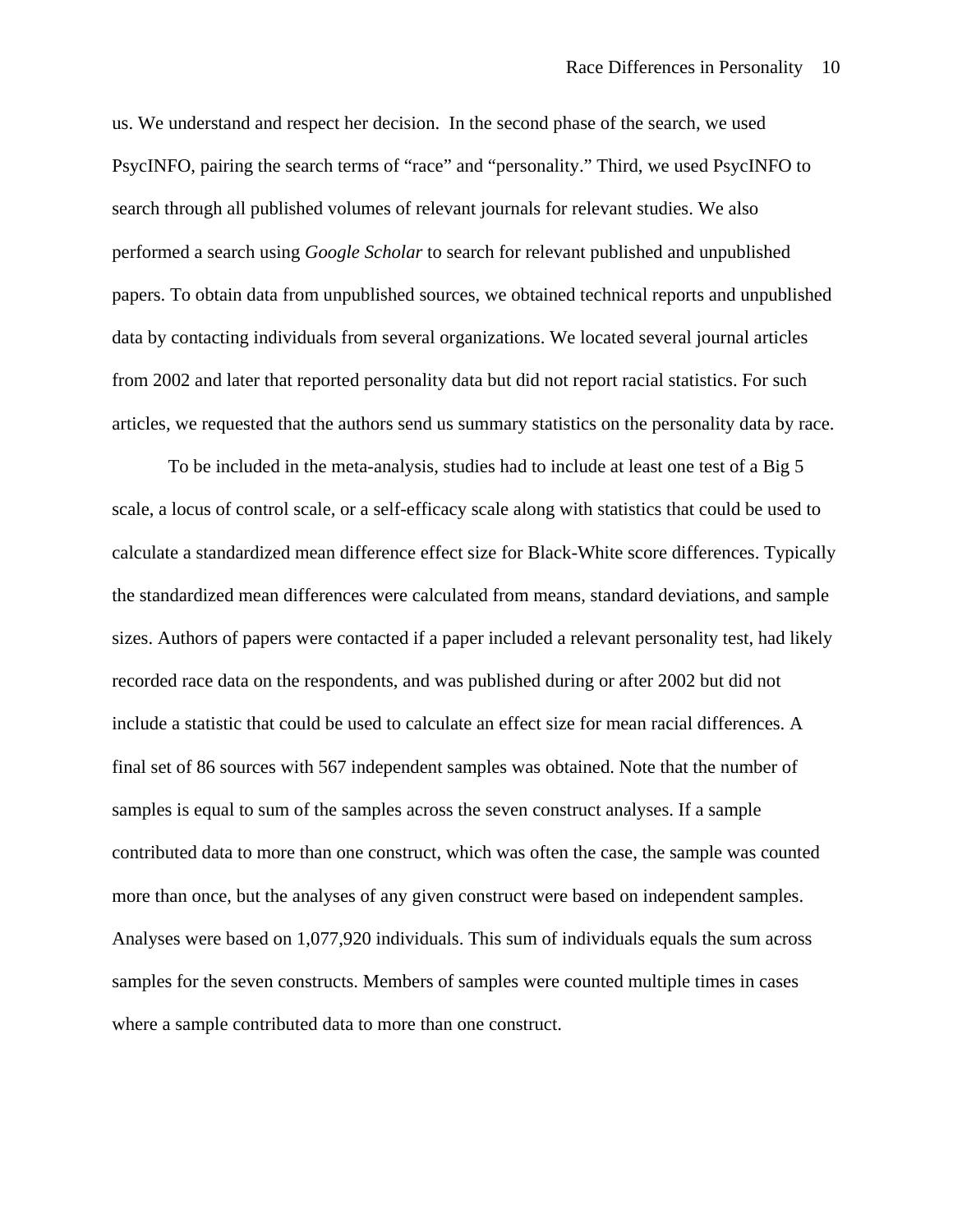Personality measures were coded according to Hough and Ones's (2001) FFM taxonomy. Hough and Ones mapped a variety of personality measures commonly used in industrial/organizational psychology and organizational behavior research onto the FFM. The taxonomy identifies global measures of each factor as well as facets of each FFM factor. For instance, the Eysenck Personality Questionnaire (Eysenck & Eysenck, 1975) contains a neuroticism scale that, if reversed coded, represents a global emotional stability scale, according to Hough and Ones. Likewise, the Jackson Personality Inventory's (Jackson, 1974) calmness subscale is an indicator of the emotional stability facet, even-tempered. Using this taxonomy allows for uniformity in selection and coding and provides greater ability to compare the current meta-analysis with findings from the Foldes et al. meta-analysis.

 Despite the comprehensiveness of the Hough and Ones (2001) typology, several sources included measures not included in the typology but were believed to assess one of the Big Five traits by present study's authors. For cases in which an unlisted measure believed to assess the FFM was identified by a coder, the study was flagged and a decision was made to include or exclude the study. Decisions to include such a measure were made if it was reasoned that the measure was not included in the Hough and Ones typology due to the measure's recent development or relative obscurity. In other cases, the author specifically stated that the measure they included was a measure of the FFM. Total agreement among the authors was needed for a study to be included in the meta-analysis.

# *Coding Procedures*

 Data from multiple tests of personality were grouped into categories of Big 5 traits consistent with the taxonomy offered by Hough and Ones (2001). Only analyses of the global personality scales for the Big 5 are included in the present study. Due to paper length considerations, we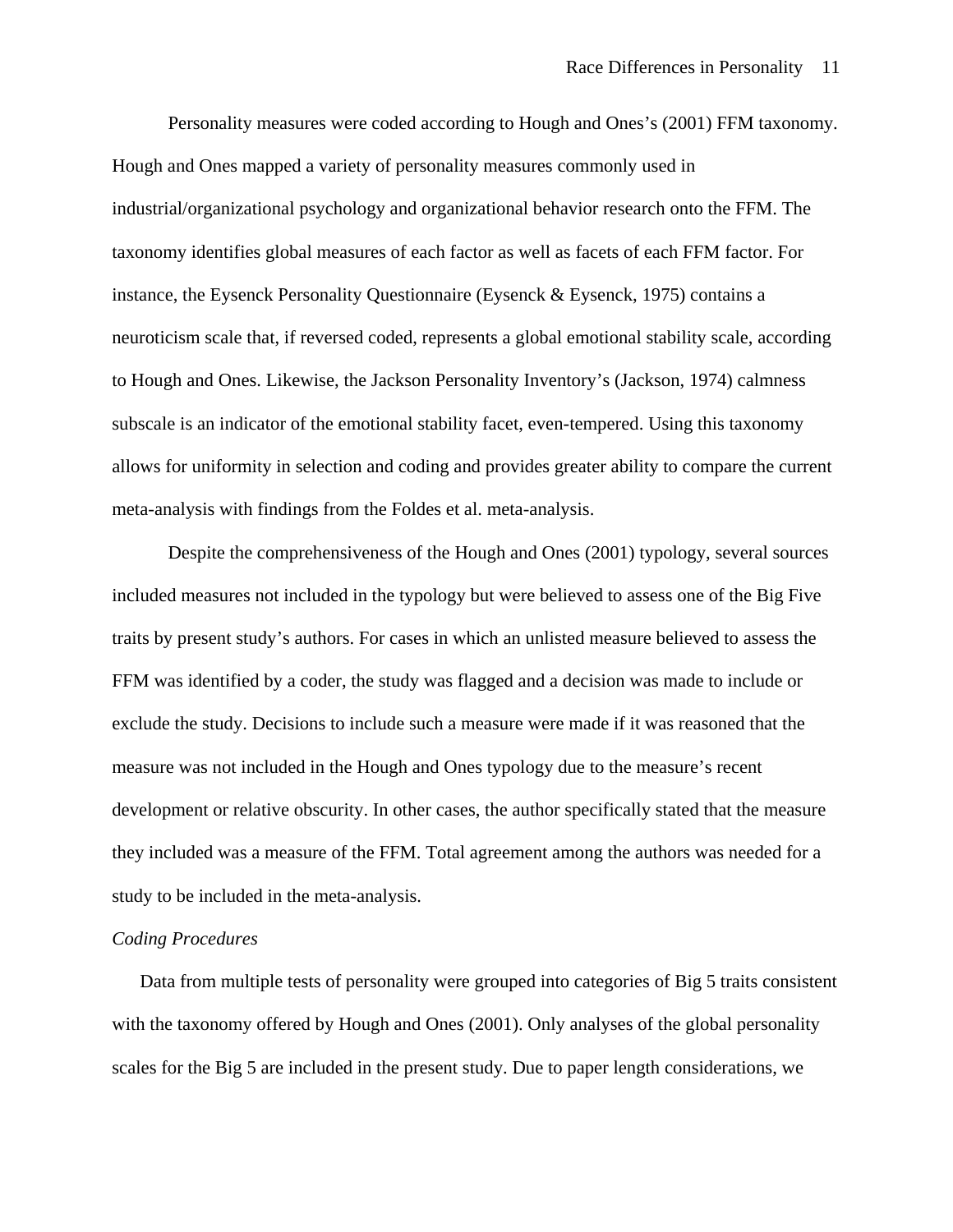restricted the analyses to White-Black differences. For cases in which we received data on Big 5 measures not included the Hough and Ones taxonomy (such as proprietary measures used by consulting firms), we assigned the measures to the Big 5 based on information provided by the source of the data. We also coded data on locus of control and self-efficacy.

Regarding the coding of moderators, the most common sample types were applicants, incumbents, and college students. Data was most commonly obtained through personal communication with researchers and practitioners. Many organizations provided data that do not appear in any publicly available source. Data were also obtained from published articles and through personal communication with study authors, for studies that did not report codable statistics. Sources that involved personal communication with article authors in order to obtain personality statistics by race will be referred to as "journal supplemented" articles. A comparison of the journal and journal supplemented results can be useful in determining whether missing racial data are randomly missing, in which case the mean differences should be about the same, or whether data are missing as a function of the magnitude of the racial differences, in which case publication bias likely exists in the journal data.

 In many cases, multiple measures of either a global factor or factor facet were administered to the same sample. This issue was especially salient with the Minnesota Multiphasic Personality Inventory (Dahlstrom & Welsh, 1960), which contains thirteen subscales identified by Hough and Ones (2001) that assess emotional stability. The inclusion of multiple effect sizes from the same sample violates the independence of data assumption. In order to maintain data independence, we first identified all instances where two or more effect sizes were present and then averaged the effect sizes to form one composite difference score. Although this does maintain independence, it does distort the sampling error estimates to some degree. We treated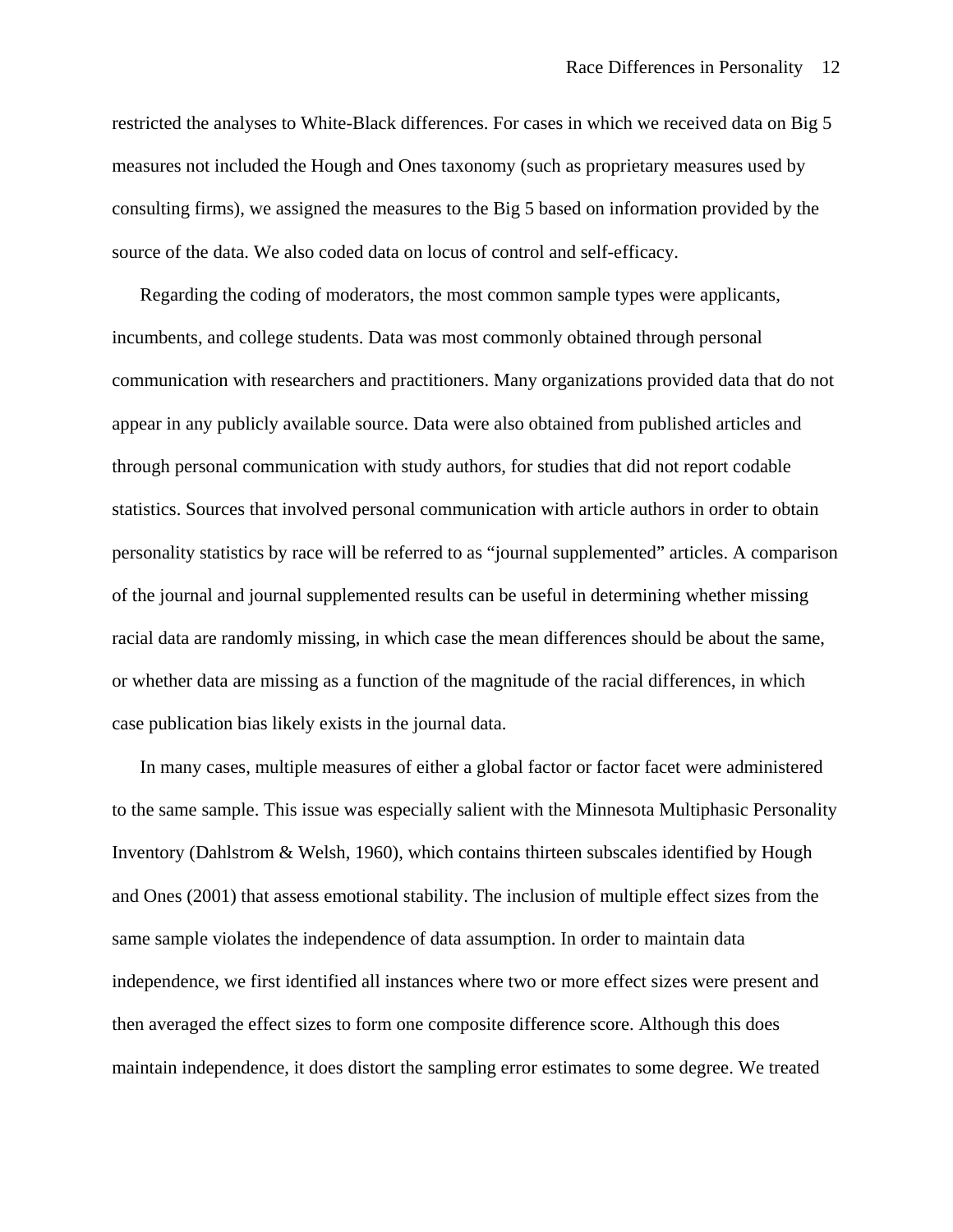each measure identified in Hough and Ones (2001) as an equivalent indicator of the construct it measured. For instance, the Hogan Personality Inventory intellectance scale (Hogan & Hogan, 1995) was treated as an equally valid measure of openness as the Goldberg Five Factor Intellect scale.

# *Meta-Analysis Procedure*

We conducted the meta-analysis using the Comprehensive Meta-Analysis (CMA) 2.0 software (Borenstein, Hedges, Higgins, & Rothstein, 2005), which follows procedures outlined by Hedges and Olkin (1985).

# *Publication bias analyses*

Foldes et al. (in press) argued that because each study included in their meta-analysis reported both the White mean and the Black mean that publication bias cannot exist. The rationale for this assertion is unclear. If means are reported that show no effect or favor Blacks and not reported when they favor the majority group, then only studies in the former category would be included in the meta-analysis. If the above were true, the inclusion of only studies that report effect size data such as the means would result in biased effect sizes.

One method for identifying and adjusting for publication bias is Duval and Tweedie's (2000) trim and fill technique. This is one of two methods we used in our publication bias analyses. This method plots each study based upon its difference score on the x-axis and its precision (1/sampling error variance) on the y-axis. Once plotted, asymmetry in the distribution of effect sizes indicates publication bias. Publication bias generally occurs in the lower part of the distribution to the left or right. This translates to the tendency for underpowered studies with findings not typical or not in line with the *zeitgeist* of the research community to be published less often. The tendency for these types of studies not to be published results in either an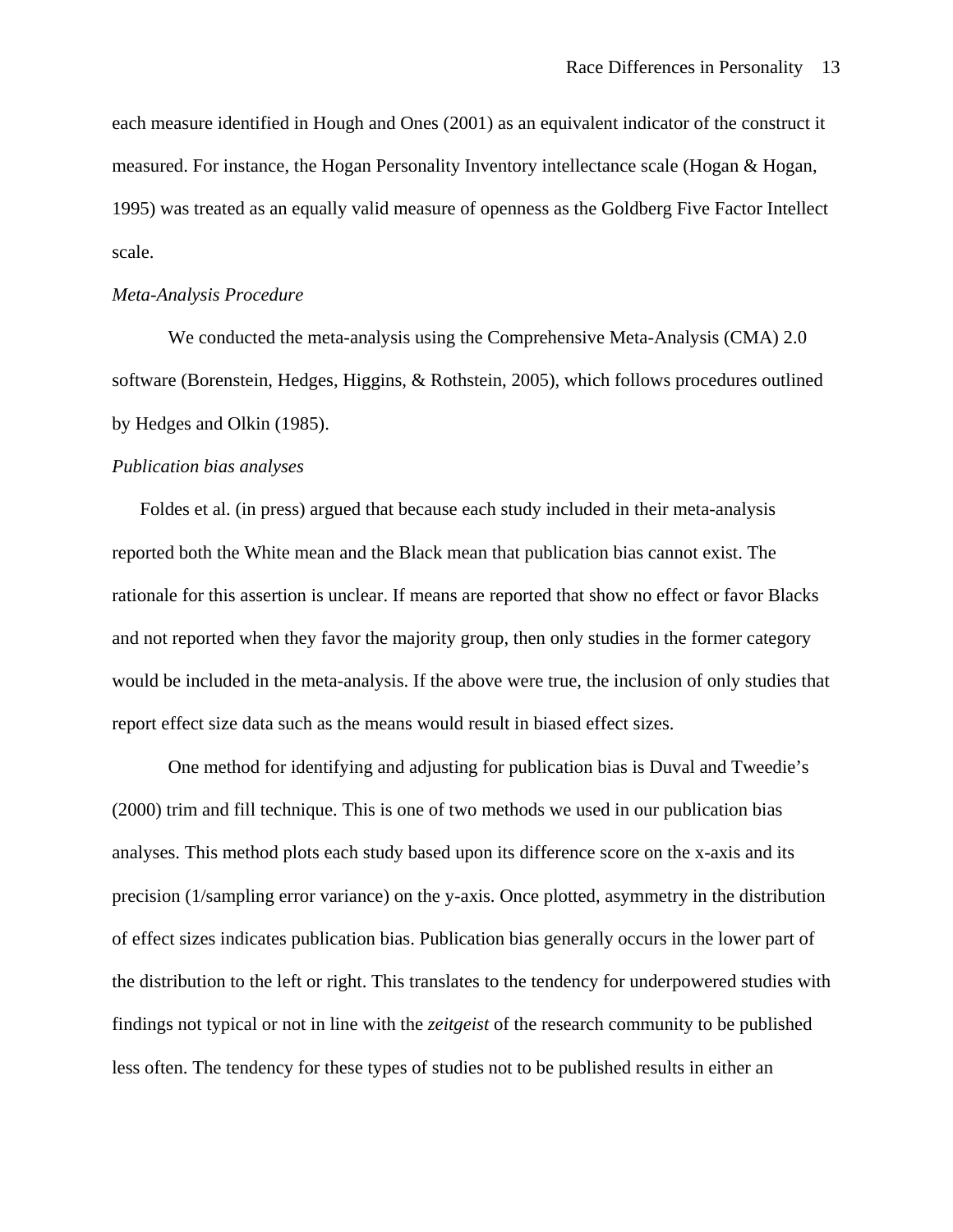inflation (studies underpublished to the left of the mean) or attenuation (studies underpublished to the right of the mean) of the observed population effect size. If bias exists, Duval and Tweedie's (2000) method identifies bias and then imputes the missing studies and shifts the overall observed effect size accordingly. Figure 1a shows an asymmetric funnel plot where small sample size, small effect sizes have been suppressed. Figure 1b shows the same funnel plot with imputed effect sizes (the dark circles). Note that mean has shifted to the left (.20 moved to .12). A more detailed explanation and example of publication bias is available in McDaniel et al. (2006).

The second publication bias analysis used in this study is cumulative meta-analysis. In a cumulative met-analysis, studies are sorted by a variable of interest, often time. One then conducts iterative meta-analyses adding one additional effect size for each meta-analysis. The first mean reported is the effect size from the first study. The second mean is the mean from the meta-analysis of the first and second study. The third mean is the mean of the meta-analysis of the first three studies, and so on. Historically, cumulative meta-analysis has been used to determine the time point at which a result stabilizes.

One of the most prominent examples of cumulative meta-analysis involved the streptokinase (a blood thinner) treatment of myocardial infarction (Lau, Schmid, & Chalmers, 1995). In this analysis, the studies were sorted by time of publication and the meta-analysis was iteratively conducted each time adding in one effect size. Lau et al. (1995) found that although randomized clinical trials continued until 1989, the streptokinase treatment could have been deemed an effective treatment as early as 1973. The sixteen year gap between when the drug should have been implemented as a standard therapy and when the last clinical trial was completed likely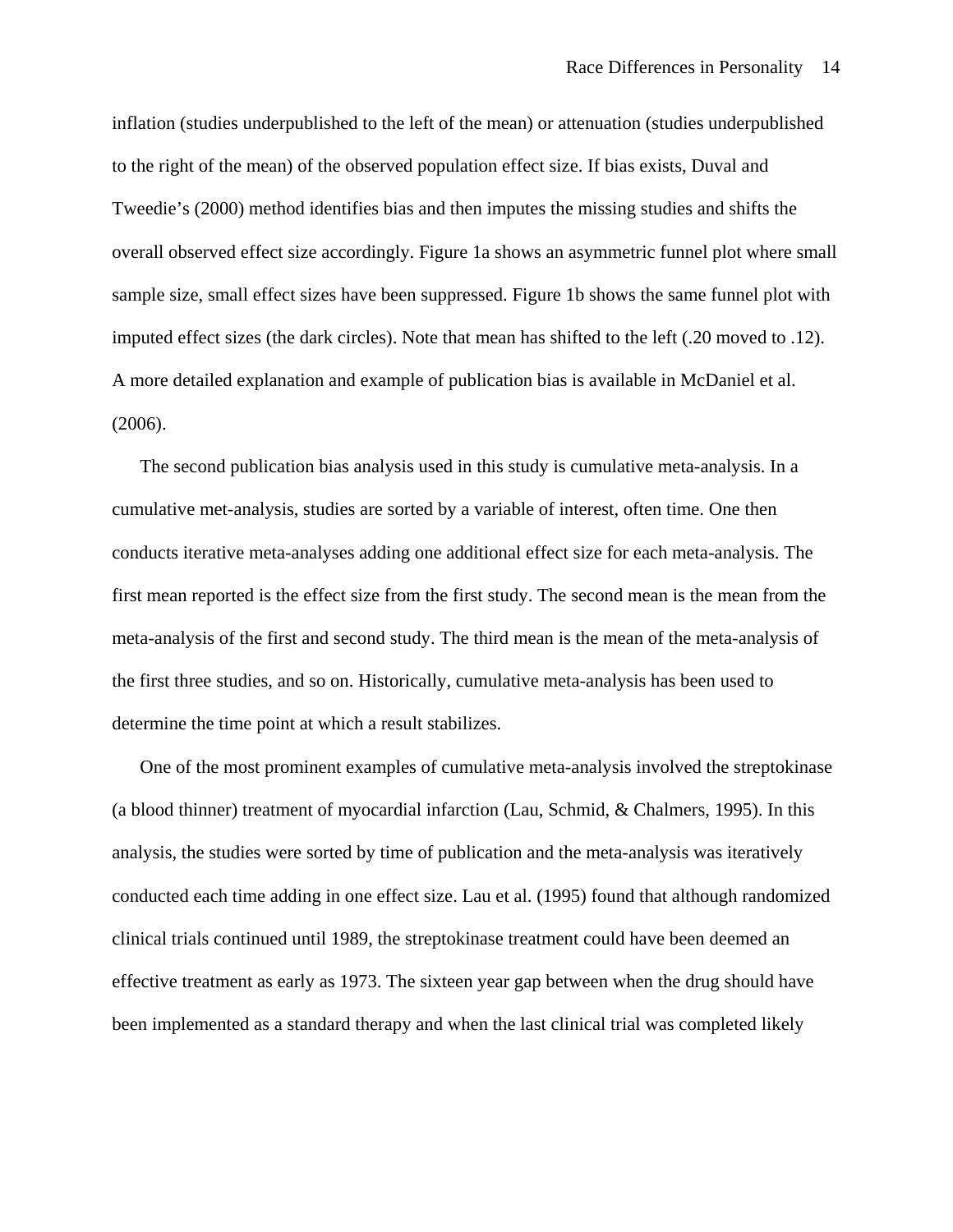caused unnecessary deaths. In another application, Leimu and Korichevu (2004) used cumulative meta-analysis to identify temporal trends and publication bias in the field of ecology.

When cumulative meta-analysis is used as a publication bias method, studies are sorted by standard error from low to high (or alternatively by sample size from high to low). Low standard error studies are those with the largest samples size. The means from the meta-analyses are called cumulative means and these means can be examined and plotted for evidence of drift as more studies are added to the meta-analysis. The meta-analytic means from the early studies are the estimates of the population mean from the larger samples. The meta-analytic means added in later stages of the meta-analysis are from the addition of the smaller samples to a distribution of the larger samples. If small sample size studies with small effects are being suppressed (a common publication bias scenario), the cumulative means will drift in a positive direction as the smaller sample size studies are added to the cumulative meta-analysis. This occurs because the small sample sizes available to the analyst have systematically larger magnitude effects than the largee sample studies available to the analyst. Using the same data, as in Figure 1a, Figure 1c shows an illustrative cumulative meta-analysis where effect sizes have been sorted by their standard error from low to high. Note that the small standard error (large same sizes) cumulative means at the top of the graph have a magnitude of about .10. However, as small sample studies are added, the cumulative mean shifts closer to .20. This suggests that the small samples have larger effect sizes than the large sample samples consistent with a conclusion of publication bias.

 The Figures 1a, 1b, and 1c show the same pattern of publication bias. Figures 1 and 2 are based on the trim and fill approach and incorporate methods and assumptions inherent in that method. Figure 3 is based on a different method, cumulative meta-analysis. One can have greater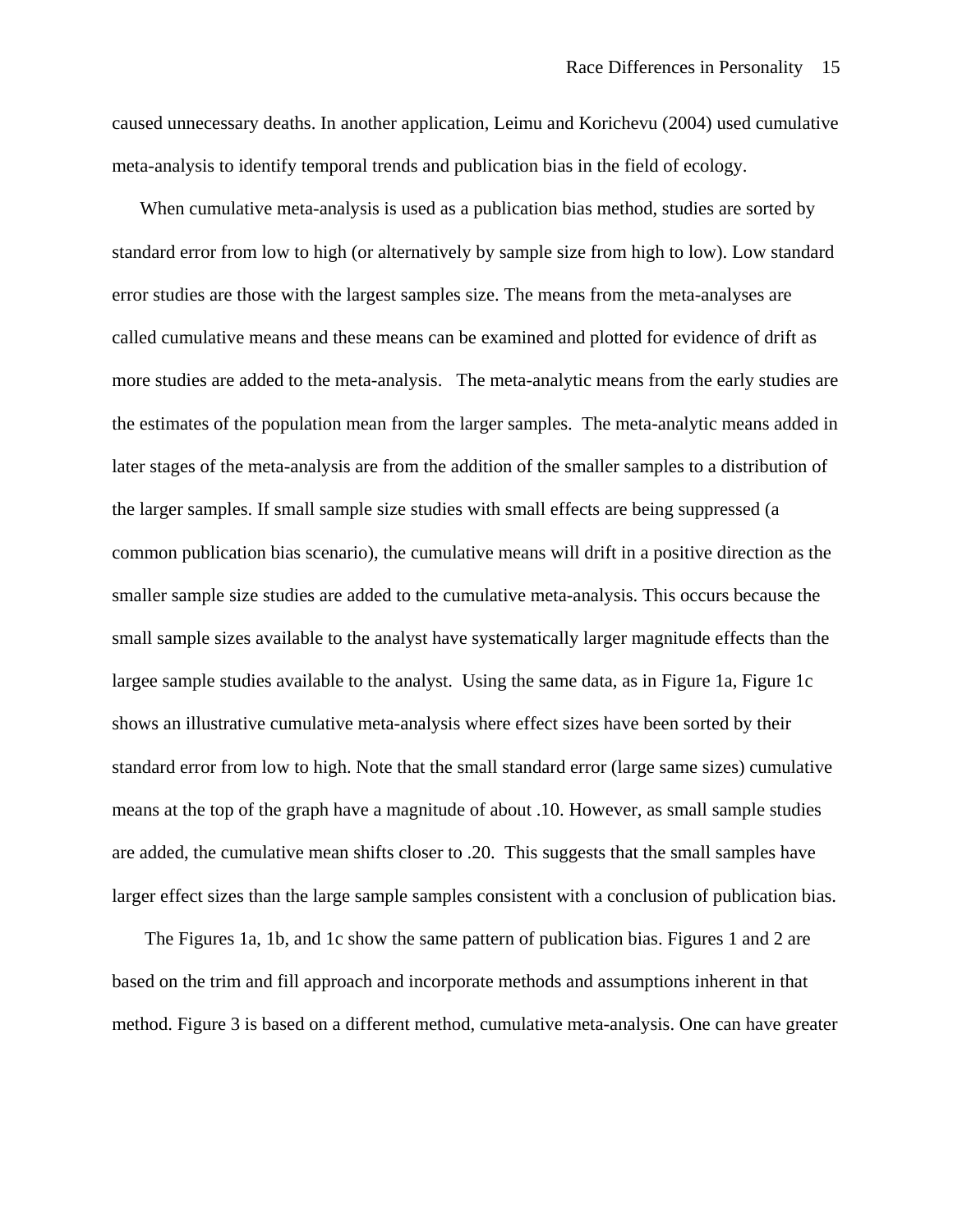confidence in conclusion about publication bias when the methods agree as they do in this illustrative example.

#### *Vector correlations*

To assess Hypothesis 2, we calculated the correlation between two vectors. The first vector contains the standardized mean racial differences on a personality scale. The second vector contains the correlation between the personality scale and a measure of cognitive ability. To contribute data to this vector correlation, the sample must have data for both vectors. An example of the use of vector correlation in a similar application to this paper can be found in Whetzel, McDaniel and Nguyen (in press).Vector correlations are discussed in Jensen (1998). Hunter and Schmidt (2004, pages 294-295) use "study characteristic correlations" to describe vector correlations. Vector correlation analysis is similar to the use of a single predictor in a meta-regression (Thompson & Higgins, 2002). The vector correlations were weighted by the precision of the standardized mean difference. In the meta-analysis literature, precision is defined as the inverse of the sampling error variance and is highly correlated with sample size.

#### Results

#### *White – Black Mean Differences in Conscientiousness*

 Based on 81 effect sizes, and a total sample size of 193,445, we obtained a mean White-Black *d* of -.02 (see Table 1). Throughout the paper, all confidence intervals are 95% confidence intervals. Based on three effect sizes and a total sample size of 21,001, Foldes, et al. (in press) obtained a mean *d* of -.17. These mean differences slightly favor Blacks. Our analyses show some variations across data source with a mean *d* of  $-.07$  ( $k = 15$ ) from journal article sources, a mean *d* of .00 ( $k = 7$ ) from journal article sources supplemented with personal communication, and a mean *d* of -.01 ( $k = 49$ ) from unpublished data sources.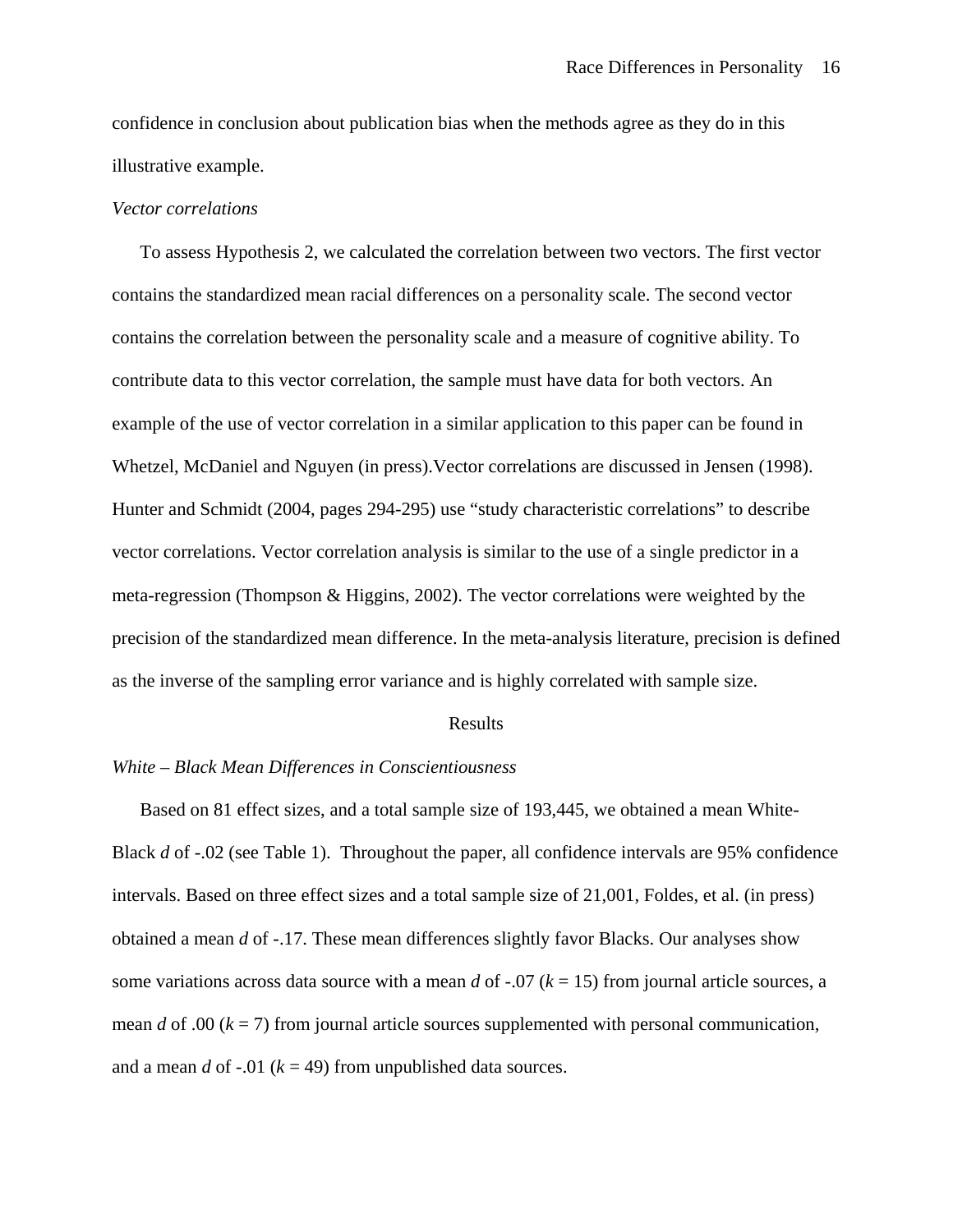# \_\_\_\_\_\_\_\_\_\_\_\_\_\_\_\_\_\_\_\_\_ Insert Table 1 about here \_\_\_\_\_\_\_\_\_\_\_\_\_\_\_\_\_\_\_\_\_

 The pattern of the mean *d* by publication source suggests that journal publications, consistent with Hypothesis 4, might tend to suppress mean race data when the direction of the effect favors Whites (see Figure 2). We detail these publication bias effects in the discussion.

Regarding sample type, both incumbents and applicants have a mean *d* of .00. Among college student samples, there is a larger *d* (-.12), favoring Blacks. All three distributions showed signs of publication bias. The trim and fill analysis of the applicant data suggested that five positive direction effects are needed to bring symmetry to the distribution of applicant data which moved the mean from .00 to .04. For incumbents, the trim and fill analysis suggested that nine positive direction effects were needed to bring the distribution into symmetry and moved the mean from .00 to .25. For college respondents, the trim and fill analysis suggested that four negative direction effect sizes were need to be imputed to bring the distribution into symmetry moving the mean from -.12 to -.18. When considering the publication bias analyses, we would conclude that applicant populations show no meaningful race differences in conscientiousness (*d*  $= .04$ ) but that incumbent samples show mean differences of non-trivial magnitude ( $d = .25$ ) favoring Whites and college student samples show mean differences favoring Blacks (*d* = -.18).

We also crossed publication source by sample type and conducted analyses for those cells with five or more effect sizes. Effect sizes ranged from -.19 (journal data with college students) to .15 (journal data with incumbents). Most of these distributions showed no evidence of publication bias or were too small to conduct a credible publication bias analysis. However, publication bias was found in the incumbent data from personal communication sources. The cumulative meta-analysis showed the cumulative mean drifted from high to low as studies with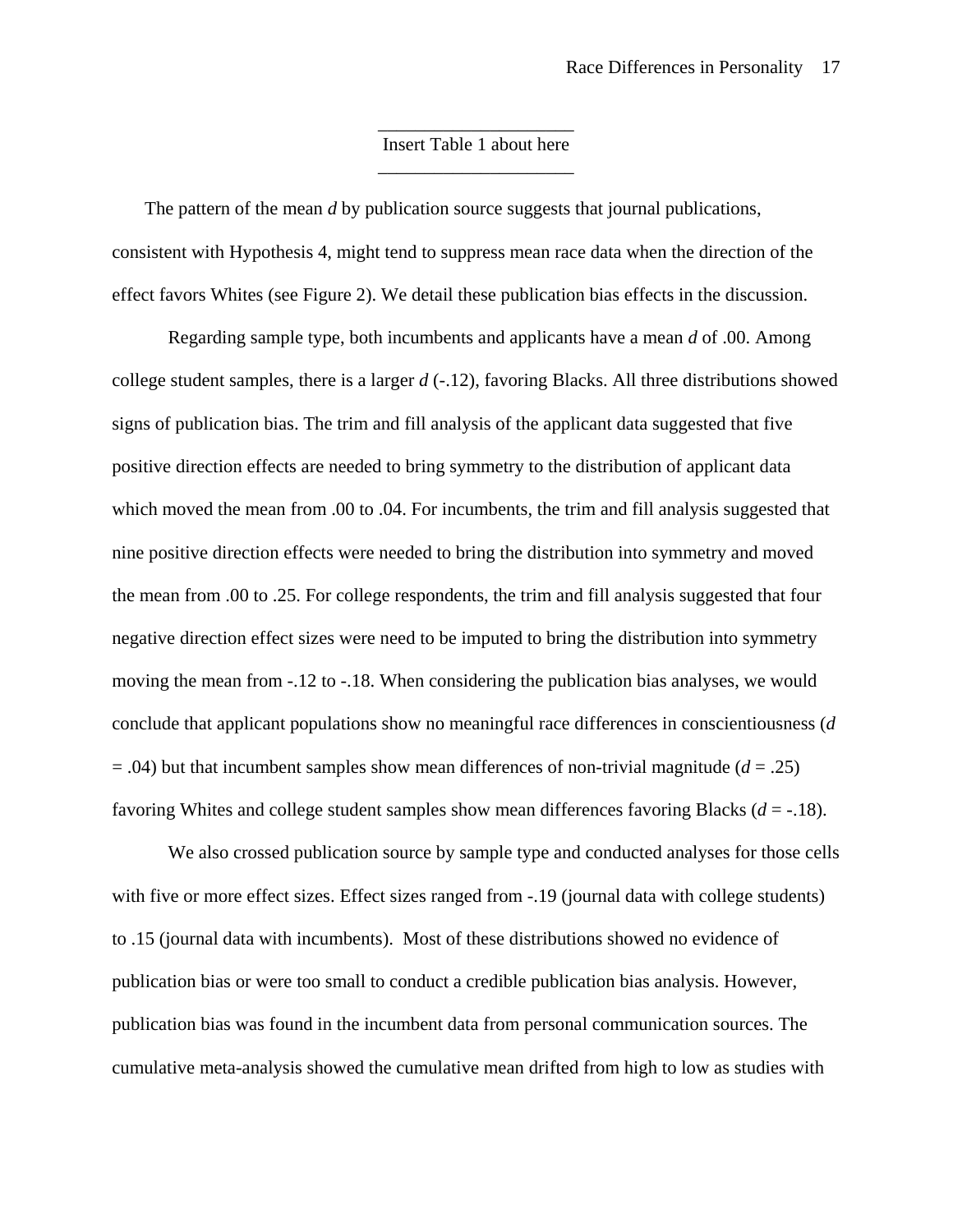larger standard errors were added to the analysis. The trim and fill data suggested that five positive studies needed to be imputed to bring the distribution into symmetry and the mean moved from .01 to .26. This finding is consistent with the publication bias found in the distribution of all incumbents regardless of data source. The finding is inconsistent though with the lack of publication bias in the distribution of all personal communication studies regardless of sample type. The incumbent data from personal communication sources represented only 2,556 observations and 13 effect sizes of the 134,739 observations and the 49 effect sizes from the distribution of personal communication effect sizes regardless of sample type. Given that the incumbent data was such a small subset of the personal communication data, the publication bias in the incumbent data did not reveal itself in the analysis of all personal communication effect sizes.

The vector correlations between the vector of *d* effect sizes and the vector of cognitive ability correlations with conscientiousness (i.e., the cognitive loading of the measure) indicate that the magnitude of the mean White-Black differences varies with the cognitive loading of the personality measure in the sample, consistent with Hypothesis 2. For the 81 samples with effect sizes, 38 had cognitive loadings resulting in a vector correlation of .43. This vector correlation indicates that larger magnitude mean racial differences favoring Whites are more likely to be found to the extent that the personality measure is positively correlated with cognitive ability. *White – Black Mean Differences in Agreeableness* 

 Based on 73 effect sizes, and a total sample size of 202,211, we obtained a mean *d* of .09 (see Table 2). Based on nine effect sizes and a total sample size of 3,297, Foldes et al. (in press) obtained a mean *d* of .03 although it not clear from their paper whether that distribution included only global measures of agreeableness (it might include effect sizes for facets of agreeableness).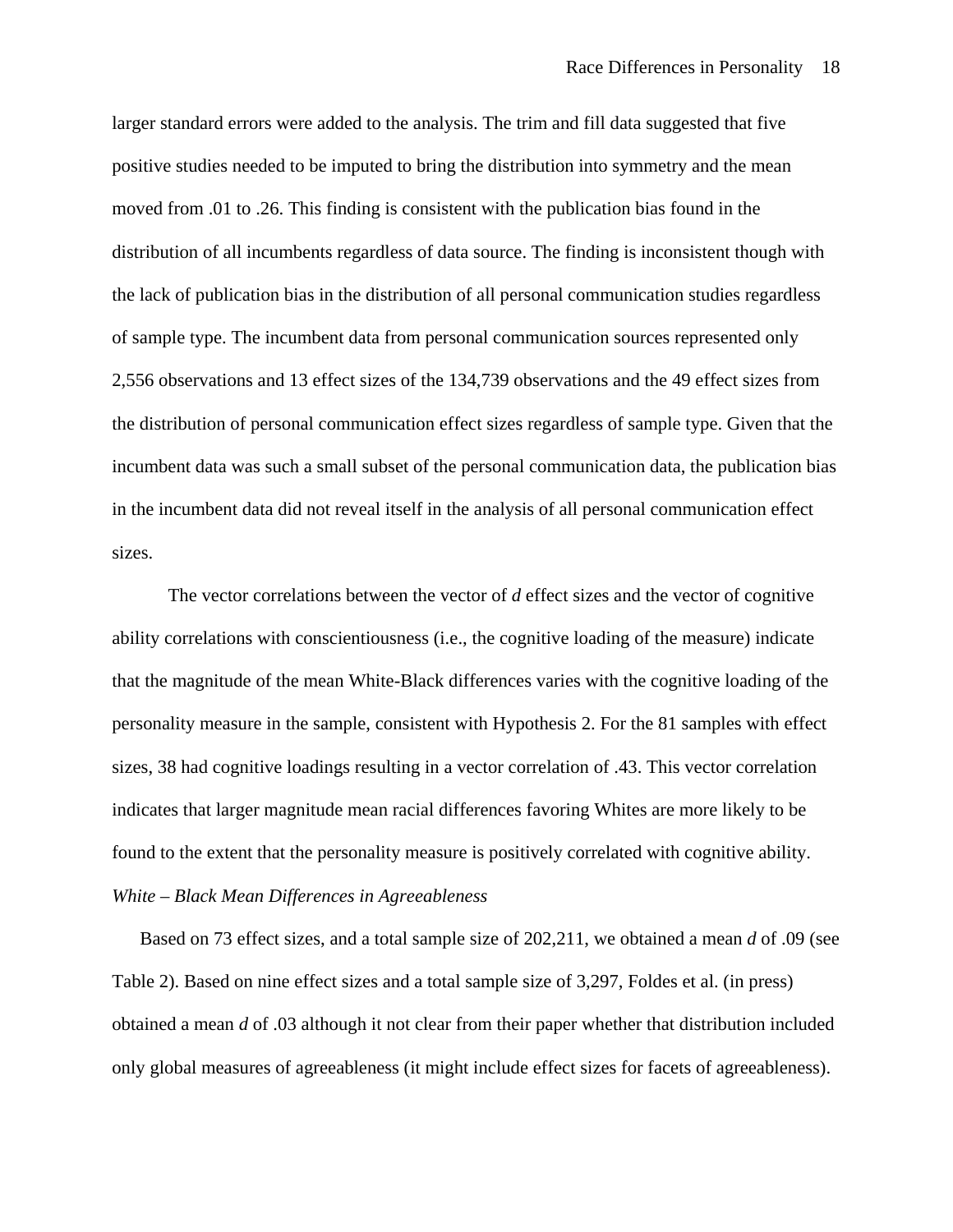These mean differences slightly favor Whites. Our analyses show some variations across data source with the mean *d* from journal articles of .10 ( $k = 14$ ). The mean *d* from journal articles where the race data was not in the article but was obtained from the author was  $-.17$  ( $k = 6$ ) and the mean *d* from unpublished data sources was .12 ( $k = 42$ ).

# \_\_\_\_\_\_\_\_\_\_\_\_\_\_\_\_\_\_\_\_\_ Insert Table 2 about here \_\_\_\_\_\_\_\_\_\_\_\_\_\_\_\_\_\_\_\_\_

The pattern of the mean *d* by publication source is different from that for conscientiousness in that for conscientiousness effect sizes obtained from journals were smaller than effect sizes from journals where the race data were obtained from the authors (journal supplemented). For the agreeableness data, the mean effect size from journals was positive (.10) but for the journal supplemented data the mean effects size was negative (-.17). However, we did find evidence of publication bias for both the journals and journal supplemented data, both indicating that positive direction effects (i.e., effect sizes disfavoring Blacks), may be suppressed (see Figure 3). For both categories of journal data, the cumulative mean drifted from right to left with the addition of larger standard error (smaller sample size) studies suggesting publication bias that makes the mean effect favoring Whites smaller. The trim and fill analyses also indicated that higher magnitude positive effects may be suppressed. For the journal effect sizes, five positive effects needed to be imputed to bring the effect sizes into symmetry and moved the mean from .10 to .27. For the journal supplemented effect sizes, three positive effects needed to be imputed to bring the distribution into symmetry and moved the mean from -.17 to .08. There was no evidence of publication bias in the effect sizes from personal communication.

By type of respondent, incumbents and applicants have similar means (.14 and .12) favoring Whites while results based on college students is smaller (-.02) favoring Blacks. These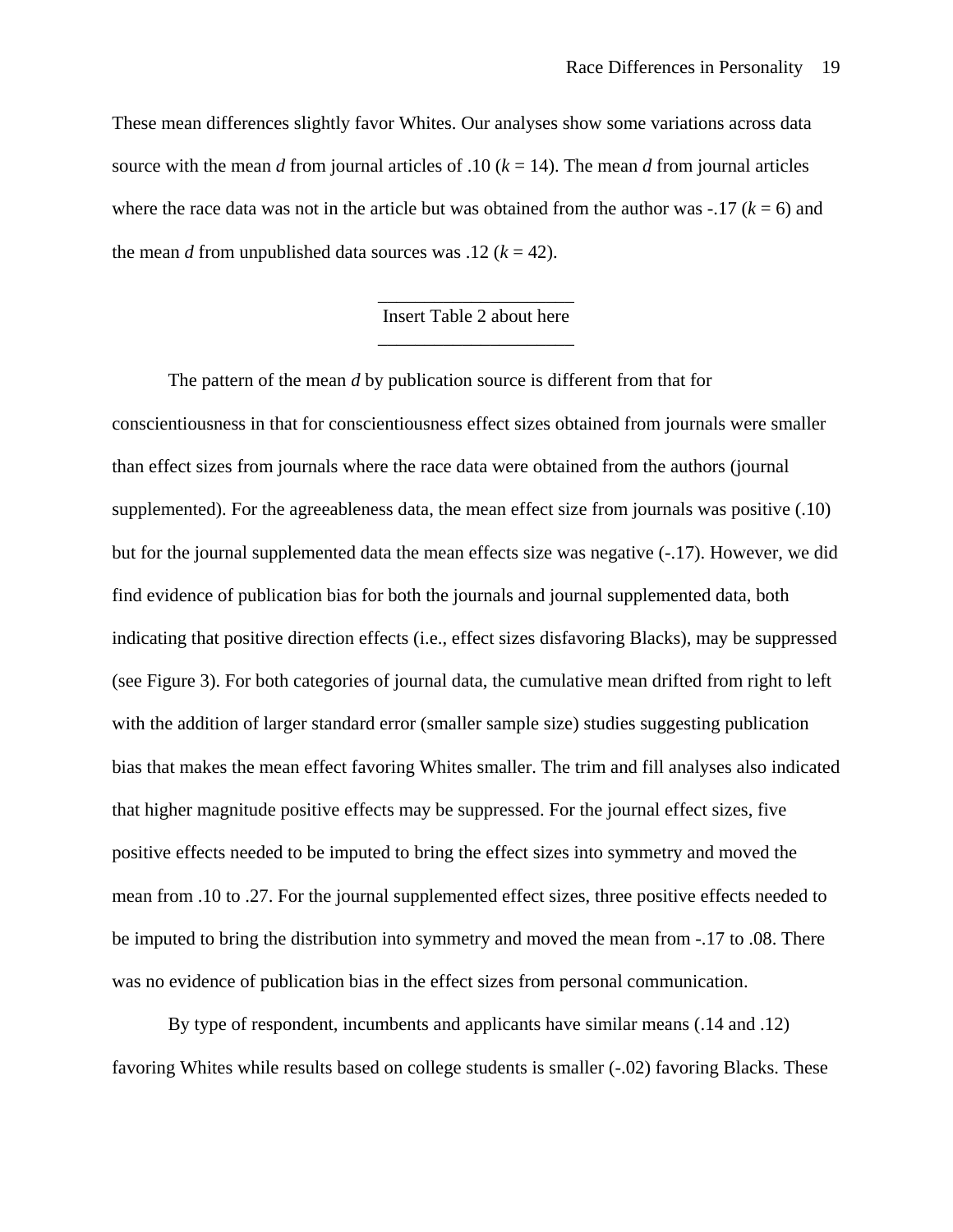three sample type distributions were examined for publication bias. The application data showed some drift from right to left as larger standard error studies were added but trim and fill identified no evidence of suppression. The trim and fill analysis of the college student data indicated that six negative effect sizes would need to be imputed to bring the distribution into symmetry and the mean moved from -.02 to -.16. There was little evidence of publication bias for the incumbent data.

We also crossed publication source by sample type. Effect sizes ranged from .00 (journal data with college students and personal communication with college students) to .23 (personal communication with incumbents). Most of these distributions showed no evidence of publication bias or the distributions were too small to conduct a credible publication bias analysis. Although publication bias was found in the incumbent data from personal communication sources, these incumbent data represented a small subset of the personal communication data. Therefore, the publication bias in the incumbent data did not reveal itself in the analysis of all personal communication effect sizes.

The vector correlations between the vector of *d* effect sizes and the vector of cognitive ability correlations with agreeableness (i.e., the cognitive loading of the measure) indicate that the magnitude of the mean White-Black differences in agreeableness vary with the cognitive loading of the personality measure in the sample, consistent with Hypothesis 2. For the 73 samples with effect sizes, 32 had cognitive loadings resulting in a vector correlation of .11.

*White – Black Mean Differences in Emotional Stability* 

 Based on 140 effect sizes, and a total sample size of 168,898, we obtained a mean *d* of -.06 (see Table 3). Based on 143 effect sizes and a total sample size of 151,523, Foldes et al. (in press) obtained a mean *d* of .09. Though the Foldes et al. mean difference slightly favors Whites, our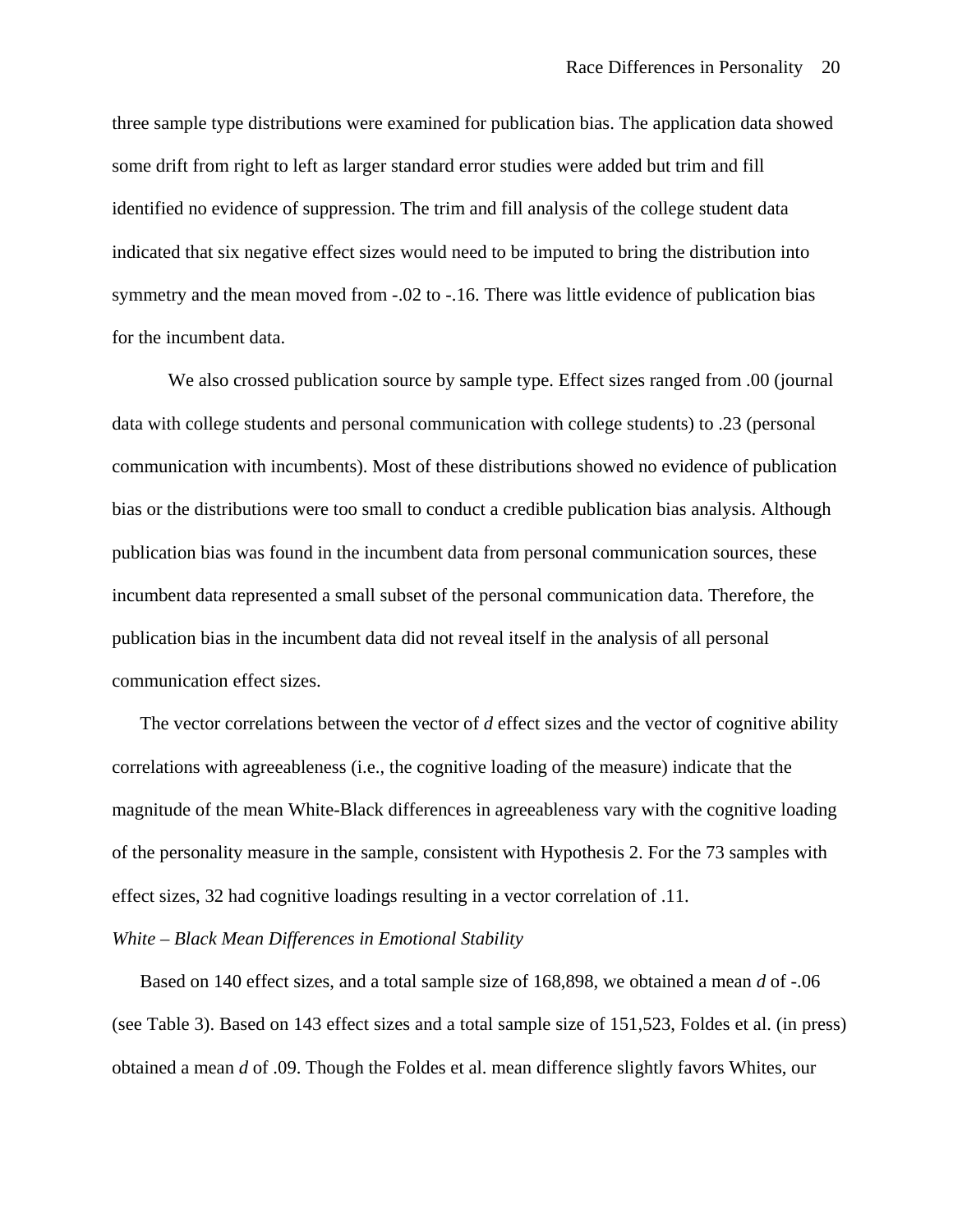mean difference slightly favors Blacks. Our analyses show some variations across data sources. There was a mean *d* from journal articles of -.06 ( $k = 25$ ). The mean *d* from journal articles whose authors had to be contacted for race data was .00  $(k = 6)$ , and the mean *d* from unpublished data sources was  $-.05$  ( $k = 100$ ).

# \_\_\_\_\_\_\_\_\_\_\_\_\_\_\_\_\_\_\_\_\_ Insert Table 3 about here \_\_\_\_\_\_\_\_\_\_\_\_\_\_\_\_\_\_\_\_\_

 The pattern of the mean *d'*s by publication source suggests that, consistent with Hypothesis 4, journal publications might tend to suppress test score statistics that favors Whites and disfavors Blacks. Specifically, journal articles that include race data have mean differences favoring Blacks (-.06); whereas, journal articles that do not report race analyses (the journal supplemented distribution) have an effect size of zero.

Figure 4 provides the cumulative meta-analyses and trim and fill analyses shed further light on this apparent publication bias effect. For journal articles that report race data, the cumulative meta-analysis indicates that the cumulative mean shifts from positive to negative with the addition of effect sizes with larger standard errors (i.e., effect sizes with smaller sampler sizes). The trim and fill analysis suggests that eight additional studies of positive direction are needed to bring symmetry to the distribution and changes the mean *d* from -.06 to .10. For journal articles that did not report race data, the cumulative meta-analysis indicates that the cumulative mean shifts from negative to near zero with the addition of larger standard error studies. However, the trim and fill analysis suggests that the distribution is symmetrical. We suggest that the trim and fill algorithm was not robust to the odd shape of the distribution and the limited number of effect sizes reduced the power of the trim and fill statistical tests. Our results are consistent with the conclusion that statistics favoring Whites and disfavoring Blacks are less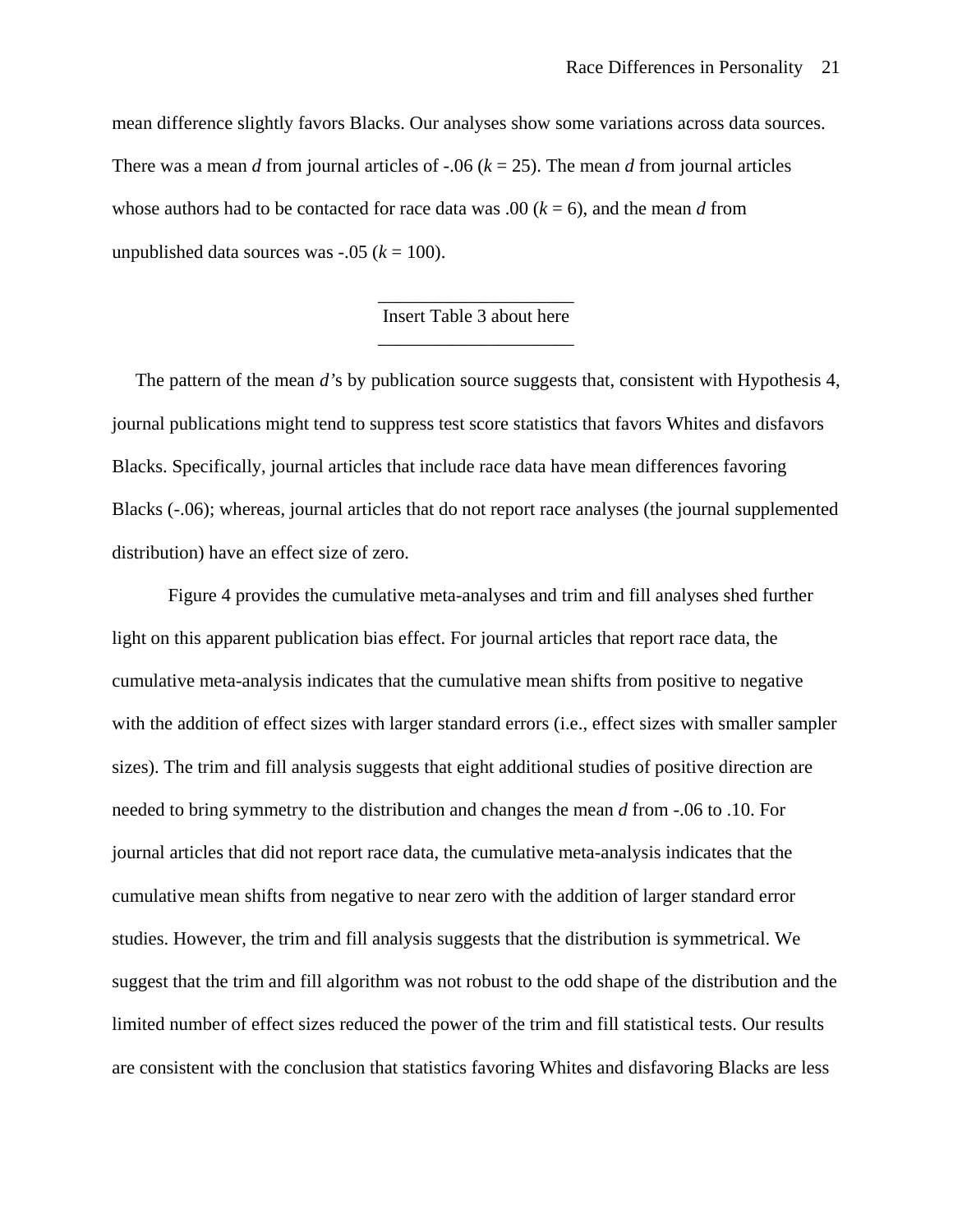likely to be reported in published articles than statistics favoring Blacks and disfavoring Whites. Unexpectedly, we also found publication bias in the distribution 100 effect sizes obtained from personal communication sources. The cumulative meta-analysis (not displayed because of its ungainly size) shows a drift in the cumulative mean toward negative effect sizes with the addition larger standard error (smaller sampler sizes). The trim and fill analysis imputed 33 effect sizes to bring the distribution into symmetry although the mean only moved from -.05 to -.01.

Analyses were also conduct by type of sample. The mean *d* for applicants (-.04, slightly favoring Blacks) was near the mean *d* for incumbents (.01, slightly favoring Whites). The college student samples had a mean *d* of -.16, favoring Blacks. We also had six effect sizes for samples described as general population. General population samples include those that were not entirely student, applicant, or incumbent and did not fall into any other potential sample type category. The general population samples had a mean *d* of -.09, favoring Blacks. There was evidence of publication bias in the applicant data. The trim and fill analyses identified 30 studies that would need to be imputed on the right of the distribution and this moved the mean from -.04 to .01. There was also evidence of publication bias in the general population sample three effect sizes were imputed and the mean shifted from -.09 to .04.

For our moderator analyses, we also crossed publication source by sample type and conducted analyses for those cells with five or more effect sizes. Effect sizes ranged from -.17 (journal data with college students) to .05 (journal data with incumbents). The distribution of personal communication data using applicants accounts for 80 of the 85 effect sizes for personal communication data. Not surprisingly, there was similar publication bias found in data obtained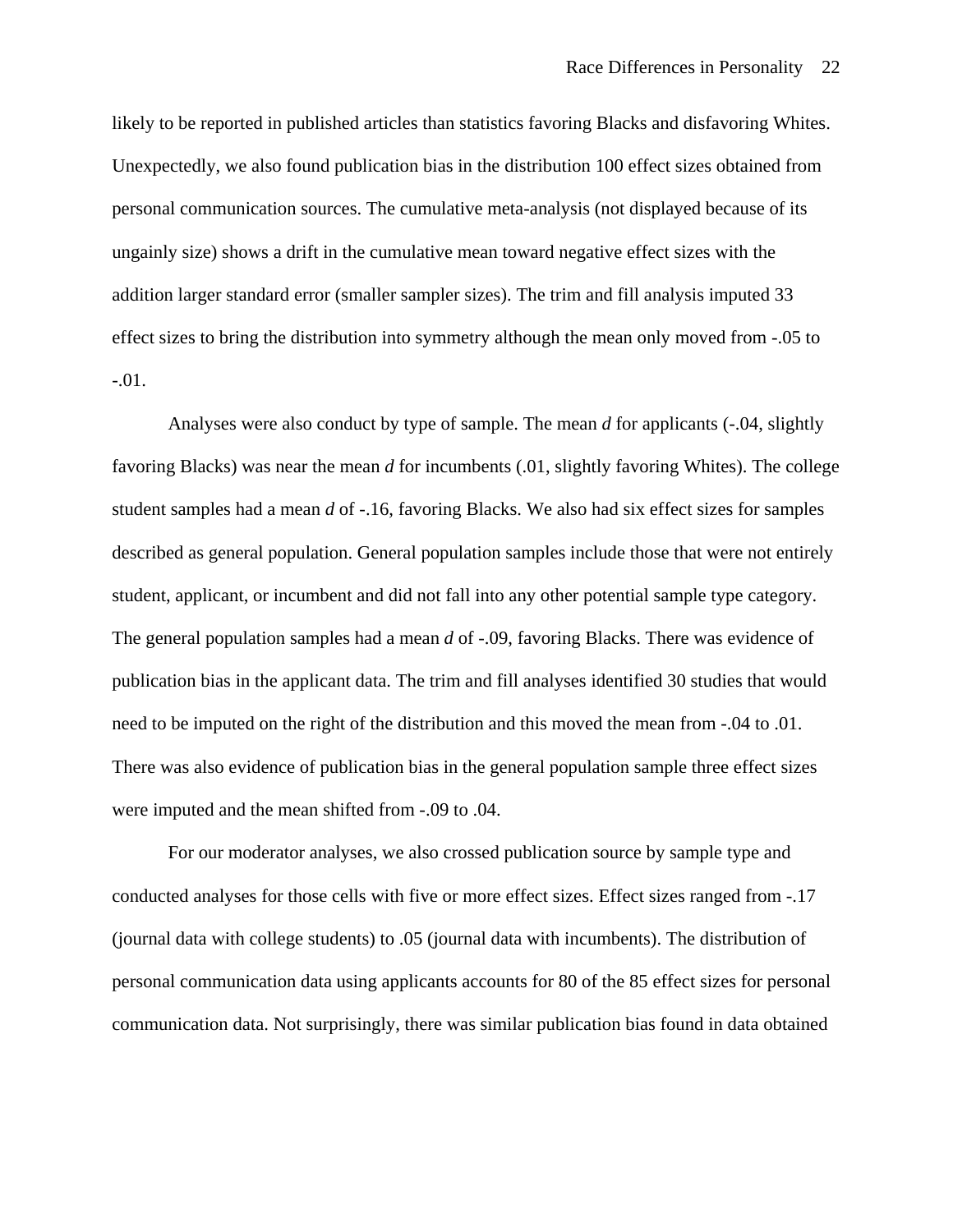through personal communication and involving applications with 30 effect sizes being imputed and the mean moving from -.05 to .01.

The vector correlation analyses were consistent with the analyses for conscientiousness and agreeableness by indicating the cognitive loading of the personality test covaries with the magnitude of the *d*. As the cognitive loading of emotional stability increases, so does the magnitude of the effect size favoring Whites.

# *White – Black Mean Differences in Extroversion*

 Based on 117 effect sizes, and a total sample size of 57,820, we obtained a mean *d* of -.18 (see Table 4). Based on 55 effect sizes and a total sample size of 109,922, Foldes et al. (in press) obtained a mean *d* of -.16. Both mean racial differences are similar and favor Blacks. Our analyses show some variations across data source with the mean *d* from journal articles of -.05 (*k*  $= 20$ ). The mean *d* from journal articles where race data was not in the article but was obtained from the author was .02 ( $k = 5$ ) and the mean *d* from unpublished data sources was -.30 ( $k = 84$ ).

# \_\_\_\_\_\_\_\_\_\_\_\_\_\_\_\_\_\_\_\_\_ Insert Table 4 about here \_\_\_\_\_\_\_\_\_\_\_\_\_\_\_\_\_\_\_\_\_

 The pattern of the mean *d* by publication source suggests that journal publications, consistent with Hypothesis 4, might tend to suppress mean race data when the direction of the extroversion effect disfavors Blacks. Specifically, the journal articles that do include race data have mean differences favoring Blacks (-.05) while the journal articles that do not report race analyses (the journal supplemented distribution) have an effect size of .02. Figure 5 provides the cumulative meta-analyses and trim and fill analyses shed further light on this apparent publication bias effect. For journal articles that report race data, the cumulative meta-analysis indicates that the cumulative mean shifts from negative to positive with the addition of effect sizes with larger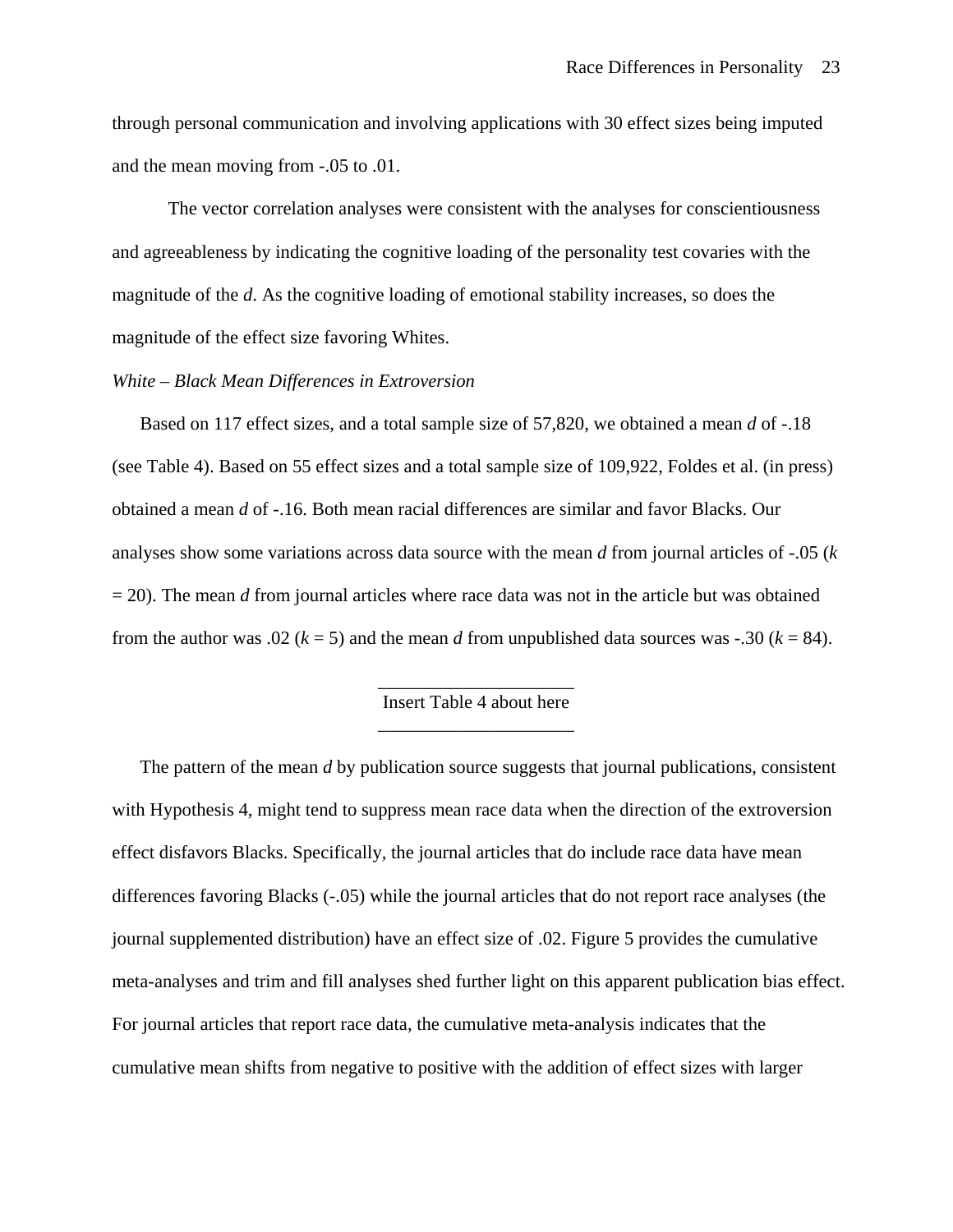standard errors (i.e., effect sizes with smaller sampler sizes). The trim and fill analysis suggests that three additional studies of negative direction are needed to bring symmetry to the distribution and changes the mean *d* from -.05 to -.10. For journal articles that did not report race data, the cumulative meta-analysis indicates that the cumulative mean shifts from positive to negative with the addition of larger standard error studies with the mean moving from .02 to .07 with the addition of one imputed study. Our results are consistent with the conclusion that when mean differences show Blacks to be more introverted relative to Whites, the results tend to be reported in journal articles but when they show Blacks to be more extroverted the results tend not to be reported. Unexpectedly, we also found publication bias in the distribution of 84 effect sizes obtained from personal communication sources. The cumulative meta-analysis (not displayed because of its ungainly size) shows a drift in the cumulative mean toward from a more negative mean to a less negative mean with the addition larger standard error (smaller sampler sizes). The trim and fill analysis imputed 30 effect sizes to bring the distribution into symmetry and the moved substantially from -.30 to -.02.

 Analyses by sample type yielded a mean estimate of -.38 for applicants (Blacks are more extroverted), -.03 for incumbents (Blacks are slightly more extroverted), and .17 for college students (Blacks are more introverted). The interpretation of these analyses is complicated by publication bias in all three distributions. For applicants, the trim and fill analysis added 28 effect sizes to the right of the distribution moving the mean from -.38 to -.10. Trim and fill also imputed seven effect sizes to the right of the mean for the incumbents moving the mean from - .03 to .07. Finally, for the college students, one effect size to the left of the mean was imputed moving the mean from .14 to .09.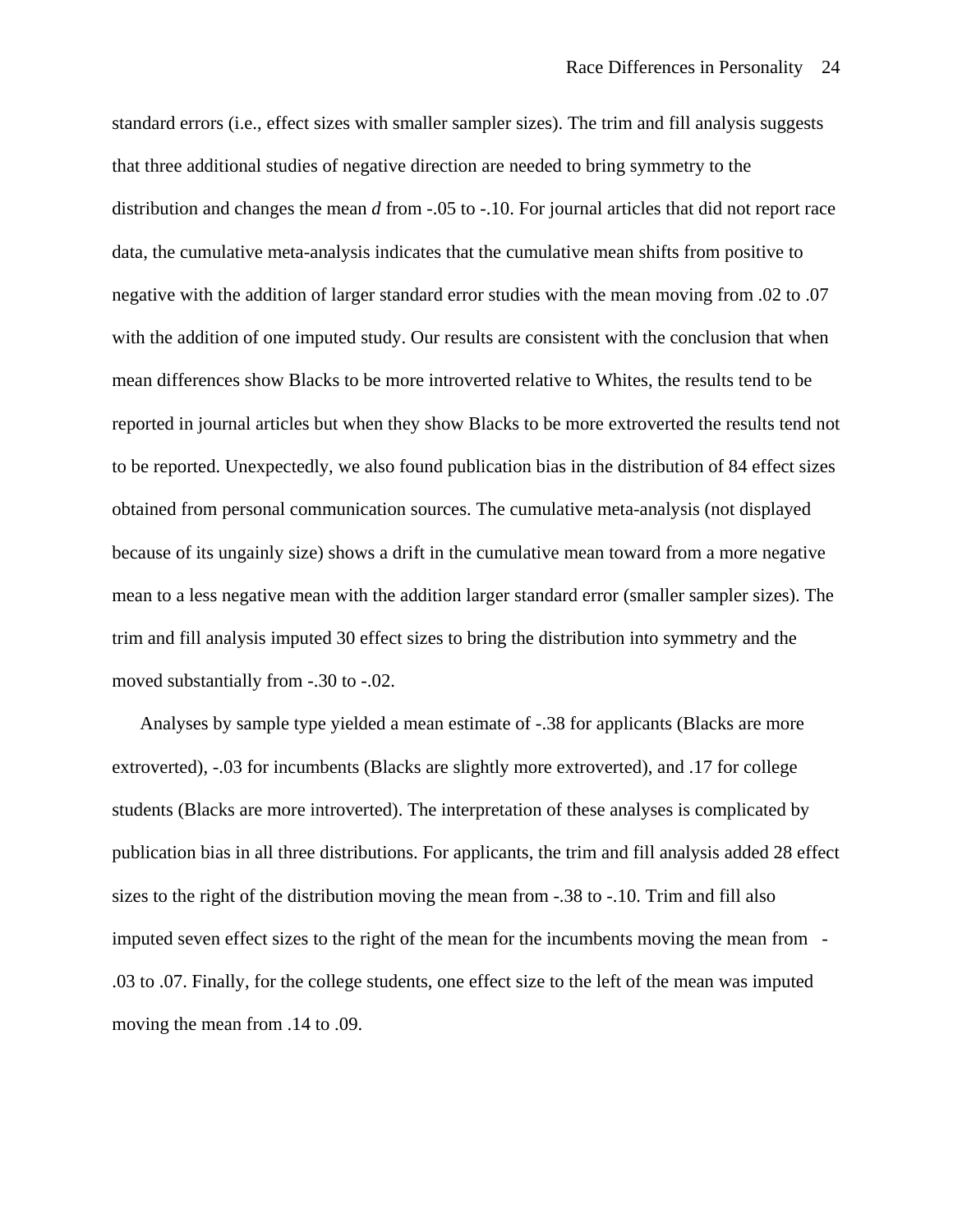Analyses that crossed publication source with sample types, yielded mean racial differences ranging from -0.41 (personal communication data with applicant samples) to .25 (personal communication data with college students). The distributions with more than 10 effects sizes were examined for publication bias. Of the 84 personal communication samples, 65 were for applicants. Because the personal communication samples showed substantial publication bias, it is not surprising that the personal communication data with applicants also showed substantial publication bias. Trim and fill imputed 29 effects to the right of the mean to bring to move the mean from -.41 to -.06. The personal communication data with incumbents also showed publication bias with four effect sizes imputed to the right of the mean moving the mean from .02 to .19.

# *White – Black Mean Differences in Openness to Experience*

 Based on 78 effect sizes, and a total sample size of 148,097, we obtained a mean *d* of .02 (see Table 5). Based on 9 effect sizes and a total sample size of 24,957, Foldes et al. (in press) obtained a mean *d* of .10. Both mean racial differences are small and favor Whites. Our analyses show very little variation in effect sizes across data sources. There was a mean *d* from journal articles of .07  $(k = 12)$ . The mean *d* from journal articles whose authors had to be contacted for codable data was -.02 ( $k = 5$ ), and the mean *d* from unpublished data sources was .02 ( $k = 53$ ).

Data obtained from journal articles suffered from publication bias (see Figure 6). Note that the cumulative means shift from form the right to the left with the addition of four large standard error effects. Trim and fill imputed four effects to the left of the mean and the mean moved from .07 to -.18. There was no apparent publication bias in the journal supplemented data. The personal communication data cumulative analysis (graphic not provided due to its size)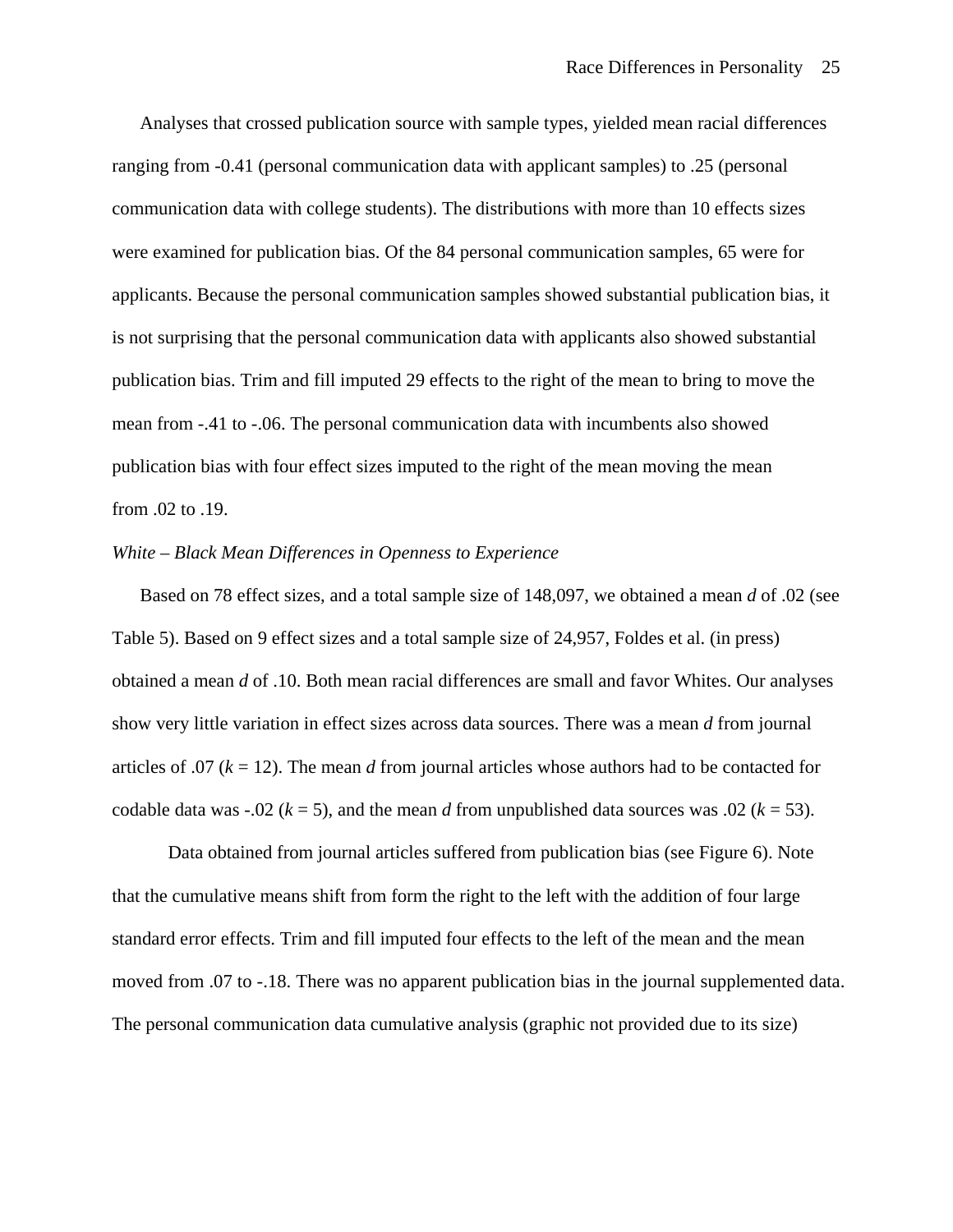showed a drift from right to left with the additional of larger standard error samples and the mean moved from .02 to .07.

# \_\_\_\_\_\_\_\_\_\_\_\_\_\_\_\_\_\_\_\_\_ Insert Table 5 about here \_\_\_\_\_\_\_\_\_\_\_\_\_\_\_\_\_\_\_\_\_

 Analyses by sample type showed little difference by sample types with applicants having a mean *d* of .01, incumbents having a mean *d* of .00 and college students having a mean *d* of .10. Each of these distributions showed evidence of publication bias, with each moving the mean in a more positive direction, favoring Whites. For incumbents, trim and fill imputed four studies and moved the mean from .06 to .00.

 Analyses that crossed publication source with sample type, yielded mean racial differences ranging from -.06 (personal communication data with incumbents) to .10 (journal data with college students). Two distributions showed small amounts of publication bias. Applicants accounted for 34 of the 53 personal communication samples and also showed a small publication effect, with four imputed studies and the mean moving from .02 to .08. Effect sizes for incumbents from personal communication sources required one sample to be imputed to bring symmetry to the distribution and moved the mean from -.06 to -.03.

# *White – Black Mean Differences in Locus of Control*

 The locus of control data are primarily from one source, a consulting firm. The data from that source were based on applicants. We could not compare our results with the Foldes et al. results because that study did not report findings for locus of control. We could not examine the cognitive loading of the locus of control measure as a moderator of the mean difference because only one sample reported a correlation between locus of control and a cognitive measure.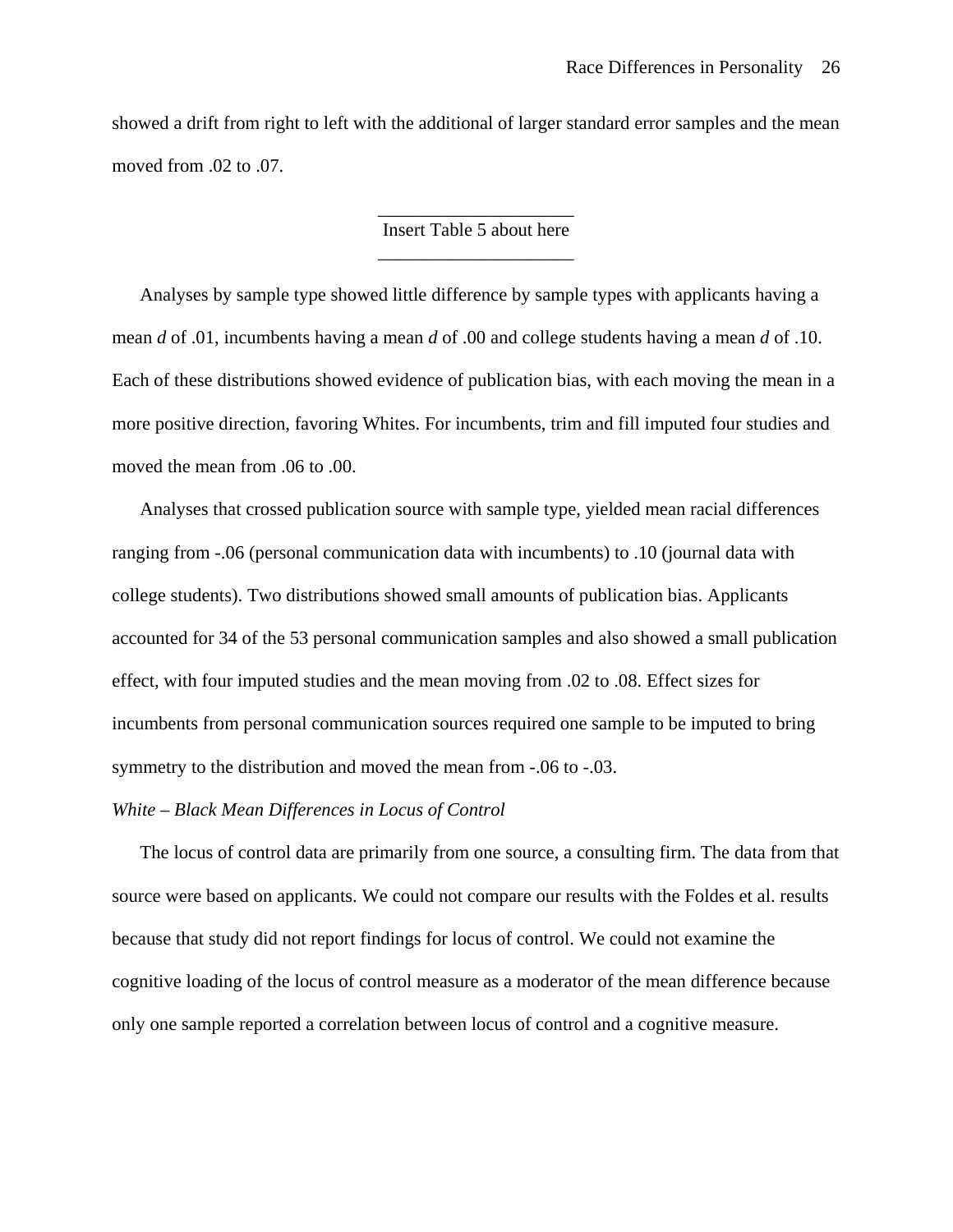The locus of control data distribution comparing White and Black differences consisted of 16 effect sizes (see Table 6). One was from a conference paper and was based on incumbent data. Another was from a journal and based on a community sample of older adults. The remaining 14 were unpublished data from one consulting firm and were based on applicant data. For the full distribution of data, the mean *d* was .05, indicating that Whites had slightly greater internal locus of control, on average. One of the 14 effect sizes from the consulting firm was an outlier (*d* = -.82). With that effect size was removed, the mean *d* was .10. There was no evidence of publication bias. We conclude that the magnitude of mean racial differences in locus of control is very small and to the extent there is a difference, it favors Whites. Because the distribution is based on only 16 effect sizes and because 14 of the 16 are from one source, we encourage additional analyses to be completed.

# *White – Black Mean Differences in Self-Efficacy*

 All of the self-efficacy effect sizes came from a single human resource consulting firm and all of the respondents were applicants. Based on 37 samples and 236,906 individuals, the mean *d* was .02 (Table 7). One sample was very large (*N* = 42,364) and the *d* was an extreme outlier (*d* = -1.52). When that outlier was removed the mean *d* moved to -.03 and the confidence interval shrunk dramatically. We suspect but cannot verify that the outlier is an erroneous data point and assert that the -.03 is the best estimate. This distribution shows no publication bias.

#### Discussion

 This meta-analysis has sought to summarize the White – Black mean racial differences in the Big 5, locus of control and self-efficacy. We draw seven primary conclusions. The first and primary conclusion drawn from our results are that the magnitude of the White – Black differences are very small. For applied purposes, such as whether a personality test will likely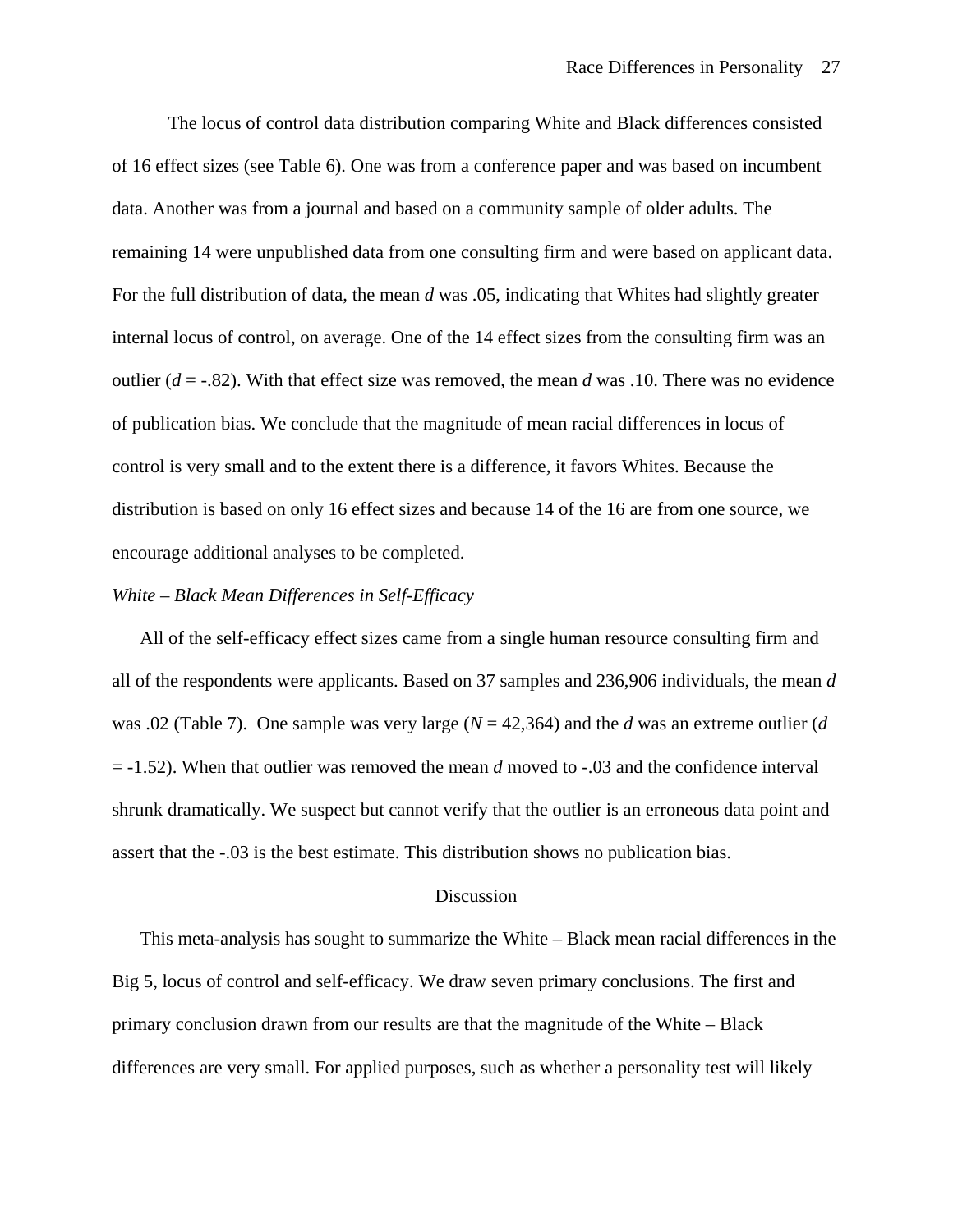result in adverse impact in employment hiring decisions, this primary conclusion may be sufficient. A second primary conclusion is that the magnitude of the White – Black differences for the Big 5 is moderated by the cognitive loading of the personality scales. As the cognitive loading of the personality scale increases (i.e., as the correlation between the scale and cognitive ability increases), the mean racial difference moves in the direction favoring Whites. These results support Hypothesis 2 and we will discuss the reasons why this tends to occur.

The third primary conclusion is that our results are primarily consistent with the nil hypothesis which is that there are no differences between Blacks and Whites on four of the seven personality constructs. We will discuss why the nil hypothesis is reasonable.

 Our fourth primary conclusion is that data on mean racial differences show publication bias effects for data from journal sources but not from unpublished data sources. We will discuss how these biases are primarily in the direction of suppressing personality differences that are favorable to Whites (or alternatively suppressing personality differences that are disfavorable to Blacks). We will detail these differences and offer that the journal results reflect norms against discussing race differences.

Our fifth and sixth conclusions relate to sample type moderators. Our fifth primary conclusion is that Black college students generally score more favorably on personality scales than Whites. We will offer several post-hoc explanations for these effects. Our sixth primary conclusion is that incumbents do not show smaller mean racial differences than applicants. This is an expected finding that is inconsistent with much personnel literature and we will discuss various post-hoc explanations.

Our seventh primary conclusion is that researchers in employment selection research need to pay much more attention to the representativeness of their samples and how departures from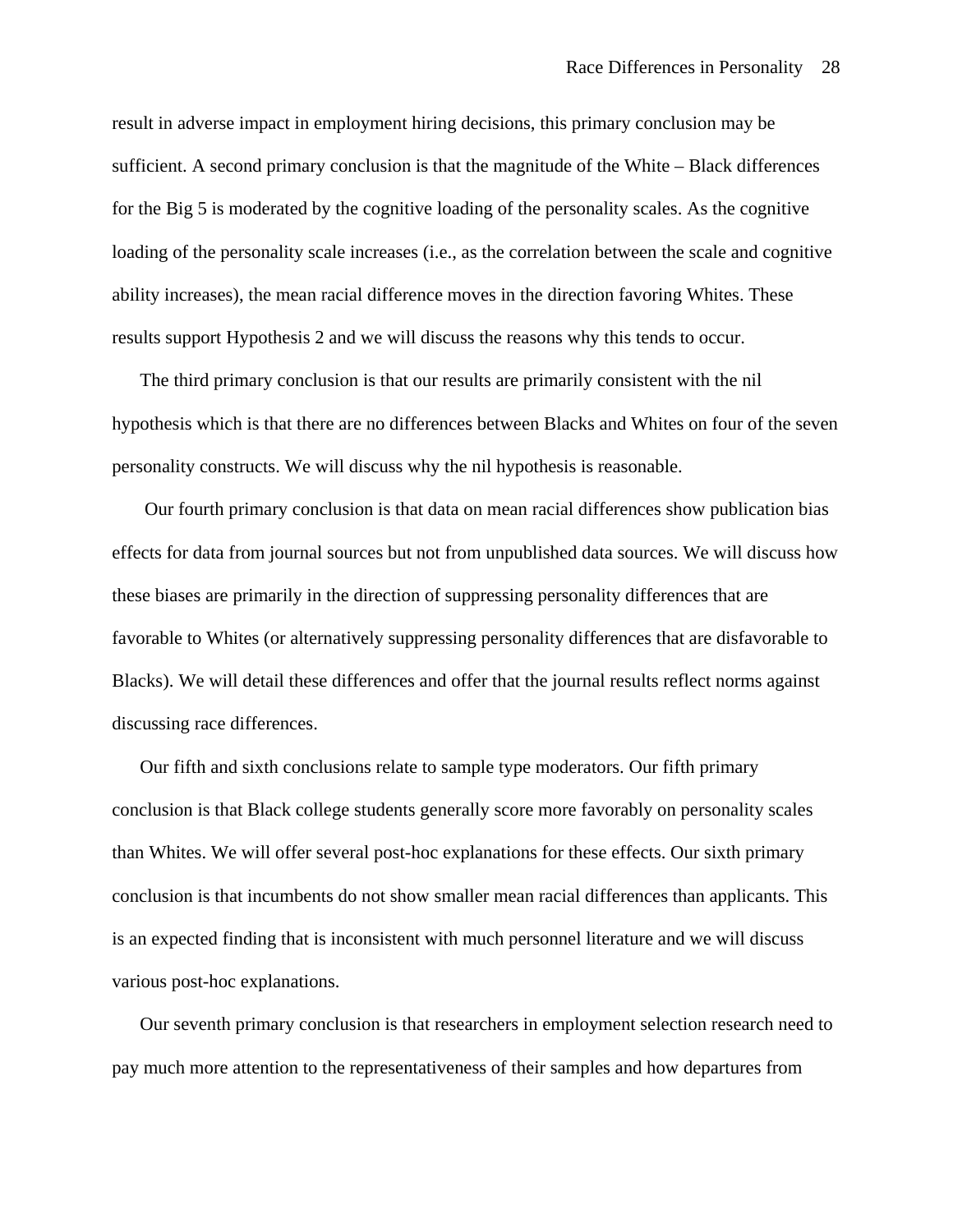representativeness affect their conclusions. The authors find it very odd that our discipline devotes substantial effort to precision in measurement and devotes very little attention to sampling.

## *Conclusion 1: The magnitude of the White – Black differences are very small.*

Tables 1 through 7 summarize means differences for seven personality constructs. The results are presented for all available data and are analyzed separately by publication source and sample type. When evidence suggests publication bias, we offer additional analyses that estimate what the mean effect size might be in the absence of publication bias. Very few of these effect sizes are above .2 standard deviations. To bring perspective to this magnitude, a standardized mean difference of .2 converts to a correlation coefficient of about .1. If one considers a correlation of .1 to be quite small, as we suspect most readers will, a *d* of .2 should also be considered quite small. Of the 93 mean effect sizes reported in Tables 1 through 7, only nine have absolute magnitudes greater than .2. Of these nine effect sizes, four are estimates from trim and fill imputed distributions and there is not a consensus that the trim and fill adjusted means are accurate estimates of the population effect.

# *Conclusion 2: The magnitude of the White – Black differences in the Big 5 is moderated by the cognitive loading of the personality scales.*

The majority of the vector correlations between mean racial differences and the cognitive loading of the personality scales are zero. It is important to note that these correlations are calculated separately by construct. Thus, the .43 vector correlation for conscientiousness indicates that across samples the larger the correlation between the conscientiousness scale and cognitive ability the larger the mean racial differences favoring Whites.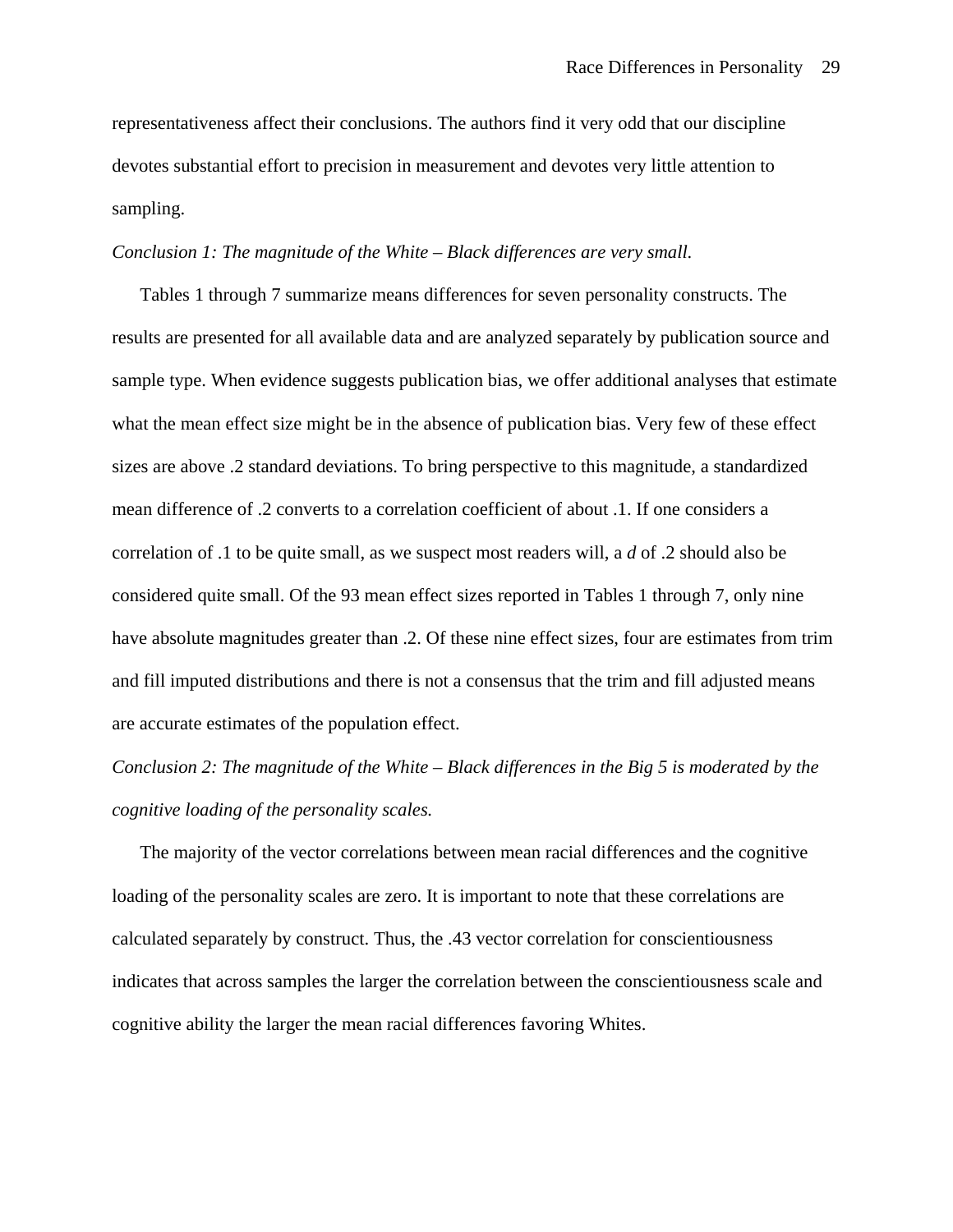Whetzel, McDaniel and Nguyen (in press) found a positive vector correlation between cognitive loading and the magnitude of the mean racial differences in situational judgment tests. Situational judgment tests tend to be construct heterogeneous and a sizable portion of their variance is associated with cognitive ability. Thus, Whetzel et al. argued compelling that larger mean racial differences in SJTs were due to the SJTs having greater cognitive variance. This argument could be made for the vector correlations for personality variables but it is less compelling for two reasons. First, unlike situational judgment tests, personality scales tend to be homogeneous, and second, little of their variance is associated with cognitive ability.

Although it is likely that some measures of a personality construct are more correlated with cognitive ability than others, this might not be the best explanation for the vector correlations in this study. An additional explanation for the vector correlations concerns differences in range variation due to variations in the efficiency of the screening procedures. If an employer or a university has an inefficient hiring system for screening applicants on cognitive ability and conscientiousness, those who are accepted will have substantial variance in both cognitive ability and conscientiousness. This variance would permit the vector correlation to be larger to the extent that there is a positive vector correlation in the population. Also, if the employer or university seeks to advance racial diversity by using lower standards for Blacks than for Whites, the magnitude of the vector correlations should increase.

*Conclusion 3: Most results are primarily consistent with the nil hypothesis, that there are no differences between Blacks and Whites on the personality constructs.* 

 Estimating the direction of near zero effects is very difficult. There are three primary reasons for this difficulty. First, when mean differences are near zero, their confidence intervals usually range from negative values to positive values. For example, for all 81 conscientiousness effect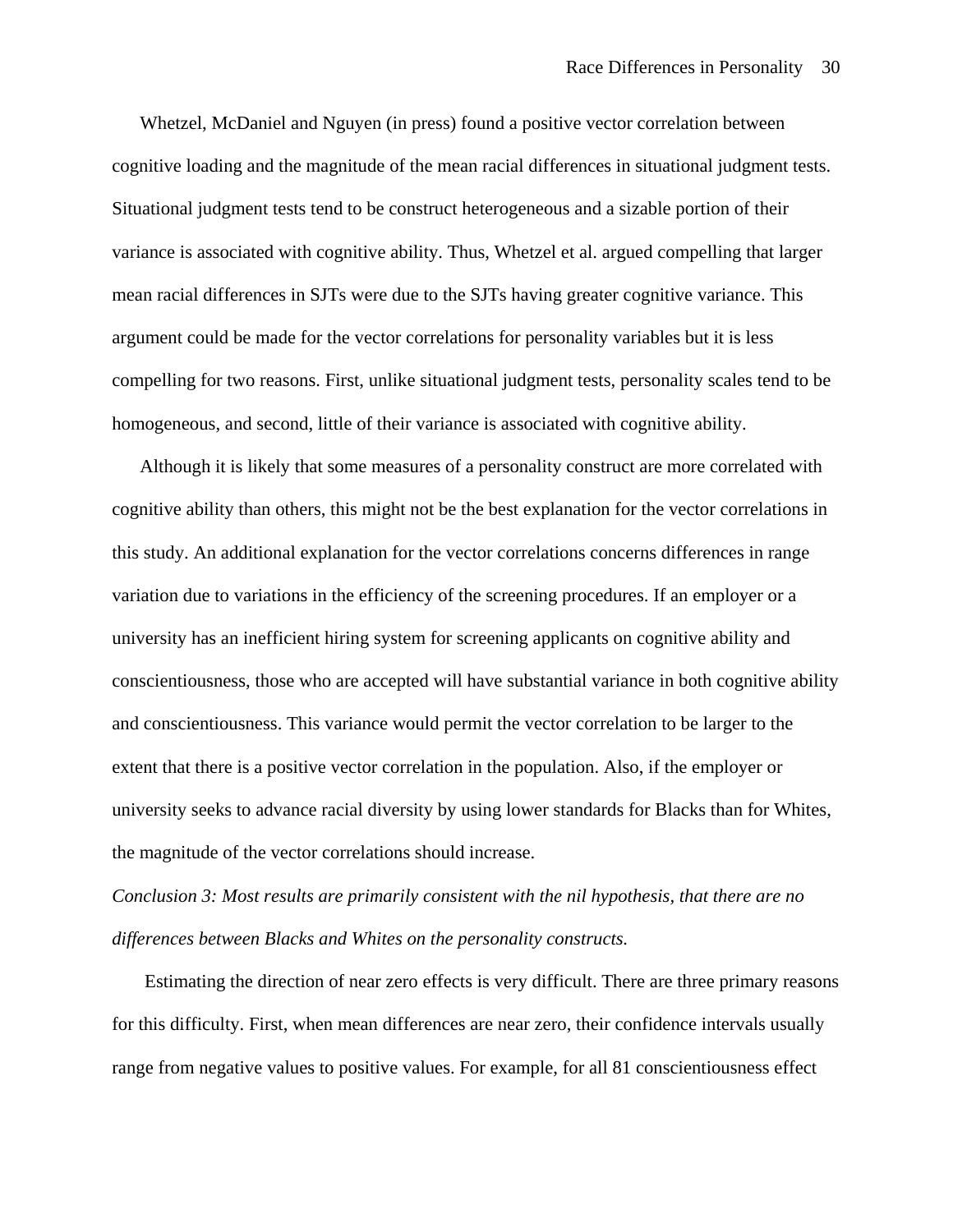sizes, the mean *d* for conscientiousness is -.02, and the confidence interval ranges from -.08 to .03. With such results, it is difficult to make a compelling conclusion that one group is more conscientious than the other. Second, our data show some differences by publication source and type of respondents. For example, in Table 1, the conscientiousness mean differences vary from positive to negative values depending on which moderator subgroup one examines. Third, the effect size distributions often show evidence of publication bias, and while the publication effects are typically small, they sometimes change the direction of effect from favoring one group to favoring another. For example, the journal data for conscientiousness yield a mean of -.07 favoring Blacks. The estimate of the mean in the absence of the suppression (i.e., the trim and fill adjusted mean) is .04, favoring Whites. With these results, one could argue that the mean racial difference in conscientiousness is small, but it is difficult to make a compelling statement concerning which group has an advantage in conscientiousness. Our Hypothesis 1 argues that Whites will score higher than Blacks on all personality scales. Although one could cite specific sub-distributions favoring Whites or favoring Blacks, the results supporting one group scoring more favorably than another will usually not be compelling. Thus, our results do not provide compelling support for Hypothesis 1.

The nil hypothesis is that there is a zero difference between groups. We acknowledge that a zero relationship is impossible. If one reported many decimal points summarizing the difference between two groups, one group will eventually be higher. Still our results appear to be close enough to nil for us to assert a zero difference.

Exceptions to our conclusion of nil effects could be made for agreeableness, extroversion, and emotional stability. From the perspective of statistical significance testing, one could argue that a difference exists if the confidence interval does not include zero. Using this criteria for the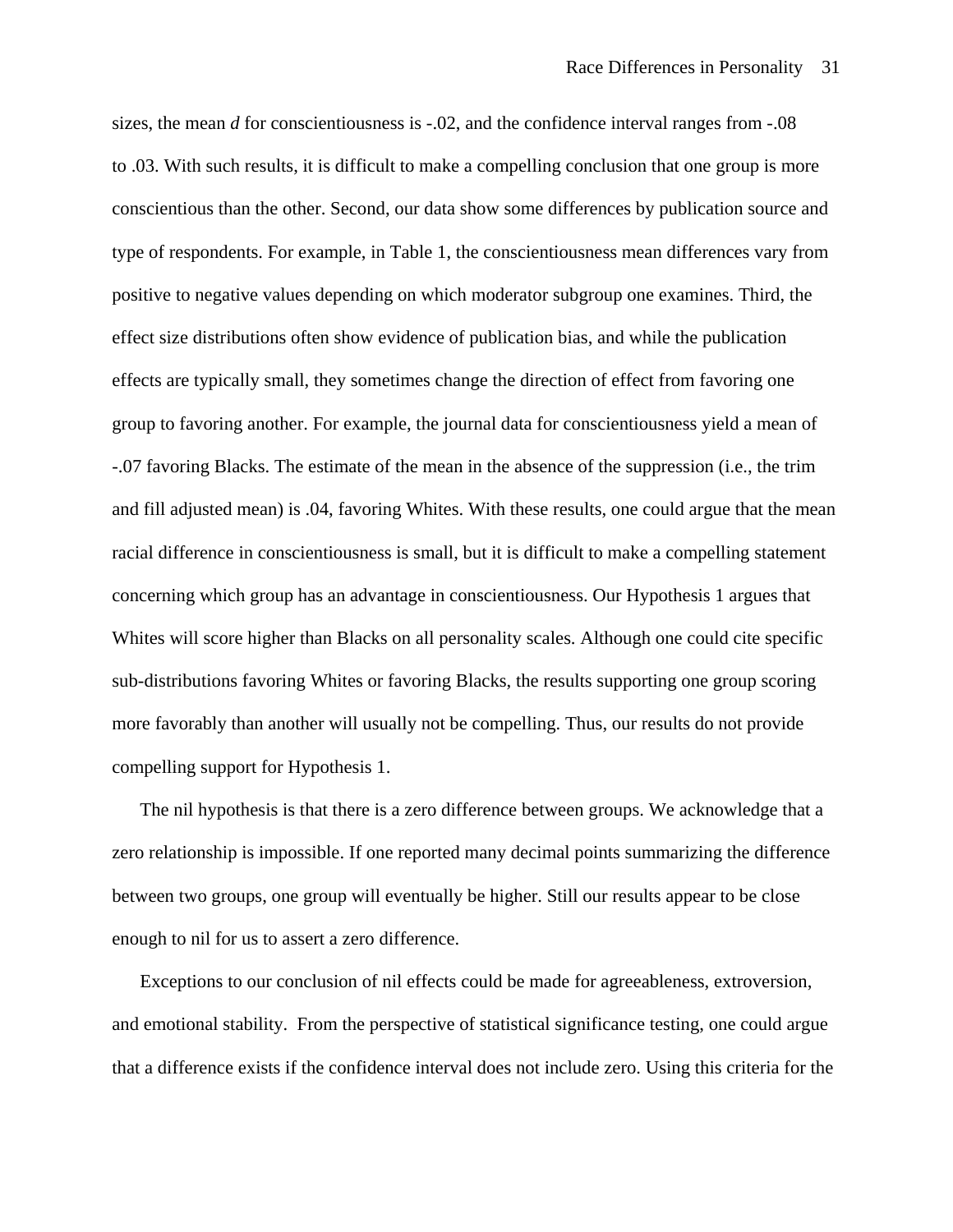distribution of all effect sizes for each construct, one would conclude that Whites are slightly more agreeable than Blacks ( $d = .09$ , confidence interval = .05 to .14). One would also conclude that Blacks are slightly more extroverted than Whites  $(d = -0.18)$ , confidence interval =  $-0.24$  to  $-0.12$ ) and slightly more emotionally stable  $(d = -0.06)$ ; confidence interval  $-0.10$  to  $-0.03$ ).

*Conclusion 4: Publication bias distorts the mean racial difference estimates in journals but not in unpublished data.* 

 Hypothesis 4 states that group differences in scores on personality traits will tend to show publication bias in data obtained from journals and tend not to show bias from data obtained from unpublished sources. To understand publication bias, it is useful to review the distinctions between random and systematic sampling error. Random sampling error is a function of sample size and the magnitude of the effect in the population. Random sampling error is unbiased in that the mean of a set of representative studies will be an unbiased estimate of the mean in the population. That is, the mean across studies will be correct on average and its departures from the population mean, if any, will grow smaller as more data are added to the analysis. Publication bias concerns the representativeness of the data to be analyzed. Expressed another way, publication bias exists to the extent that there is systematic sampling error in the data.

If systematic error is present in the sampling of the studies (if the studies being analyzed are not representative of the population), the mean effect from the set of studies will be a biased estimate of the population. The estimate might be too high or too low and the estimate will not become more accurate as more unrepresentative data are added to the distribution. Because nonrepresentativeness is primarily a matter of lack of availability of some studies, publication bias may be described more accurately as "availability bias." However, because decisions made by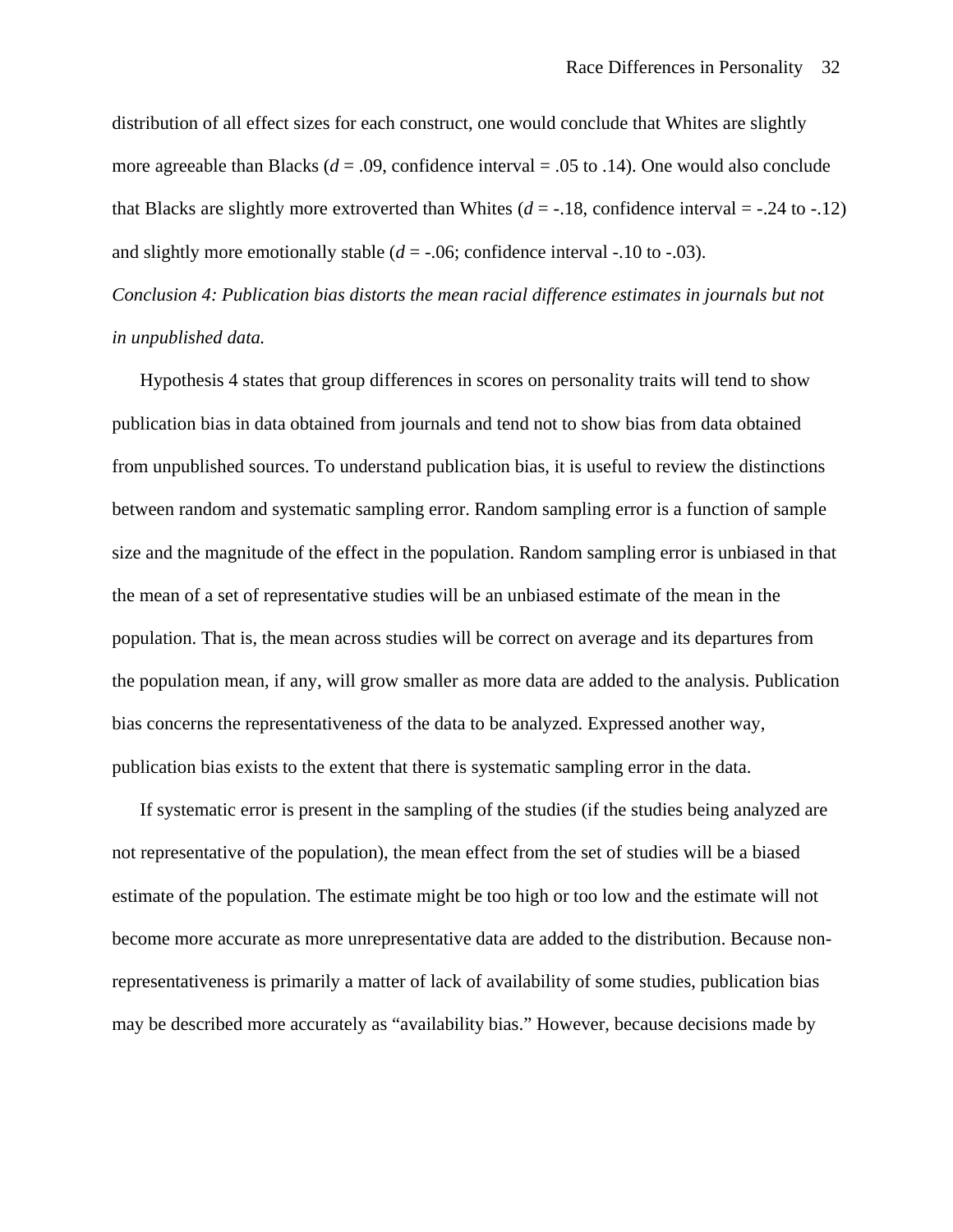authors and editors in the publication process often create the availability bias, "publication bias" has become the most frequently used term to describe the phenomenon.

When presenting Hypothesis 4, we argued that journal data are more likely to show publication bias than unpublished data. In the United States, discussions of race differences make many uncomfortable. There are social and legal norms that assume that all groups are equal and when departures from this equality occur they are often attributed to discrimination or unequal opportunity. The norms against the discussion of race differences present a problem for personnel researchers who routinely encounter mean racial differences disfavoring non-Asian minorities in selection measures (Roth et al., 2001) and job performance (Ford, Kraiger, & Schechtman, 1986; Hauenstein, Sinclair, Robson, Quintella, & Donovan, 2003; Kraiger & Ford, 1985; McKay & McDaniel, 2006; Roth, Huffcutt, & Bobko, 2003).

Among personnel researchers, there is frequent discussion about the need for employers to choose between hiring the best employees or enhancing demographic diversity (Pyburn, Ployhart, & Kravitz, 2008). Journals are a public forum and the presentation of data on mean racial differences, particularly evidence that disfavors Blacks, is a norm violation. Thus, when researchers find mean racial differences in their data, we believe that they are more likely to mention the data in their journal articles when the differences are small or favor Blacks then when the differences favor Whites. This causes the data reported in journals to be unrepresentative of the population of all data. We believe that this scenario for publication bias makes the most sense for conscientiousness, agreeableness, emotional stability, locus of control, and self-efficacy because there is substantial consensus on which end of these personality dimensions is most favorable. However, it is unclear if there is a consensus on the favorable ends of extraversion and openness.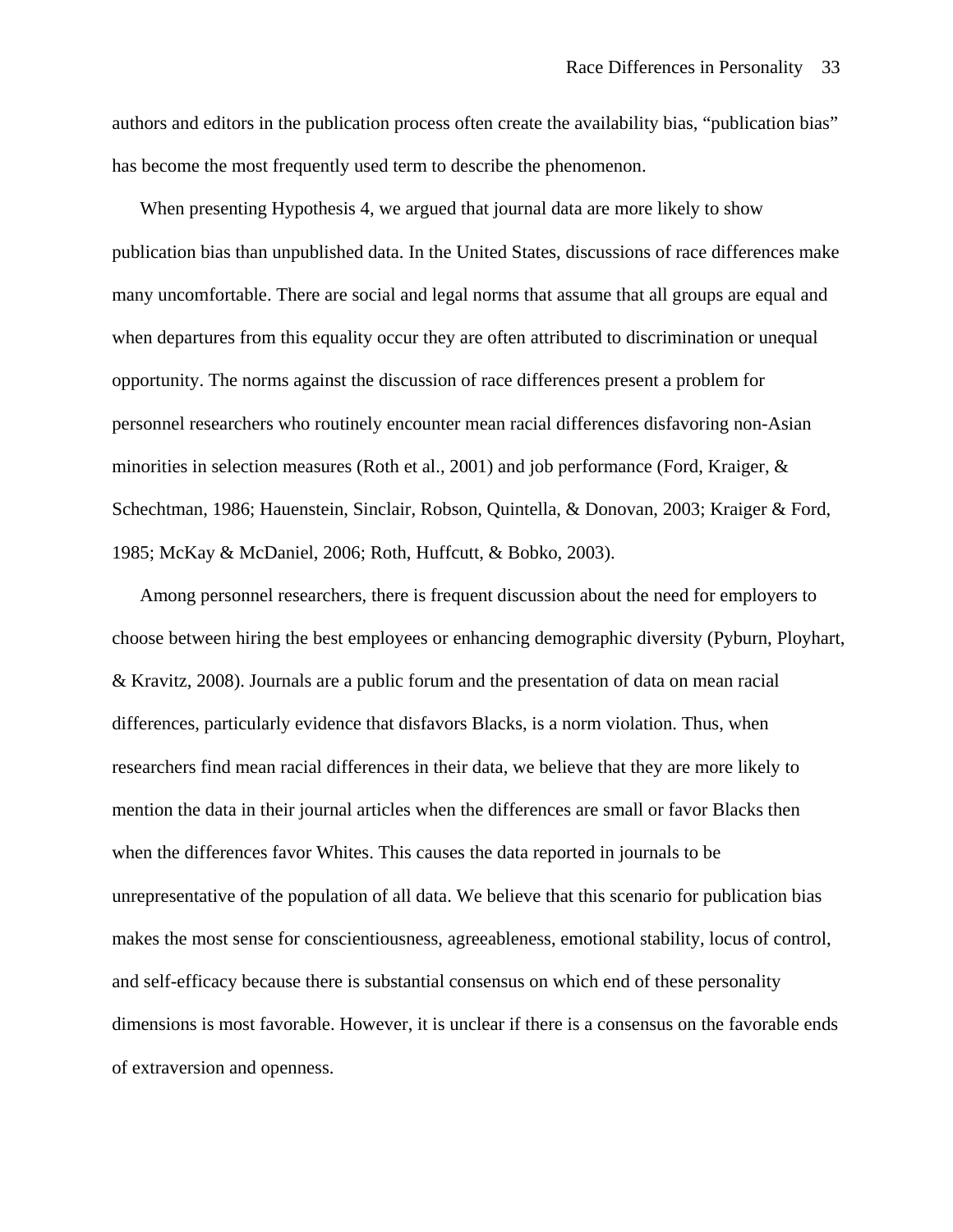*Publication Bias in Journal Data.* Mean racial effect sizes drawn from journal articles showed evidence of publication bias in the distributions for conscientiousness, agreeableness, and emotional stability suggesting that larger magnitude effect sizes, favoring Whites, had been suppressed. This can be seen graphically in Figures 1 through 3. The cumulative mean graphs show that the cumulative means shifted from the right to the left with the addition of smaller sample, larger standard error effect sizes. The trim and fill graph shows that the imputed effect sizes were added to the right of the distribution. For conscientiousness, there was an 11 point difference (the mean moved from -.07 to .04). For agreeableness, there was a 17 point difference (the mean moved from .10 to .27). For emotional stability, there was a 16 point difference (the mean moved from -.06 to .10). Still, for both the observed and trim and fill adjusted means, one would conclude that the mean racial differences are relatively small compared to cognitive ability tests. However, if one sought to answer which racial group was favored on each scale, the observed data would cause one to conclude that Blacks were more conscientious and emotionally stable than Whites, but lower on agreeableness. In contrast, the trim and fill adjusted distributions would cause one to conclude that Whites were favored on all three personality traits. Thus, we conclude that the mean racial differences between Blacks and Whites on conscientiousness and emotional stability are very small but that the data do not permit a firm conclusion on whether one group scored more favorably. For agreeableness, we conclude that Whites, on average, are more agreeable and that the magnitude of the effect is small (.10 or .27). We also conclude that, consistent with Hypothesis 4, mean racial differences in conscientiousness, agreeableness, and emotional stability reported in journal data show evidence of publication bias and this bias is in the direction of suppressing data favorable to Whites.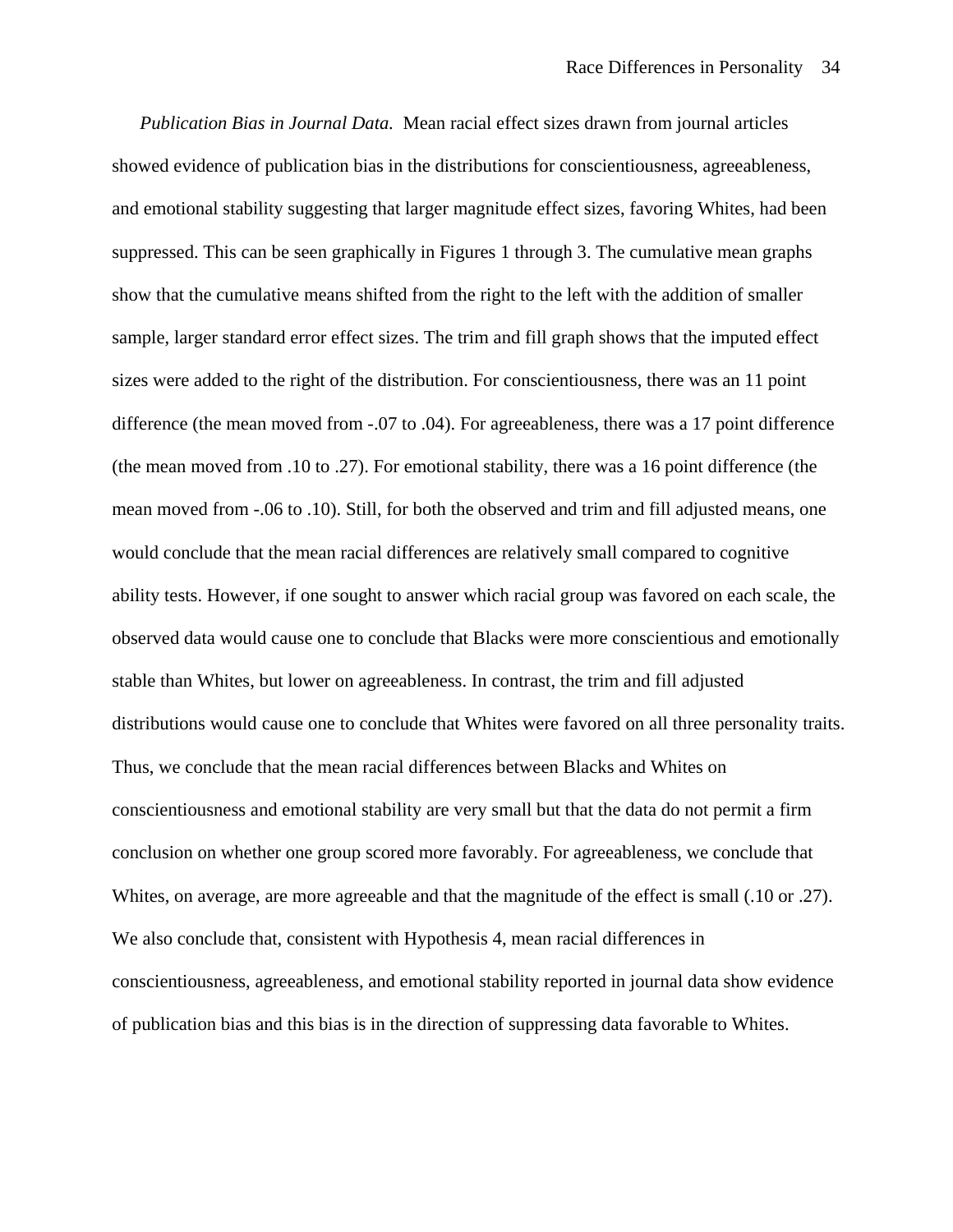If journal articles that report mean racial data tend to suppress mean racial effect sizes that disfavor Blacks, journal articles that do not report race data are more likely to be based on data that favor Whites. Thus, we argue that both sets of data are not representative and the mean estimates will be biased in opposite directions. This was the case for conscientiousness in that the mean racial difference for journals was -.07 (favoring Blacks), the mean racial difference for journal supplemented data was .00. Consistent with our reasoning, both distributions showed publication bias and the bias was in the opposite directions. In the journal data, the trim and fill analysis moved the mean in the direction of being more favorable to Whites (-.07 to .04) and in the journal supplemented data the mean was moved in the direction of favoring Blacks (.00 to - .14).

The results for agreeableness showed partial support for our reasoning. There was support for the journal data. The trim and fill analyses moved the mean to be more favorable to Whites (.10 to .27). And while the journal supplemented data also showed publication bias, the trim and fill adjusted mean favored Whites and not Blacks as expected (-.17 to .08).

Emotional stability data was mostly supportive of our reasoning. The journal data showed publication bias with the trim and fill adjustment moving the mean from favoring Blacks to favoring Whites. The journal supplemented mean *d* was also supportive of our reasoning because the mean *d* was more favorable to Whites (.00) than the mean *d* for the journal data which favored Blacks (-.06). However, there was little evidence of publication bias in the supplemented journal data when we would expect it show suppression of effects favorable to Blacks.

*Publication bias in unpublished data.* We would not expect publication bias in most sources of unpublished data. Much of our unpublished data were drawn from operational applicant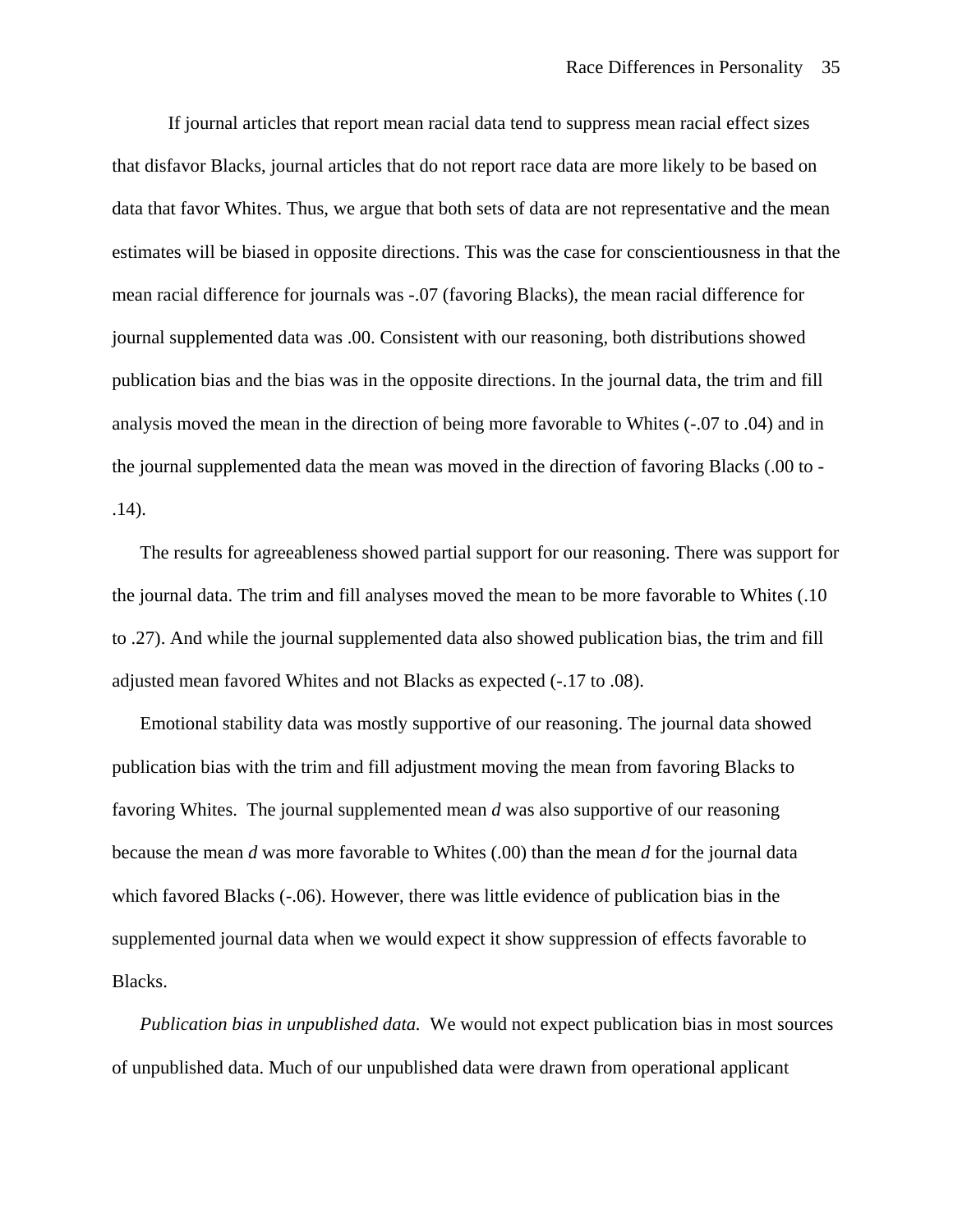screening data sets. To the extent that these data were reported in their entirety to the authors, we know of no mechanism that would cause publication bias. Some of our unpublished data came from a consulting firm and was restricted to those data sets from projects in which the research staff was actively involved. These data may or not be representative of the population. Some unpublished data involved incumbents. Some incumbent data were likely part of concurrent validation studies. We do not know if respondents in concurrent validation studies are representative. Some concurrent studies use pre-selected groups. For example, some concurrent validity studies select participants only from the exceptionally high performers and the exceptionally low performers. Such a sample would not be representative. However, on the whole, we would not expect unpublished data to exhibit publication bias.

 For the most part, we did not find publication bias in our unpublished data sets. For the distribution of 49 personal communication effect sizes for conscientiousness, there was no publication bias. For agreeableness, the distribution of 42 personal communication effect sizes showed no publication bias. For the 100 personal communication effect sizes for emotional stability, there were only very small effects attributable to publication bias (the trim and fill analysis shifted the mean from -.01 to -.05). The distribution of 53 personal communication effect sizes for openness, showed small publication bias effects (the trim and fill analysis shifted the effect from .02 to .07). Nearly the entire locus of control data was unpublished and there was no evidence of publication bias. All of the self-efficacy data was unpublished and offered no evidence of publication bias. The exception to this trend was for extroversion which showed evidence of publication bias such that effects favoring Whites were suppressed (the trim and fill analysis shifted the mean from -.38 to -.10). Thus, there was little to no evidence of publication bias in unpublished data for six of the seven personality traits examined.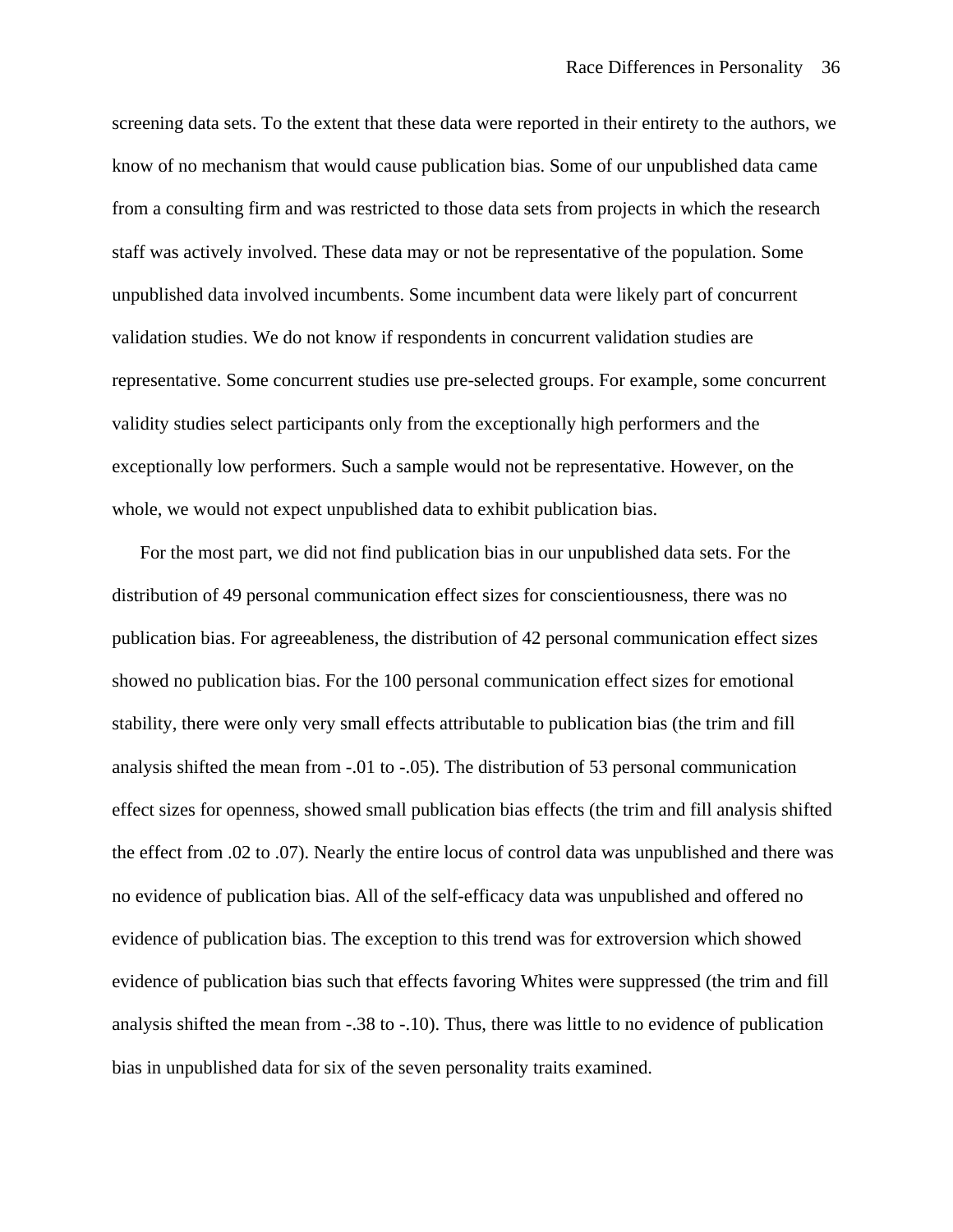## *Conclusion 5: Among college students, personality test scorers favor Blacks over Whites.*

 Blacks show small advantages over Whites in conscientiousness (*d* = -.12 or -.18; see Table 1), in agreeableness ( $d = -0.02$  or  $-0.16$ ; see Table 2), and emotional stability ( $d = -0.16$ ; see Table 3) 3). These differences are small but consistent. We offer a post hoc explanation for our finding that Black college students score higher on conscientiousness than White college students. Given mean differences in academic preparation (e.g., SAT scores and perhaps quality of pre-college education) Black college students may be more conscientiousness than White college students to compensate for lower, on average, academic preparedness. We argue that Whites low in conscientiousness are more likely to enter and survive college than Blacks low in conscientiousness because Whites on average, more so than Blacks, can make up for their slothful habits through greater academic preparation. There are also likely to be motivational or financial explanations for the mean difference in conscientiousness. For example, because Black families, on average, have lower income than White families (Webster & Bishaw, 2007), Black college students may be more likely to have to pay for their own tuition and living expenses than White college students. Also, if Blacks are more likely than Whites to require financial aid to attend college, they have greater need to maintain an acceptable grade point average and meet other aid-related standards, such as a minimum number of courses to be taken. Thus, greater conscientiousness may be required of Blacks, relative to Whites, in order to enter and complete college. We have no compelling explanation for the slight Black advantage in agreeableness and emotional stability.

# *Conclusion 6: Incumbents do not have smaller mean differences than applicants.*

 Our results when comparing applicants and incumbents is curious because typically one would expect range restriction in incumbent samples to cause mean differences to be smaller.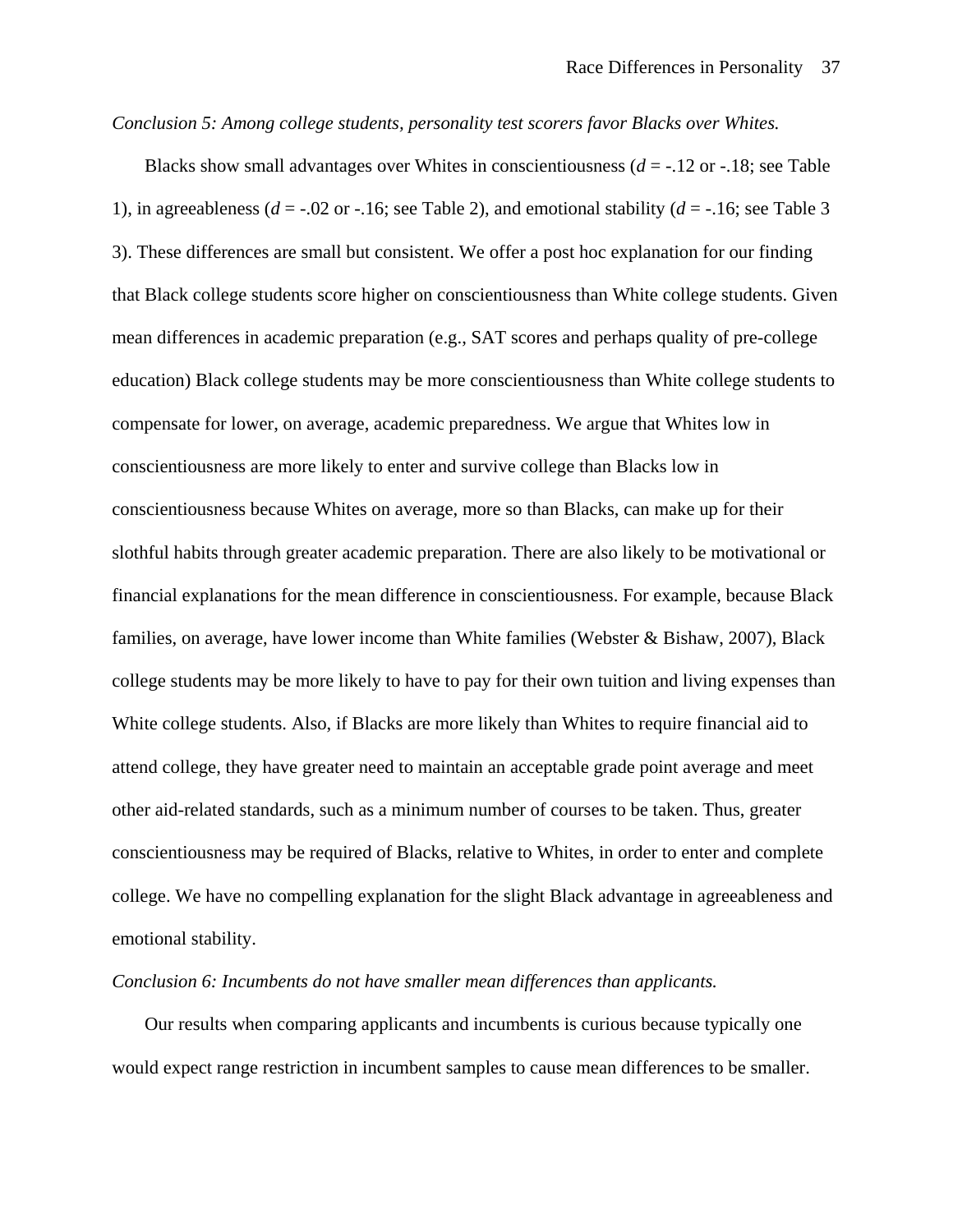The range restriction typically occurs because the incumbents are a subset of the applicants and have been selected as employees because they are more qualified subset of all the applicants. However, in our data, the mean racial differences in the incumbents are not smaller than applicants and are often larger. For conscientiousness, the observed means for applicants and incumbents are both zero and for the trim and fill adjusted means, the incumbent differences (*d*   $= .25$ ) are larger than the applicant differences ( $d = .04$ ). For agreeableness, the incumbent and applicant mean differences are about the same (.14 vs .12), with the incumbent data showing a slightly larger difference. For emotional stability, the incumbent and applicant data are about the same (-.04 vs .01). When one uses the trim and fill adjusted mean for the applicants, the mean differences for applicants are identical (.01). For openness, the mean differences are about the same for both incumbents (.00) and applicants (.01). This comparison cannot be made for locus of control and self-efficacy, because the data are almost entirely from applicants. The only exception to this trend is for extroversion where effect sizes favoring Blacks are meaningful larger in applicant samples than incumbent samples. We do not have a data-based explanation for these results and encourage addition research attention to this issue.

# *Conclusion 7: Researchers in employment selection research need to pay much more attention to the representativeness of their samples.*

Personnel researchers rely very heavily on convenience samples. Perhaps because they are so pervasive in our discipline, we seldom consider the impact that our non-representative samples may have on our results. The Foldes et al. paper relied heavily on unpublished police screening data. For the emotional stability scales, our data set includes a very large police applicant data set. We have a large amount of data from a consulting firm that has large private sector clients. We doubt that we have much data from small business clients. We have a very large sample of air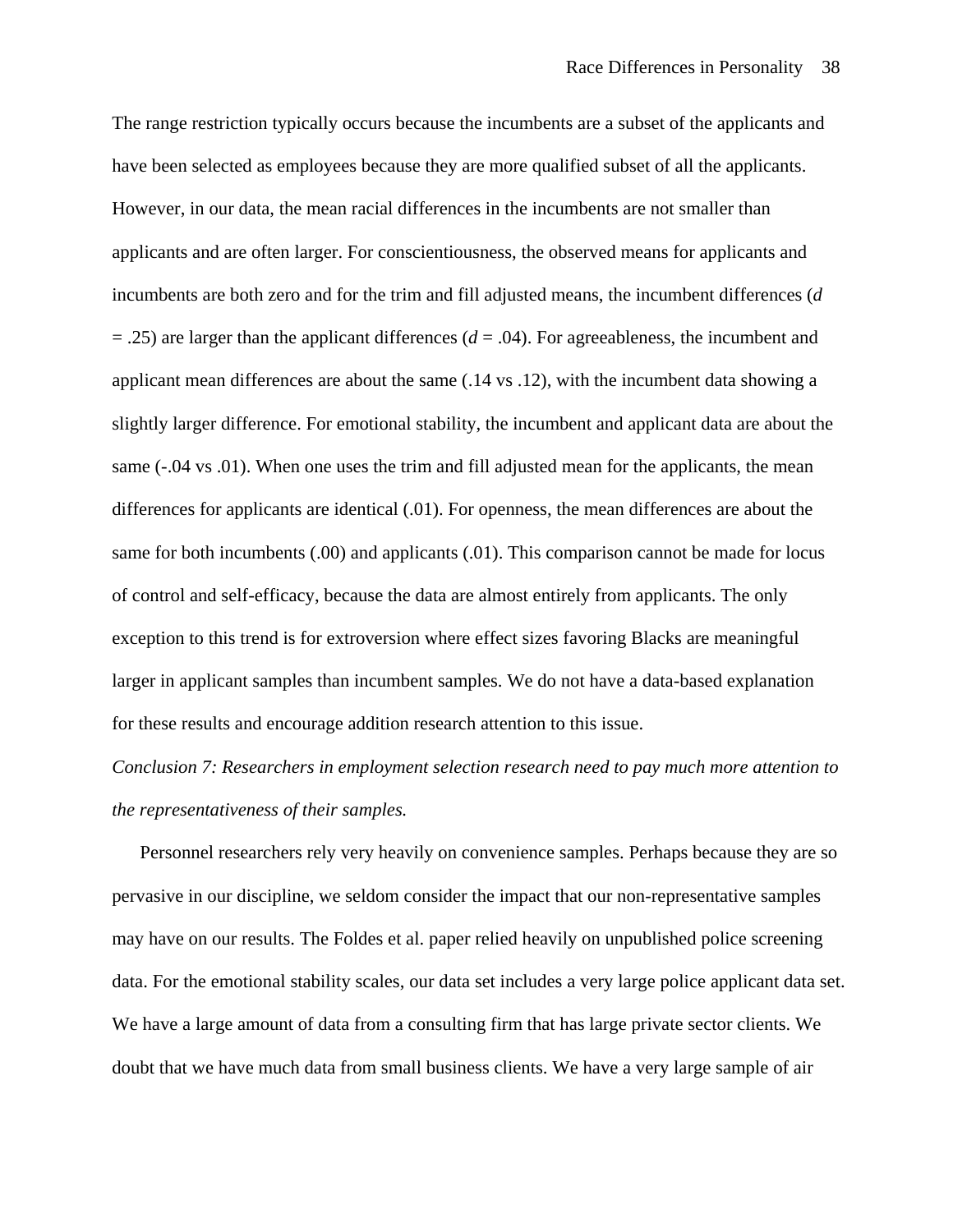traffic controllers. We do not know the extent to which these characteristics of our data cause our data to be non-representative of the population. Indeed, given the preponderance of some occupations in our data set, and the complete absence of others in our data set, it would be difficult for us to define the population to which our results generalize. This problem is not unique to this meta-analysis but is common to meta-analyses throughout the management literature.

We have presented evidence that our data from journals in non-representative. This is disheartening given that most researchers and practitioners in personnel areas are socialized to believe that the best research evidence is presented in journals. For the topic of race differences in personality, journal policy can help reduce the publication bias by requiring mean differences to always be reported. However, this is unlikely to solve the problem. If the reporting of race differences is required, we could expect many organizations to refuse to contribute data to research projects.

# *Comparison to Foldes et al. (in press)*

Foldes et al.'s results are similar to those of the present study in that all mean racial differences are very small. However, our statistics do not exactly replicate those of Foldes et al. and at times the direction of the effects do not agree. This is likely due in part to a substantial non-overlap of data. Dr. Foldes declined to release her unpublished data to us citing confidentiality concerns. We understand and respect her position because we too received data on the condition that we respect its confidentiality. Although it is important to keep promises made to data sources, the situation is unfortunate for the advancement of science because it prevents discovery for reasons for differences across meta-analyses that have different sources of data. Although our paper is based on a substantial amount of data some moderator sub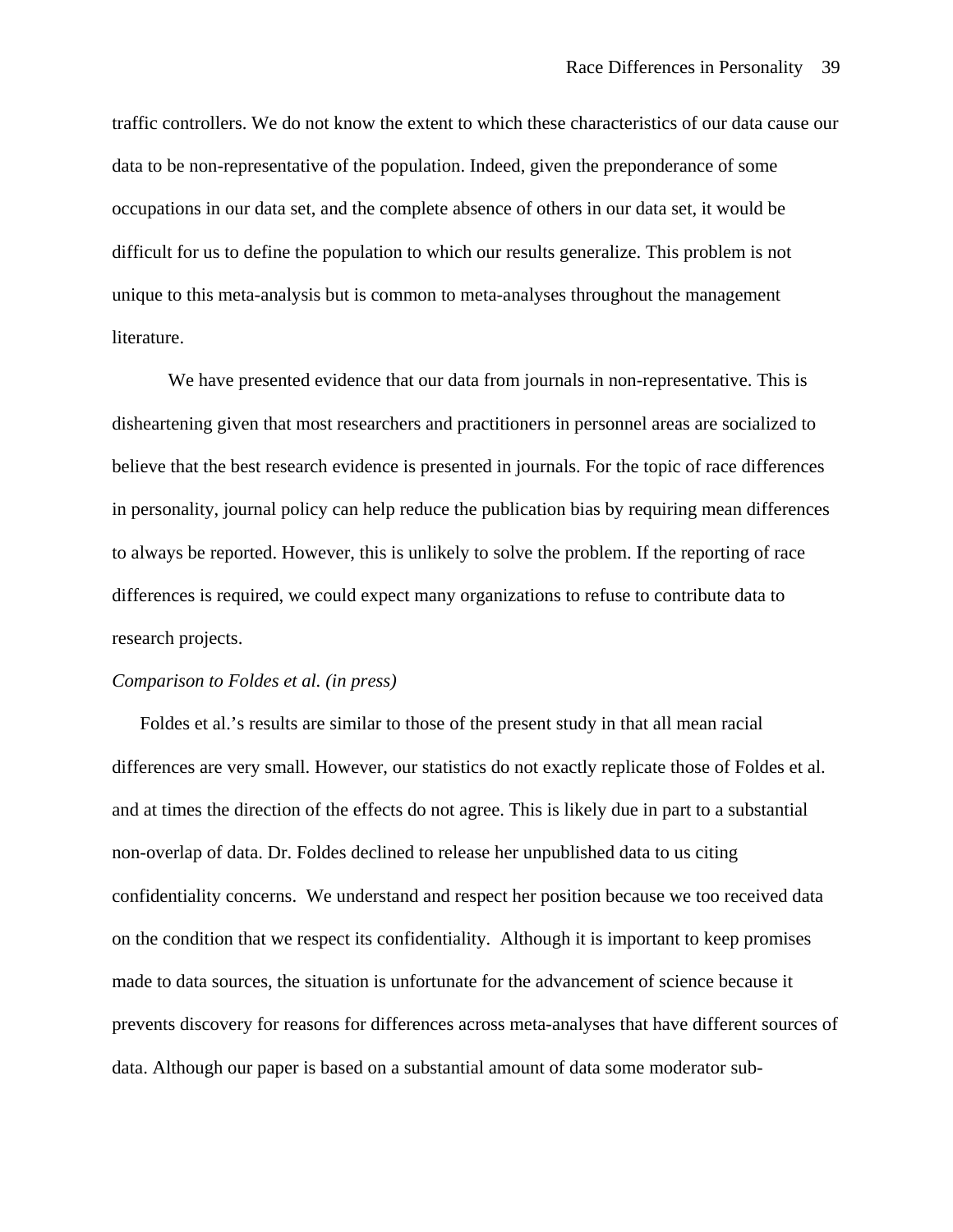distributions have relatively few effect sizes, the sharing of data would have increased the *k* for some distributions and permitted more accurate mean estimates.

# *Journal supplemented data as a publication bias tool*

 To our knowledge, this paper is the first to compare journal data to journal supplemented data. The rationale of the analysis is compelling because it permits tests of publication bias that involve hypothesized bias in opposing directions. Specifically, if journals suppress data in one direction, the journal data collected from authors who chose not to publish it should show bias in the opposite direction. These directional bias hypotheses were largely supported in our analysis. Future research should explore this analysis strategy in examining publication bias.

# *Limitations of data and analyses*

 Although we have a large data set, it was not without problems. We know that we are missing much of the unpublished data and a few unpublished papers found in the Foldes et al. analysis. Many of our requests to organizations for unpublished data were denied because of the sensitivity of the data. Many of our requests for journal supplemented data were unanswered. There are sections of the population who do not attend college, have seldom applied for work and have never been job incumbents. We suspect that this subset of the population scores rather unfavorably on desirable personality traits such as conscientiousness and emotional stability, and our samples likely did not include such individuals. We cannot claim that our data are representative of a population and have difficulty identifying the population from which we sampled. Given that race differences in personnel research is a much debated issue, we were surprised by how little data are available in journals.

 Finally, there is a need for methodological advancements in publication bias methods. Trim and fill, for example, relies on the assumption that the only variance in the distribution is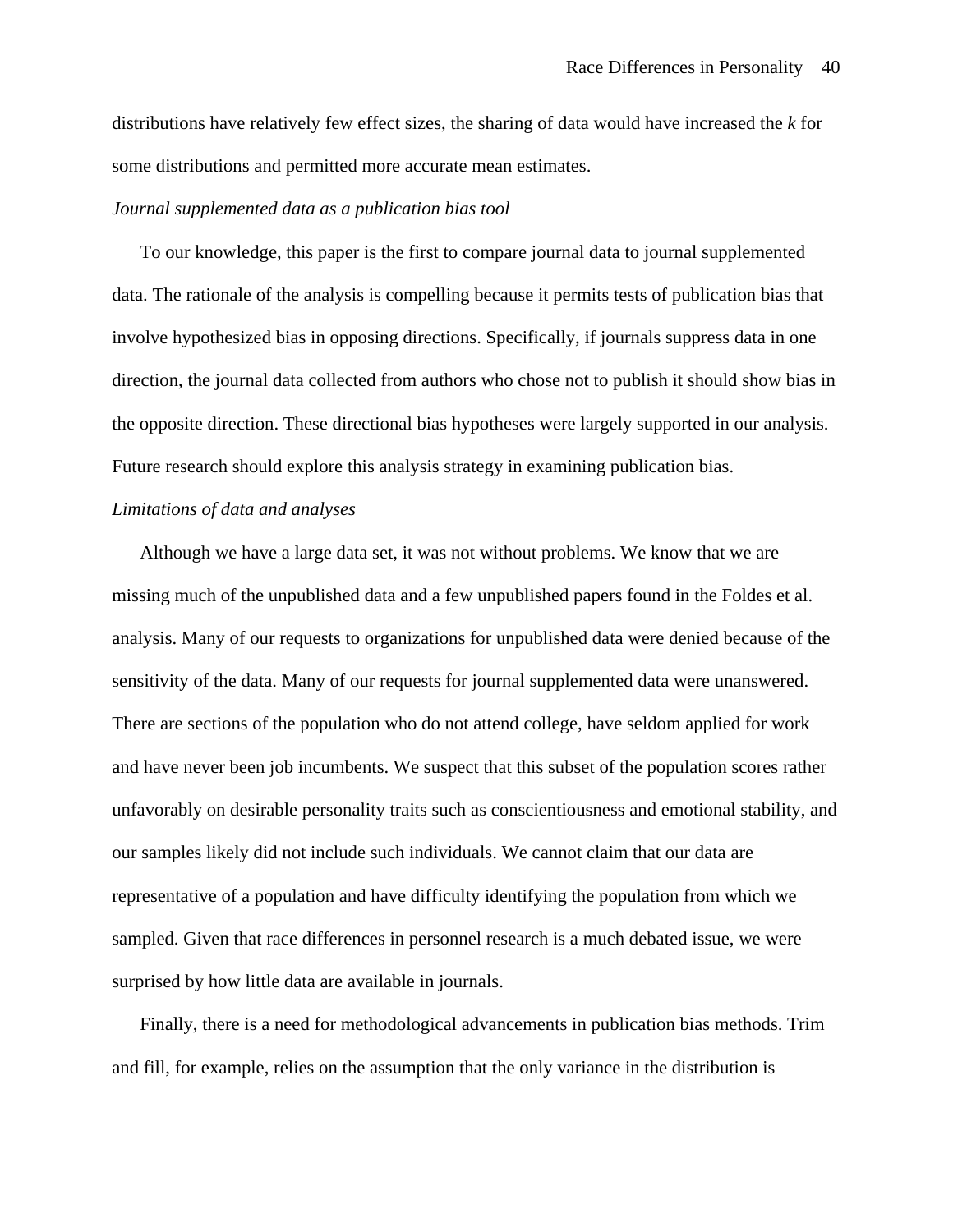sampling error and that departures from sampling error are potential evidence of publication bias. There is need for publication bias methods that can work well with heterogeneous data (i.e., data containing moderators or other forms of systematic variance).

## **Conclusion**

 This paper makes several important contributions to the research literature. First, we offer the largest set of data addressing White-Black mean racial differences in seven personality constructs. Second, we show that the White-Black differences are very small and for the most part it is difficult to conclude that one group is favored over the other. Third, we show that the White-Black mean differences are moderated by the cognitive loading of the personality measures. Fourth, we show that incumbent means are not smaller than applicant means. Fifth, we offer advances in publication bias detection. Specifically, we show that one can compare journals data to journal supplemented data to test directional publication bias hypotheses. In addition, we also introduce cumulative meta-analysis into the personnel research literature as a useful publication bias approach that complements other publication bias detection methods. Sixth, our publication findings show that journal data can yield distorted estimates of population values. This should worry those who rely on journal data for state-of-the art knowledge. Finally, we issue a call for researchers in personnel to pay more attention to the representativeness of their samples and to consider the impact on their conclusions of departures from representativeness.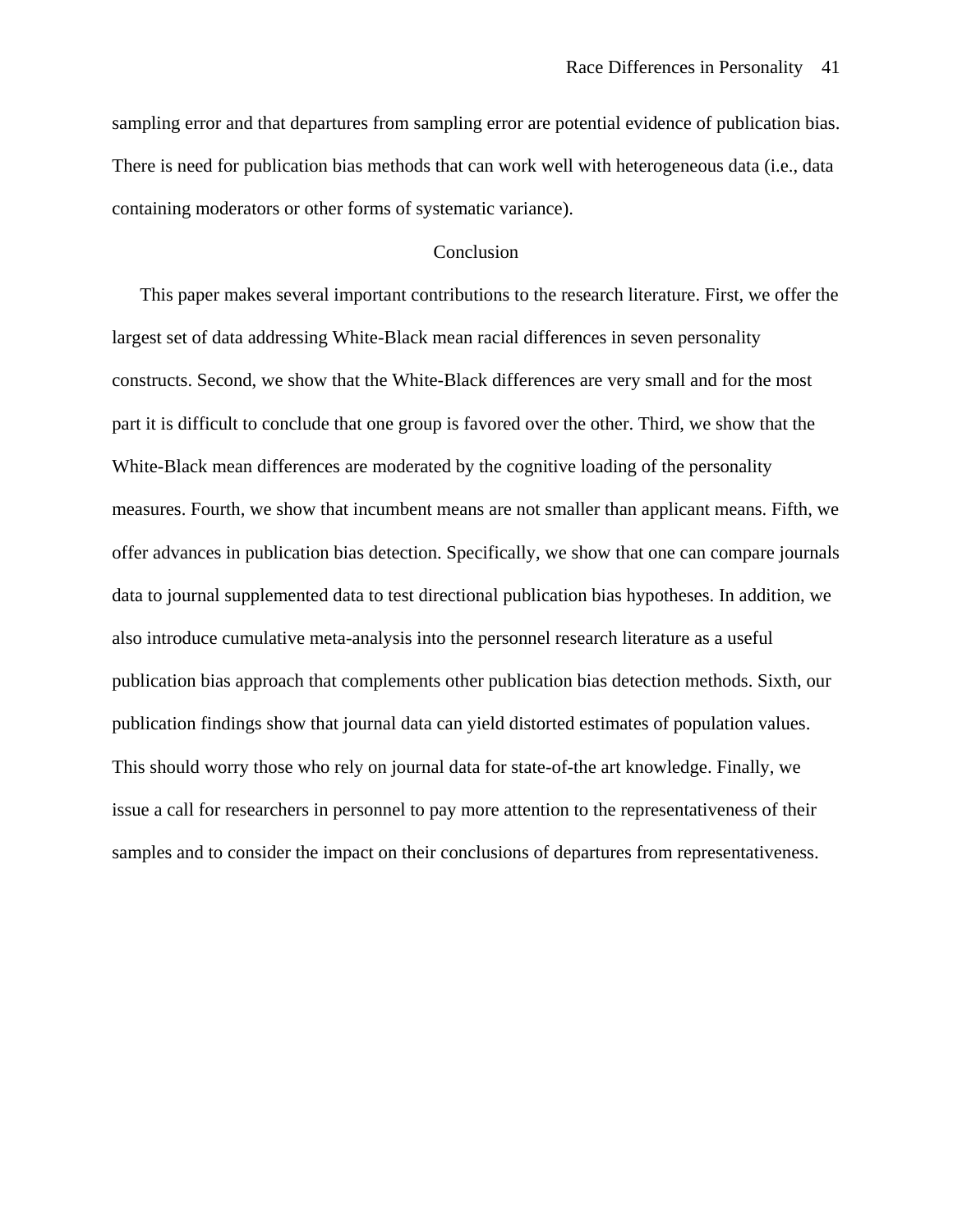#### References

- Arthur Jr., W., Edwards, B. D., & Barrett, G. V. (2002). Multiple-choice and constructed response tests of ability: Race-based subgroup performance differences on alternative paperand-pencil formats. *Personnel Psychology, 55,* 985-1008.
- Barrick, M. R., & Mount, M. K. (1991). The Big Five personality dimensions and job performance: A meta-analysis. *Personnel Psychology, 44,* 1-26.
- Barrick, M. R., Mount, M. K., & Judge, T. A. (2001). Personality and performance at the beginning of the new millennium: What do we know and where do we go next? *Personality and Performance, 9,* 9-30.
- \*Bartram, D., Brown, A., Fleck, S., Inceoglu, I., & Ward, K. (2006). *OPQ32 Technical Manual.* UK: SHL Group, Plc.
- \*Biderman, M. D., Sebren, J., & Nguyen, N. T. (2007). *Time on task mediates the conscientiousness-performance relationship*. Paper presented at the 22<sup>nd</sup> annual conference of the Society for Industrial and Organizational Psychology. New York, NY.
- Borenstein, M., Hedges, L., Higgins, J. & Rothstein, H. (2005). *Comprehensive meta-analysis. Version 2*. Englewood, NJ: Biostat.
- \*Brannick, M. (2007). Personal communication from Michael Brannick to M. McDaniel on Aug. 26, 2007.
- \*Brown, N. W. (1997). Description of personality similarities and differences of a sample of Black and White female engineering students. *Psychological Reports, 81,* 603-610.
- \*Brown, N. W. & Cross, E. J. Jr. (1991). Capitalizing on personality differences of Black and White engineering students. *Journal of Instructional Psychology, 18,* 43-50.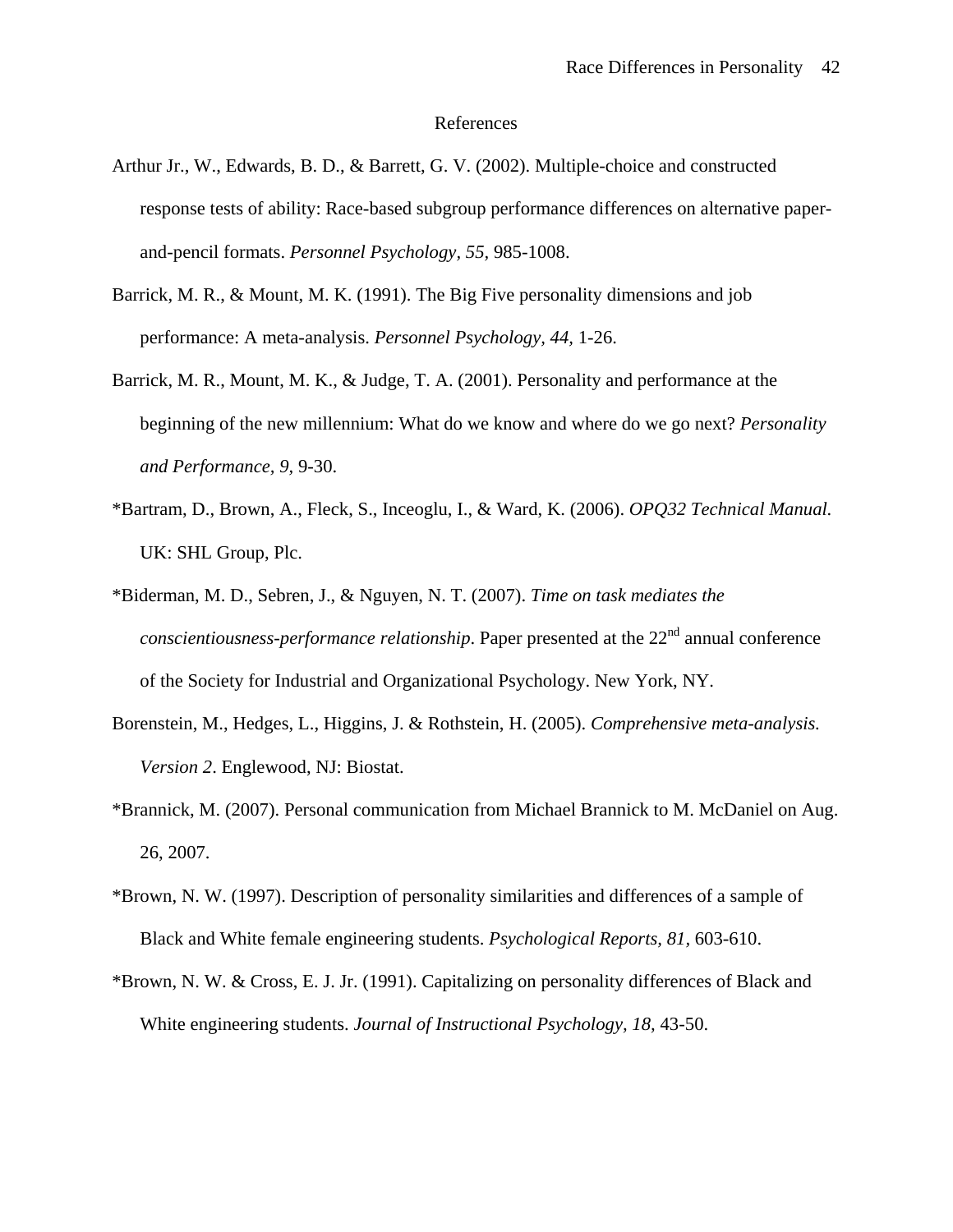- \*Bruce, T. A., Leslie, L. M., Gelfand, M. J., Ryan, A. M., Hui, C. H., & Radford, M. (2005, April). A cultural perspective on frame-of-reference effects. In M.J. Gelfand & A.M. Ryan (Chairs), Is personality research culture bound? Examining personality effects across cultures. Symposium conducted at the Society for Industrial and Organizational Psychology Conference. Los Angeles, CA.
- \*Butcher, J., Ball, B., & Ray, E. (1964). Effects of socio-economic level on MMPI differences in Negro-White college students. *Journal of Counseling Psychology, 11,* 83-87.
- \*Chan, D., Schmitt, N., Sacco, J. M., & DeShon, R. P. (1998). Understanding pretest and posttest reactions to cognitive ability and personality tests. *Journal of Applied Psychology, 83,* 471-485.
- \*Cucina, J. M. (2008). Personal communication from Jeffrey M. Cucina to Michael A. McDaniel on Feb. 26, 2008.
- \*Cucina, J. M., Vasilopoulos, N. L., & Sehgal, K. (2005). Personality-based job analysis and the self-serving bias. *Journal of Business and Psychology, 20,* 275-290.
- Curfman, G. D., Morrissey, S., & Drazen, J.M. (2006). Expression of concern reaffirmed. *New England Journal of Medicine, 354,* 1193.
- Dahlstrom, W. G. & Walsh, G. S. (1960). *An MMPI handbook: A guide to use in clinical practice and research.* Minneapolis, MN: University of Minnesota Press.
- \*Davis, R. (2007). Personal communication from Robert D. Davis to Michael A. McDaniel on on February 27, 2008. We believe that these data are the same as or substantially overlap data from the Foldes et al. (in press) reference: Davis, R. & Rostow, C. D. (2004). [Personality scale scores of various demographic groups for multiple personality inventories]. Unpublished raw data.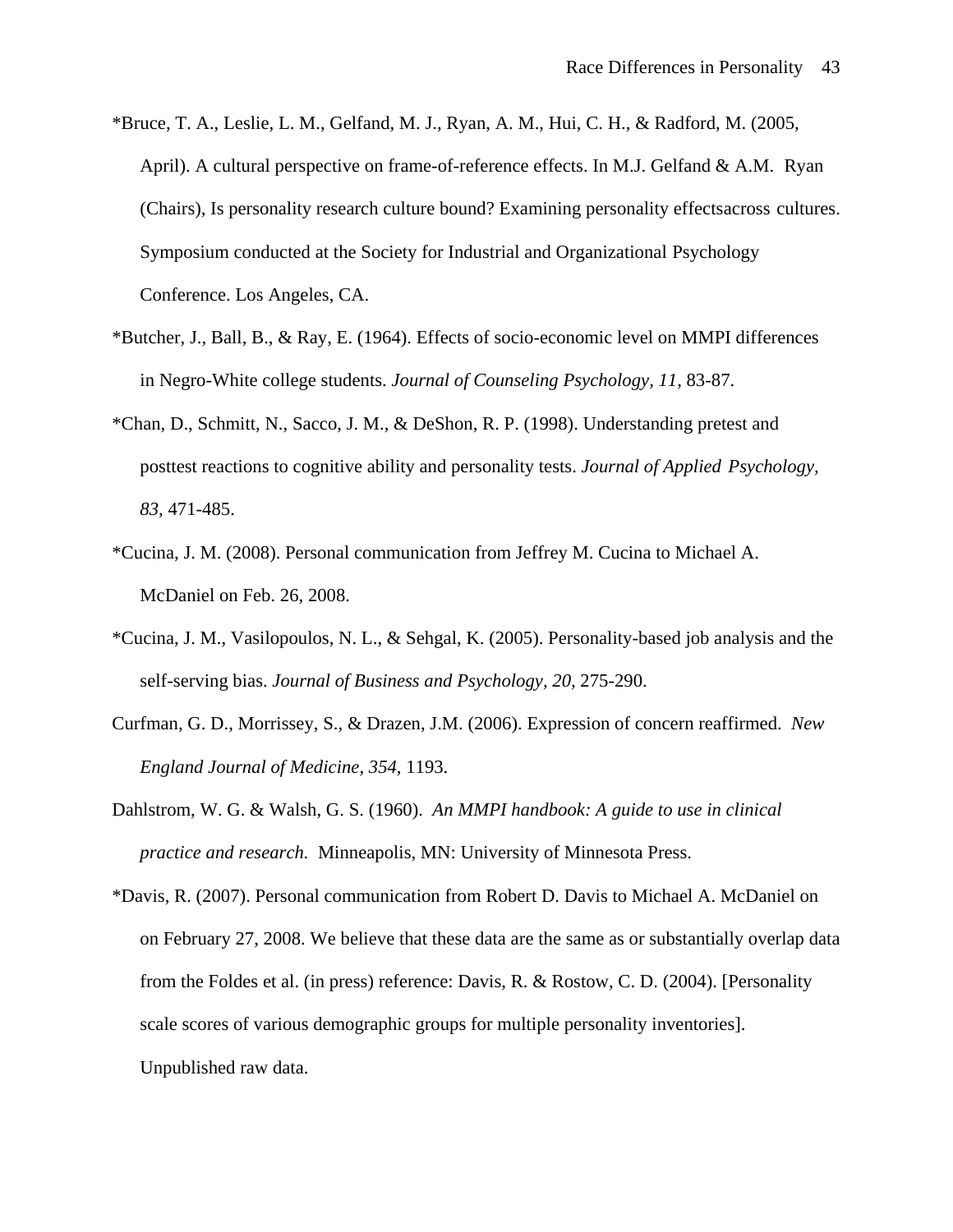- Dickerson, K. (2005). Publication bias: Recognizing the problem, understandings its origins and scope, and preventing harm. In H. R. Rothstein, A. J. Sutton, & M. Borenstein (Eds.), *Publication bias in meta analysis: Prevention, assessment, and adjustments* (pp. 11-34). Chichester, UK: Wiley.
- \*Donnellan, B. M., Conger, R. D., & Burzette, B. G. (2005). Criterion-related validity, self other agreement, and longitudinal analyses for the Iowa personality questionnaire: A short alternative to the MPQ. *Journal of Research in Personality, 39,* 458-485.
- \*Dudley, N. M., McFarland, L. A., Goodman, S. A., Hunt, S. T., & Sydell, E. J. (2005). Racial differences in socially desirable responding in selection contexts: Magnitude and consequences. *Journal of Personality Assessment, 85,* 50-64.
- Duval, S. J. (2005). The "trim and fill" method. In H. R. Rothstein, A. J. Sutton, & M. Borenstein (Eds.), *Publication bias in meta analysis: Prevention, assessment, and adjustments* (pp. 127-144). Chichester, UK: Wiley.
- Duval, S. J. & Tweedie, R. L. (2000). Trim and fill: A simple funnel plot-based method of testing and adjusting for publication bias in meta-analysis. *Biometrics, 56,* 276-284.
- \*Edwards, J. R. (2007). Personal communication from Jeffery R. Edwards to Michael A. McDaniel on August 9, 2007.
- Eysenck, H. J. & Eysenck, S. B. G. (1975). *Manual of the Eysenck Personality Questionnaire* (adult and junior). London: Hodder & Stoughton.
- \*FAA Aerospace Human Factors Research Division (1997). [16PF and Air Traffic Control Specialist (ATCS) written aptitude test scores, 1982-1992.] Unpublished data.
- \*Federal Government Agency A. (2008). Personal communication from Federal Government Agency A to Michael A. McDaniel on January 13, 2008.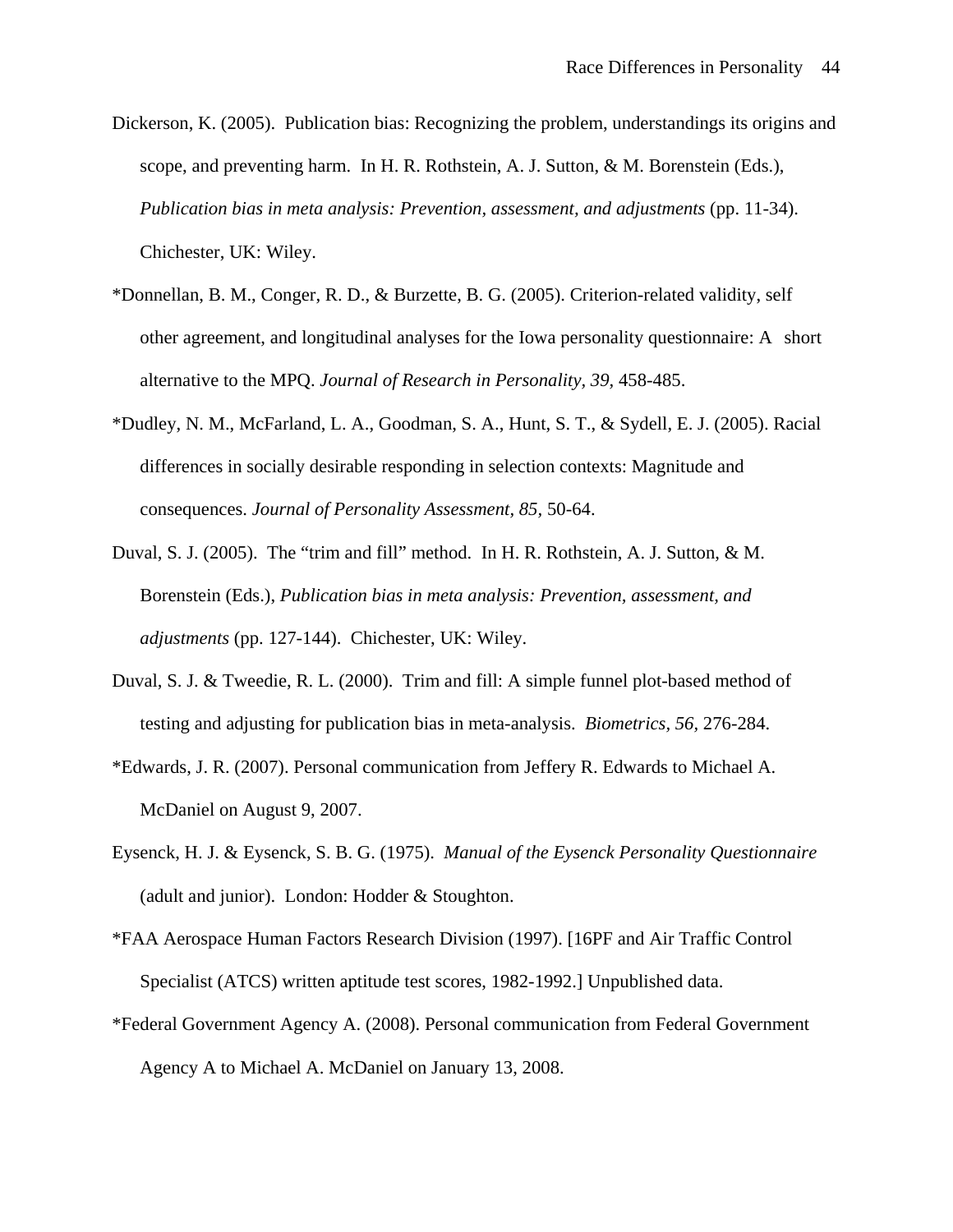- Foldes, H., Duehr, E., & Ones, D.S. (in press). Group differences in personality: Meta-analyses comparing five U.S. racial groups. *Personnel Psychology*.
- Ford, J. K., Kraiger, K., & Schechtman, S. L. (1986). Study of race effects in objective indices and subjective evaluations of performance: A meta-analysis of performance criteria. *Psychological Bulletin, 99*, 330–337.
- \*Goldberg, L. R., Sweeney, D., Merenda, P. F., & Hughes, J. E. Jr. (1998). Demographic variables and personality: The effects of gender, age, education, and ethnic/racial status on self-descriptions of personality attributes. *Journal of Individual Differences, 24,* 393- 403.
- Goldstein, H. W., Yusko, K. P., Braverman, E. P., Smith, D. B., & Chung, B. (1998). The role of cognitive ability in the subgroup differences and incremental validity of assessment center exercises. *Personnel Psychology, 51,* 357-374.
- \*Harris, P. R. & Lightsey, O. R. (2005). Constructive thinking as a mediator of the relationship between extraversion, neuroticism, and subjective well-being. *European Journal of Personality, 19,* 409-426. Supplemented by data from a personal communication from Richard Lightsey to Michael A. McDaniel on February 26, 2008.
- \*Harrison, R. H. & Kass, E. H. (1967). Differences between Negro and White pregnant women on the MMPI. *Journal of Consulting Psychology, 31,* 454-463.
- Hauenstein, N. M. A., Sinclair, A. L., Robson, V., Quintella, Y., & Donovan, J. J. (2003, April). *Performance dimensionality and the occurrence of ratee race effects.* Paper presented at the 18th Annual Conference of the Society for Industrial and Organizational Psychology, Orlando, FL.
- Hedges, L. V., & Olkin, I. (1985). Statistical methods for meta-analysis. Academic Press.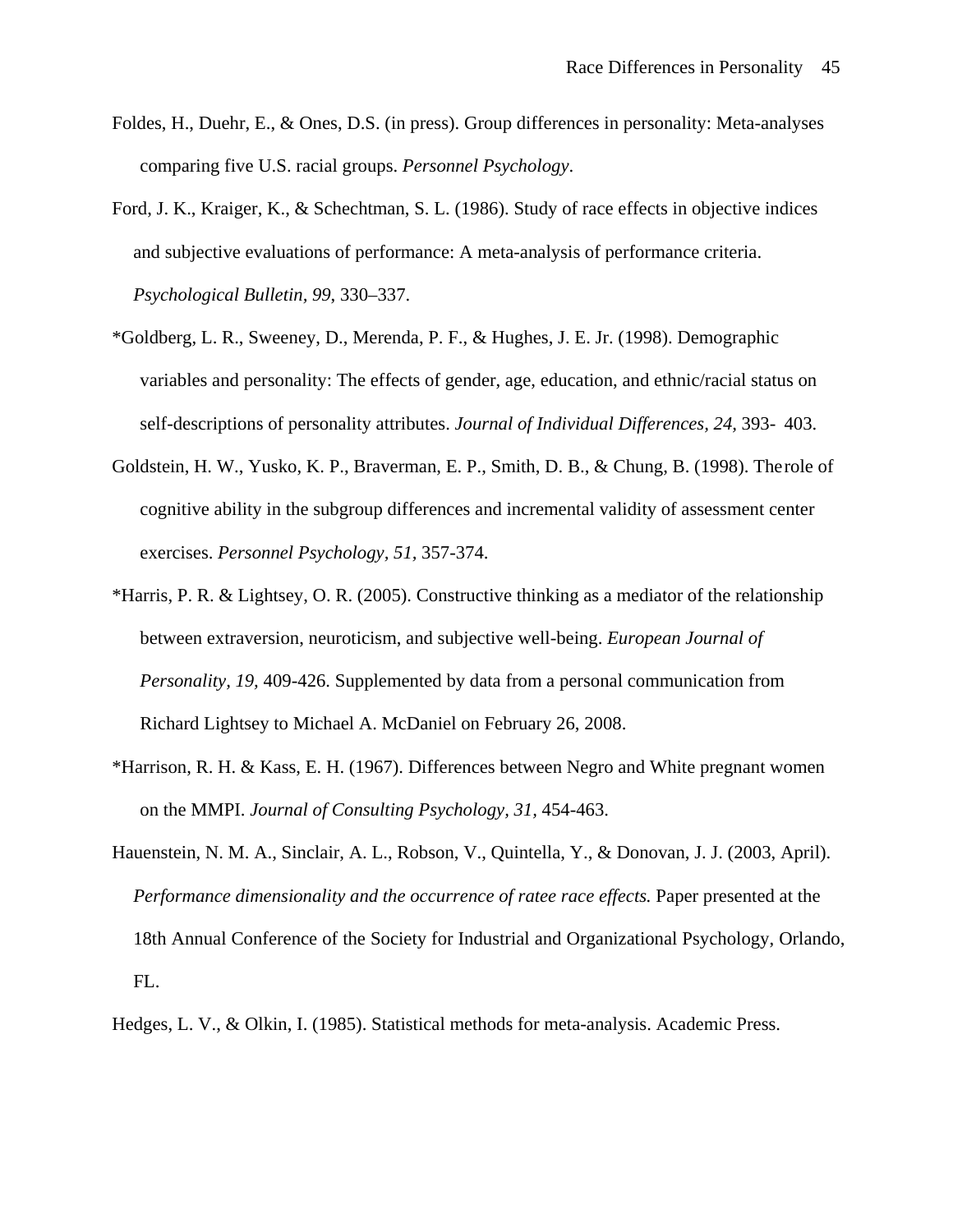- \*Heuchert, J. W. P., Parker, W. D., Stumpf, H., & Myburgh, C. P. H. (2000). The five factor model of personality in South African college students. *American Behavioral Scientist, 44,* 112-125.
- Hogan, J., Barrett, P., & Hogan, R. (2007). Personality measurement, faking, and employment selection. *Journal of Applied Psychology, 92,* 1270-1285.
- Hogan, R. (2005). In defense of personality measurement: New wine for old whiners. *Human Performance, 18,* 331-341.
- \*Hogan, R. & Hogan, J. (1995). *Hogan Personality Inventory Manual (2nd Ed.)*. Tulsa, OK: Hogan Assessment Systems.
- Hogan, R., Hogan, J., & Roberts, B. W. (1996). Personality measurement and employment decisions. *American Psychologist, 51,* 469-477.
- \*Hough, L. M. (1997). Issues and evidence: Use of personality variables for predicting job performance. Symposium conducted at the  $12<sup>th</sup>$  annual conference of the Society for Industrial and Organizational Psychology. St. Louis, MO.
- Hough, L. M., & Ones, D. S. ( 2001). The structure, measurement, validity, and use of personality variables in industrial, work, and organizational psychology. In N. Anderson, D. S. Ones, H. K. Sinangil, & C. Viswesvaran (Eds.), *Handbook of Industrial, Work and Organizational Psychology—Volume 1: Personnel Psychology* (Vol. 1). London: Sage.
- Hough, L. M., Oswald, F. L., & Ployhart, R. E. (2001). Determinants, detection and amelioration of adverse impact in personnel selection procedures: Issues, evidence and lessons learned. *International Journal of Selection and Assessment, 9*, 152-194.
- \*Human Resources Firm A. (2007). Personal communication from Human Resources Firm A to Michael A. McDaniel.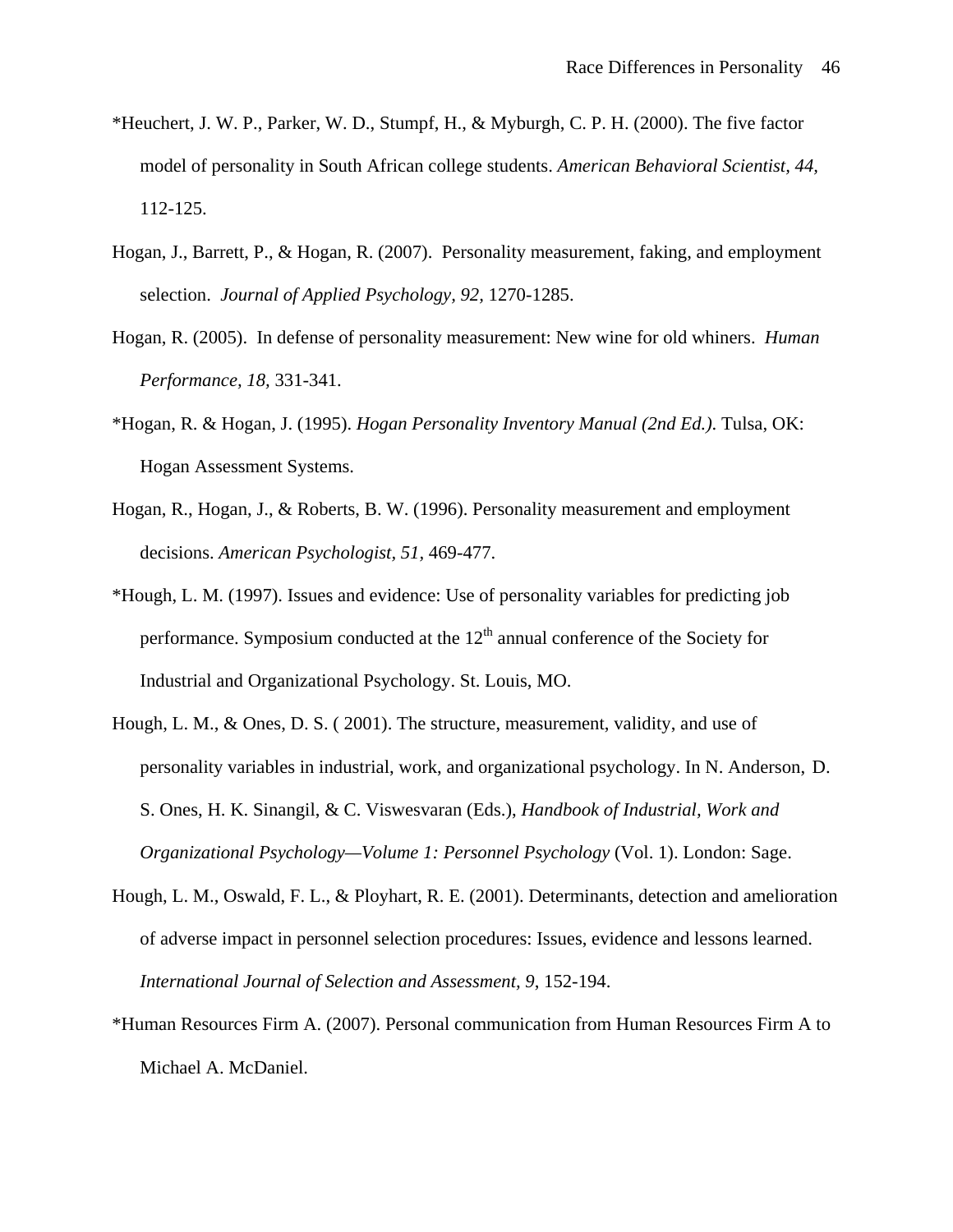- Hunter, J.E., & Schmidt, F. L. (2004). *Methods of Meta-analysis: Correcting error and bias in research findings*. Second edition. Newbury Park, CA: Sage Publications.
- Hurtz, G. M., & Donovan, J. J. (2000). Personality and job performance: The Big Five revisited. *Journal of Applied Psychology, 85,* 869–879.

\*Huth (2007). Personal communication from Huth to Michael A. McDaniel.

\*IPAT (2008). Personal communication of unpublished data from IPAT to Michael A. McDaniel on March 13, 2008.

Jackson, D. N. (1974). *Jackson personality inventory manual*. Goshen, NY: Psychologists.

\*Jacobs, R. R. (2005). Balancing validity and adverse impact in police selection: Two steps forward and one step back. Paper presented at the 20th Annual Conference of the Society for Industrial and Organizational Psychology. Los Angeles, CA.

Jensen, A.R. (1998). *The g factor*. Westport, CT: Praeger.

- *\**Jensen, J. (2007). Personal communication from Jaclyn Jensen to Michael McDaniel on Aug, 13, 2007.
- \*Jones, E. E. (1978). Black-White personality differences: Another look. *Journal of Personality Assessment, 42,* 244-252.
- \*King, E. B., George, J. M., & Hebl, M. R. (2005). Linking personality to helping behaviors at work: An interactional perspective. *Journal of Personality, 73,* 585-607. Supplemented by data from a personal communication from Eden B. King to Michael A. McDaniel on Feb. 26, 2008.
- \*King, H. F., Carroll, J. L., & Fuller, G. B. (1977). Comparison of nonpsychiatric Blacks and Whites on the MMPI. *Journal of Clinical Psychology, 33,* 725-728.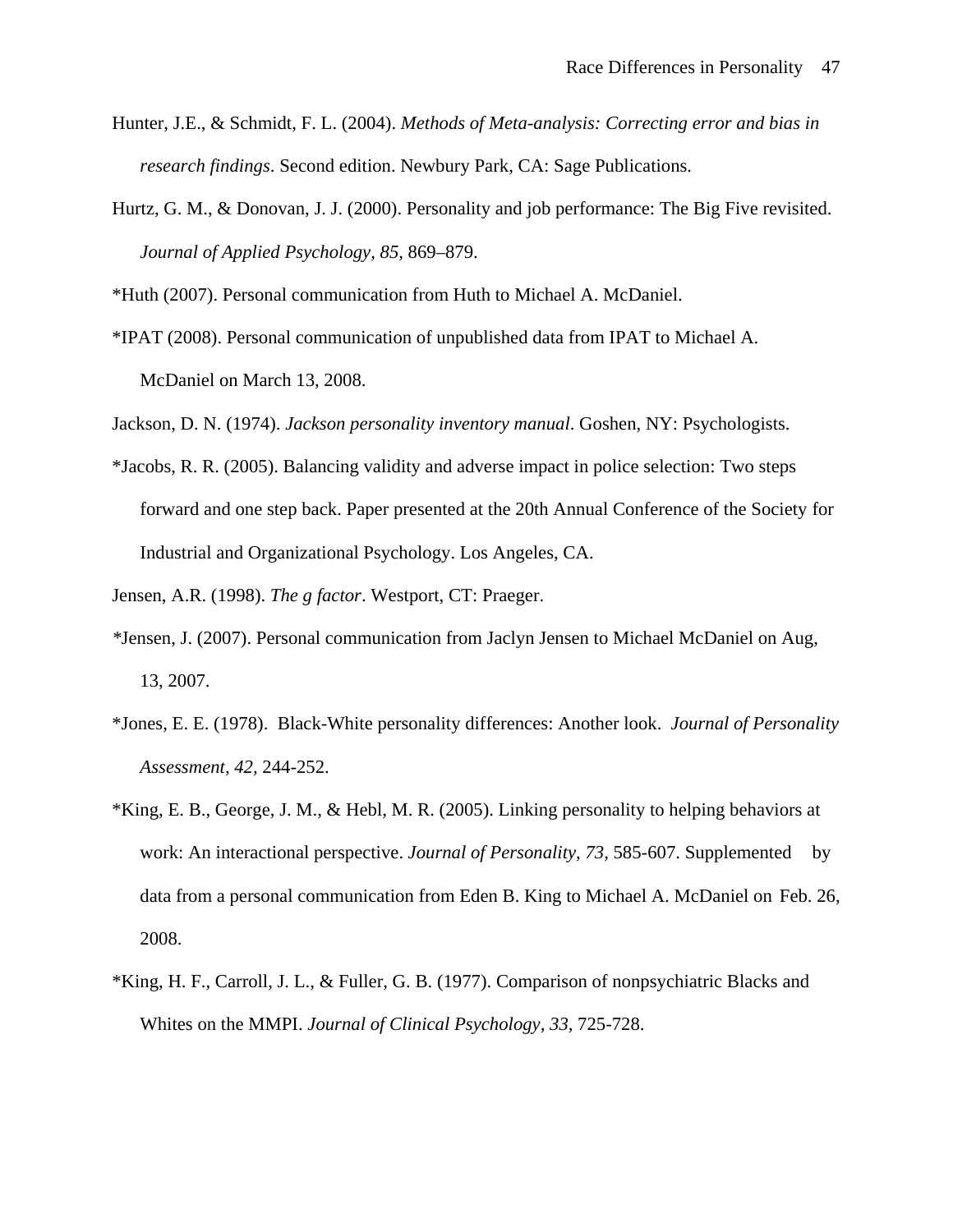- \*Klein, K. J., Lim, B. C., Saltz, J. L., & Mayer, D. M. (2004). How do they get there? An examination of the antecedents of centrality in team networks. *Academy of Management Journal, 47,* 952-963. Supplemented by data from a personal communication from Katherine J. Klein to Michael A. McDaniel on March 6, 2008.
- Kraiger, K., & Ford, J. K. (1985). A meta-analysis of ratee race effects in performance ratings. *Journal of Applied Psychology, 70*, 56–65.
- Lau, J., Schmid, C. H., & Chalmers, T. C. (1995). Cumulative meta-analysis of clinical trials builds evidence for exemplary medical care. *Journal of Clinical Epidemiology, 48,* 45-57.
- Leimu, R. & Koricheva, J. (2004). Cumulative meta-analysis: A new tool for detection of temporal trends and publication bias in ecology. *Proc. R. Soc. Lond. Ser. B-Biol. Sci., 271,* 1961-1966.
- \*Maraist, C. C. & Russell, M. T. (2002). 16PF Fifth Edition Norm Supplement, Release 2002. Institute for Personality and Ability Testing, Inc. Champaign, IL.
- \*McAdams, D. P., Anyidoho, N. A., Brown, C. Huang, Y. T., Kaplan, B., & Machado, M. A. (2004). Traits and states: Links between dispositional and narrative features of personality. *Journal of Personality, 72,* 761-784. Supplemented by data from Dan P. McAdams to Michael A. McDaniel on April 2, 2008.
- McDaniel, M.A., Rothstein, H.R. & Whetzel, D.L. (2006). Publication bias: A case study of four test vendors. *Personnel Psychology, 59,* 927-953.
- McDaniel, M. A., Whetzel, D. L., Schmidt, F. L., & Maurer, S. (1994). The validity of employment interviews: A comprehensive review and meta-analysis. *Journal of Applied Psychology, 79,* 599–616.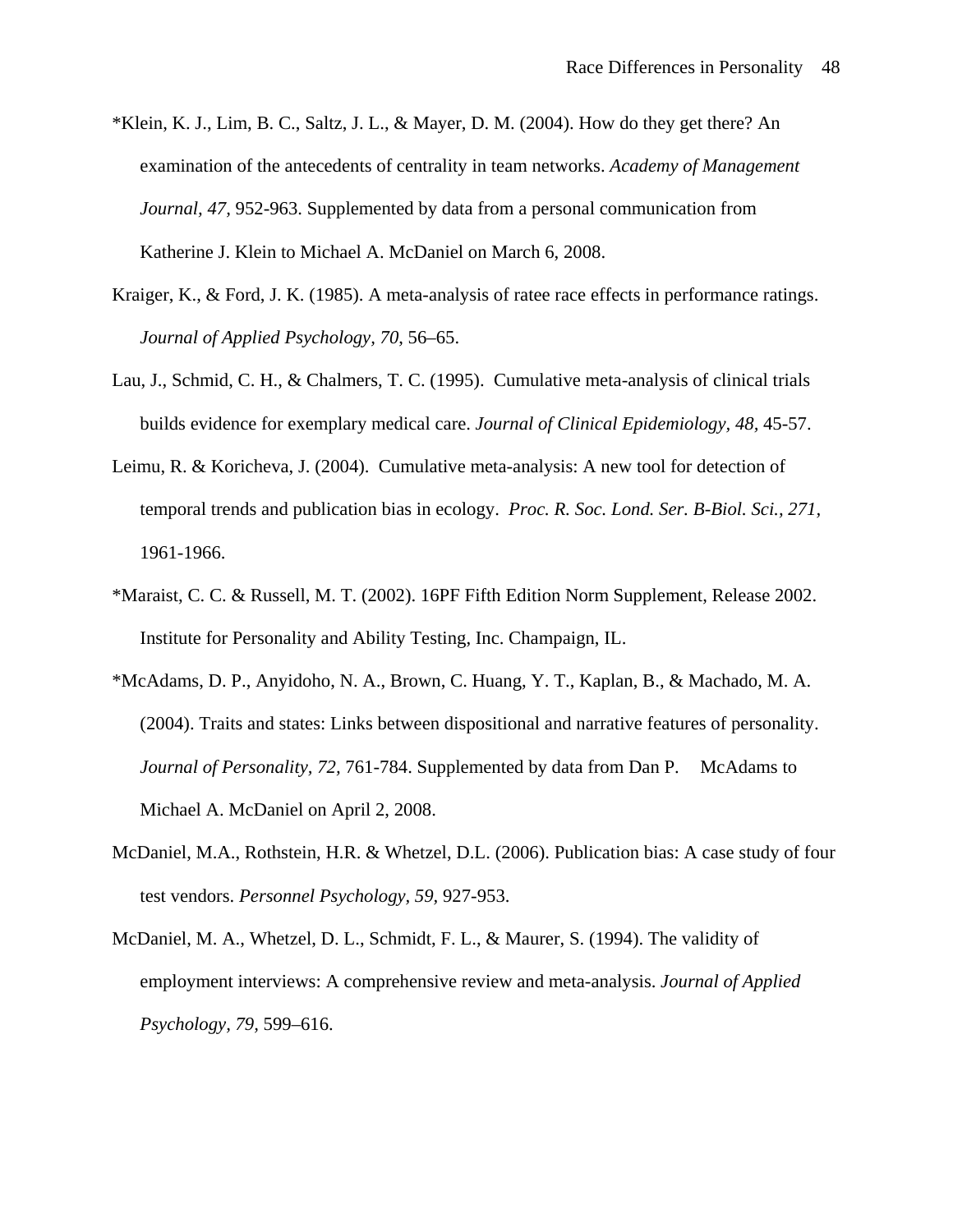- McKay, P. & McDaniel, M.A. (2006). A re-examination of Black-White mean differences in work performance: More data, more moderators. *Journal of Applied Psychology, 91,* 531- 554.
- \*Morey, L. C. (1991). *Personality Assessment Inventory Test Manual.* Port Huron, MI: Sigma Assessment Systems, Inc.
- \*Mount, M. K. & Barrick, M. R. (2002). *Wonderlic Personal Characteristics Inventory.* Libertyville, IL, Author.
- Murray, C. (2005, September). The inequality taboo. *Commentar*y, *120,* 13-22.
- \* Nguyen, N. T. (2004) A further study of personality and academic performance. Unpublished manuscript.
- \*Nguyen, N.T., McNary, L., & Biderman, M.D. (2008). A validation study of the Cross-Cultural Adaptability Inventory. Paper accepted for presentation at the 2008 annual conference of the Southern Management Association. St. Pete Beach, FL.
- \*O'Connell, M. S., McDaniel, M. A., Grubb, W. L. III, Hartman, N. S., & Lawrence, A. (2002). Incremental validity of situational judgment tests for task and contextual job performance. Paper presented at the  $17<sup>th</sup>$  annual conference of the Society for Industrial and Organizational Psychology. Toronto, ON.
- \*Ones, D. S. & Anderson, N. (2002). Gender and ethnic group differences on personality scales in selection: Some British data. *Journal of Occupational and Organizational Psychology, 75,* 255-276.
- Ones, D. S. & Viswesvaran, C. (1998). Gender, age, and race differences on overt integrity tests: Results across four large-scale job applicant data sets. *Journal of Applied Psychology, 83,* 35-42.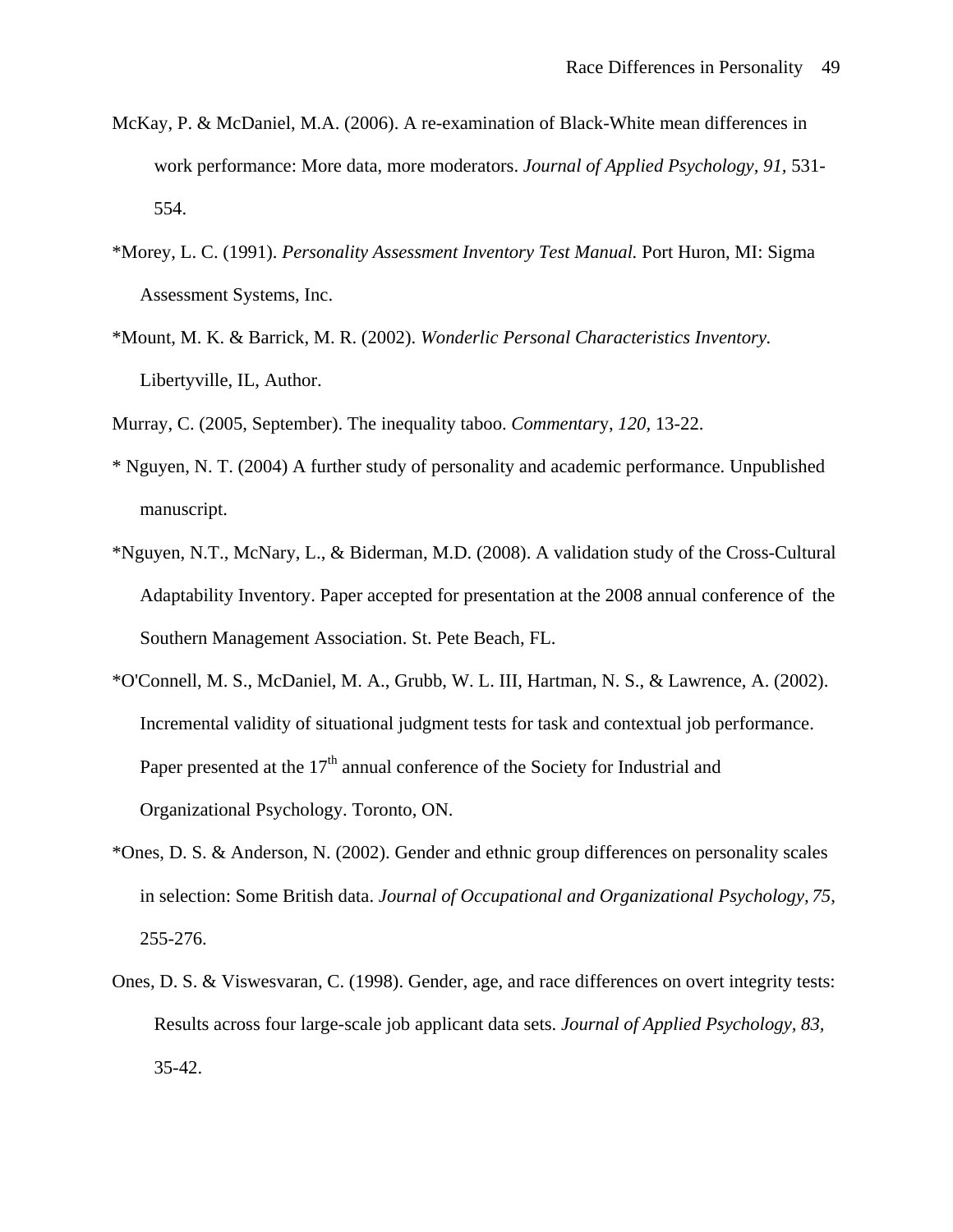- Outtz, J. L. (2002). The role of cognitive ability tests in employment selection. *Human Performance, 15,* 161-171.
- \*Pace, V. (2005). *Creative performance on the job: Does openness to experience matter*. Unpublished thesis, University of South Florida, Florida.
- Pyburn, K., Ployhart, R. E., & Kravitz, D. A. (2008). The diversity-validity dilemma: Overview and legal context. *Personnel Psychology, 61*, 143-151.
- Roth, P. L., Bevier, C. A., Bobko, P., Switzer III, F. S., & Tyler, P. (2001). Ethnic group differences in cognitive ability in employment and educational settings: A meta-analysis. *Personnel Psychology, 54,* 297-330.
- Roth, P. L., Huffcutt, A. I., & Bobko, P. (2003). Ethnic group differences in measures of job performance: A new meta-analysis. *Journal of Applied Psychology, 88*, 694–706.
- \*Russell, T. L. & Peterson, N. G. (2001). The experimental battery: Basic attribute scores for predicting performance in a population of jobs. In J. P. Campbell & D. J. Knapp (Eds.), *Exploring the limits in personnel selection and classification.* Mahwah, NJ: Lawrence Erlbaum.
- \*Ryan, A. M., Ployhart, R. E., & Friedel, L. A. (1998). Using personality testing to reduce adverse impact: A cautionary note. *Journal of Applied Psychology, 83,* 298-307.
- Sackett, P. R. & Wilk, S. L. (1994). Within-group norming and other forms of score adjustment in preemployment testing. *American Psychologist, 49,* 929-954.
- Schmidt, F. L. & Hunter, J. E. (1998). The validity and utility of selection methods in personnel psychology: Practical and theoretical implications of 85 years of research findings. *Psychological Bulletin, 124,* 262-273.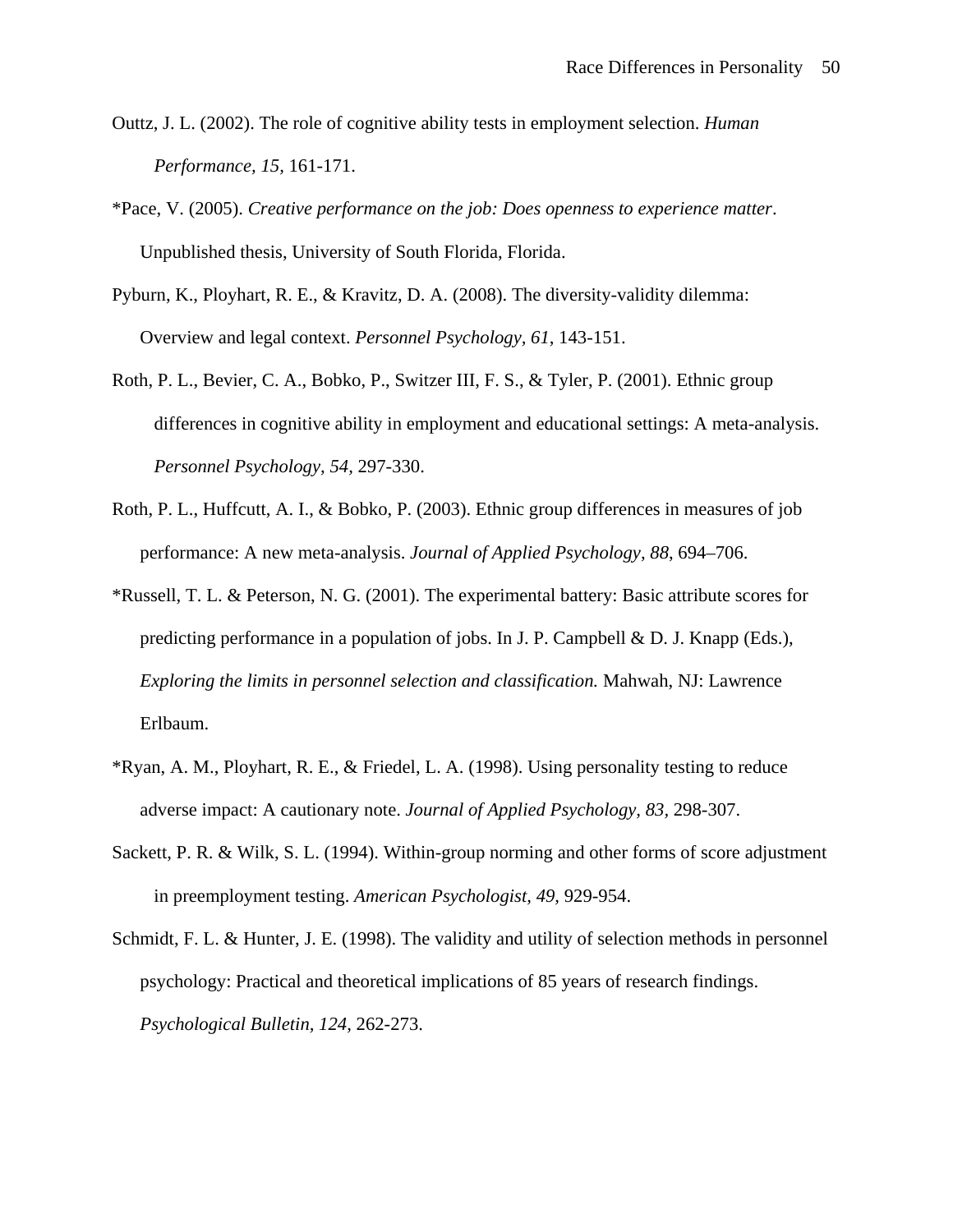- \*Schmitt, N. (2007). Personal communication from Neal Schmitt to Michael McDaniel on August 8, 2007.
- Schmitt, N., Clause, C. S., & Pulakos, E. D. (1996). Subgroup differences associated with different measures of some common job-relevant constructs. *International Review of Industrial and Organizational Psychology, 11,* 115-139.
- Schmitt, N., Rogers, W., Chan, D., Sheppard, L., & Jennings, D. (1997). Adverse impact and predictive efficiency of various predictor combinations. *Journal of Applied Psychology, 82,* 719-730.
- \*Sitzmann, T., Brown, K. G., Ely, K., & Kraiger, K. (2008). *A longitudinal evaluation of a dynamic model of motivation to learn.* Unpublished manuscript.
- \*Spence, J. T., Helmreich, R. L., & Pred, R. S. (1987). Impatience versus achievement strivings in the Type A pattern: Differential effects on students' health and academic achievement. *Journal of Applied Psychology, 72,* 522-528. Supplemented by data from a personal communication from Janet T. Spence to Michael A. McDaniel.
- \*Strauss, J. P. & Connerly, M. L. (2003). Demographics, personality, contact, and universal diverse orientation: An exploratory examination. *Human Resource Management, 42,* 159-174.
- Tett, R. P., Jackson, D. N, & Rothstein, M. (1991). Personality measures as predictors of job performance: A meta-analytic review. *Personnel Psychology, 44,* 703-742.
- Thompson, S.G. & Higgins, J. P. T. (2002). How should meta-regression analyses be undertaken and interpreted? Statistics in Medicine, 21, 1559 - 1573.
- \*Timbrook, R. E. & Graham, J. R. (1994). Ethnic differences on the MMPI-2. *Psychological Assessment, 6,* 212-217.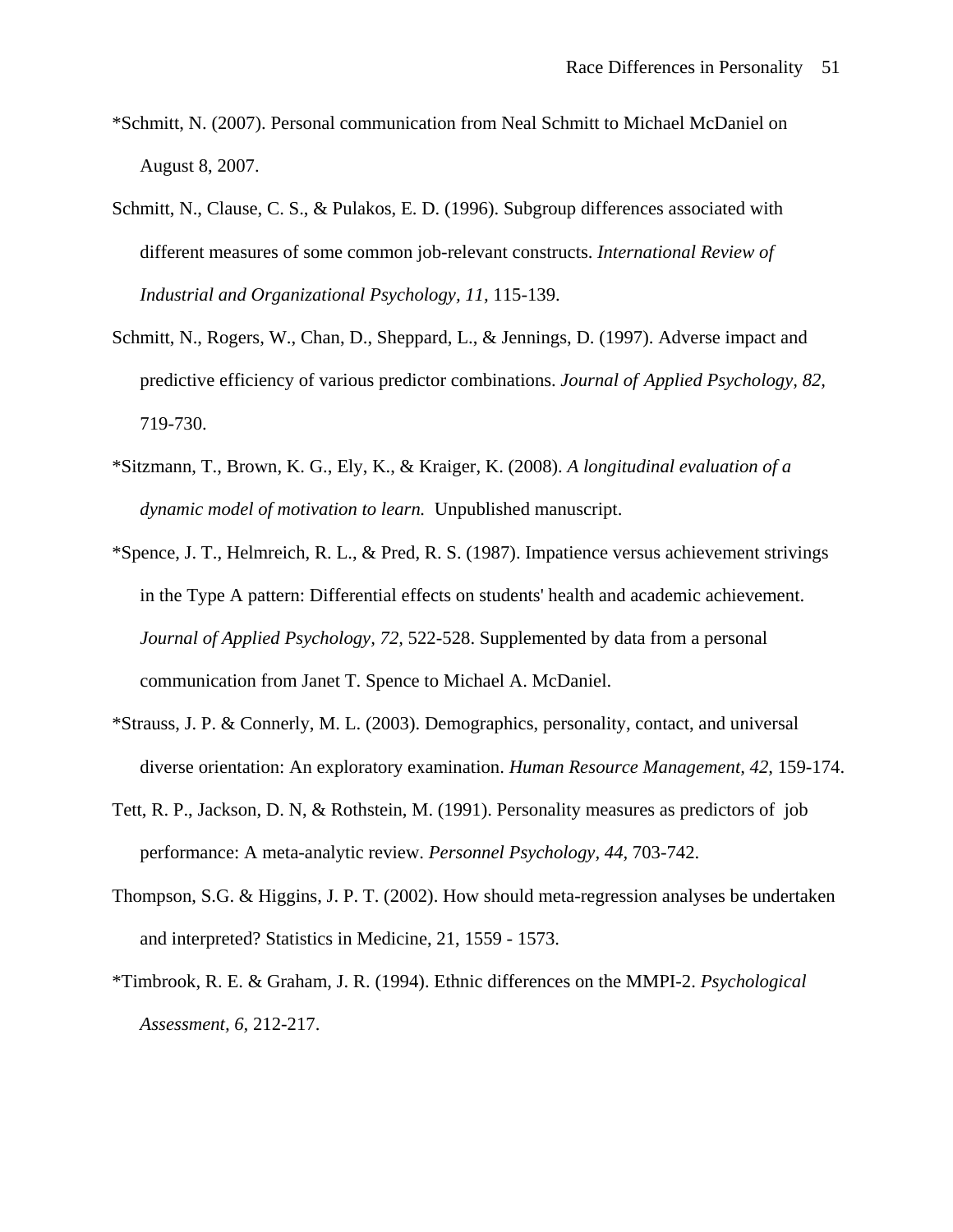- \*Tyler, F. B., Gease, E. I., Moran, J. A., & Gatz, M. J. (1982). Individual psychosocial competence and aging. *Academic Psychology Bulletin, 4,* 503-513.
- \*Van Rooy, D. L., Alonso, A., & Viswesvaran, C. (2005). Group differences in emotional intelligence test scores: Theoretical and practical implications. *Personality and Individual Differences, 38,* 689-700.
- \*Vasilopoulos, N. L., Cucina, J. M., & Hunter, A. E. (2007). Personality and training proficiency: Issues of bandwidth-fidelity and curvilinearity. *Journal of Occupational and Organizational Psychology, 80,* 109-131. Supplemented by data from a personal communication from Nicholas L. Vasilopoulos to Michael A. McDaniel on Feb. 28, 2008.
- Viswesvaran, C., Deller, J., & Ones, D. S. (2007). Personality measures in personnel selection: Some new contributions. *International Journal of Selection and Assessment, 15,* 354-358.
- Webster, B. H. Jr. & Bishaw, A. (2007). *Income, earnings, and poverty data from the 2006 American Community Survey* (American Community Survey Reports, ACS-08). Washington, DC: U.S. Government Printing Office.
- \*Weekley, J. A., Ployhart, R. E., & Harold, C. M. (2004). Personality and situational judgment tests across applicant and incumbent settings: An examination of validity, measurement, and subgroup differences. *Human Performance, 17,* 433-461.
- Whetzel, D.L., McDaniel, M.A., & Nguyen, N. T. (in press). Subgroup differences in situational judgment test performance: A meta-analysis. Human Performance.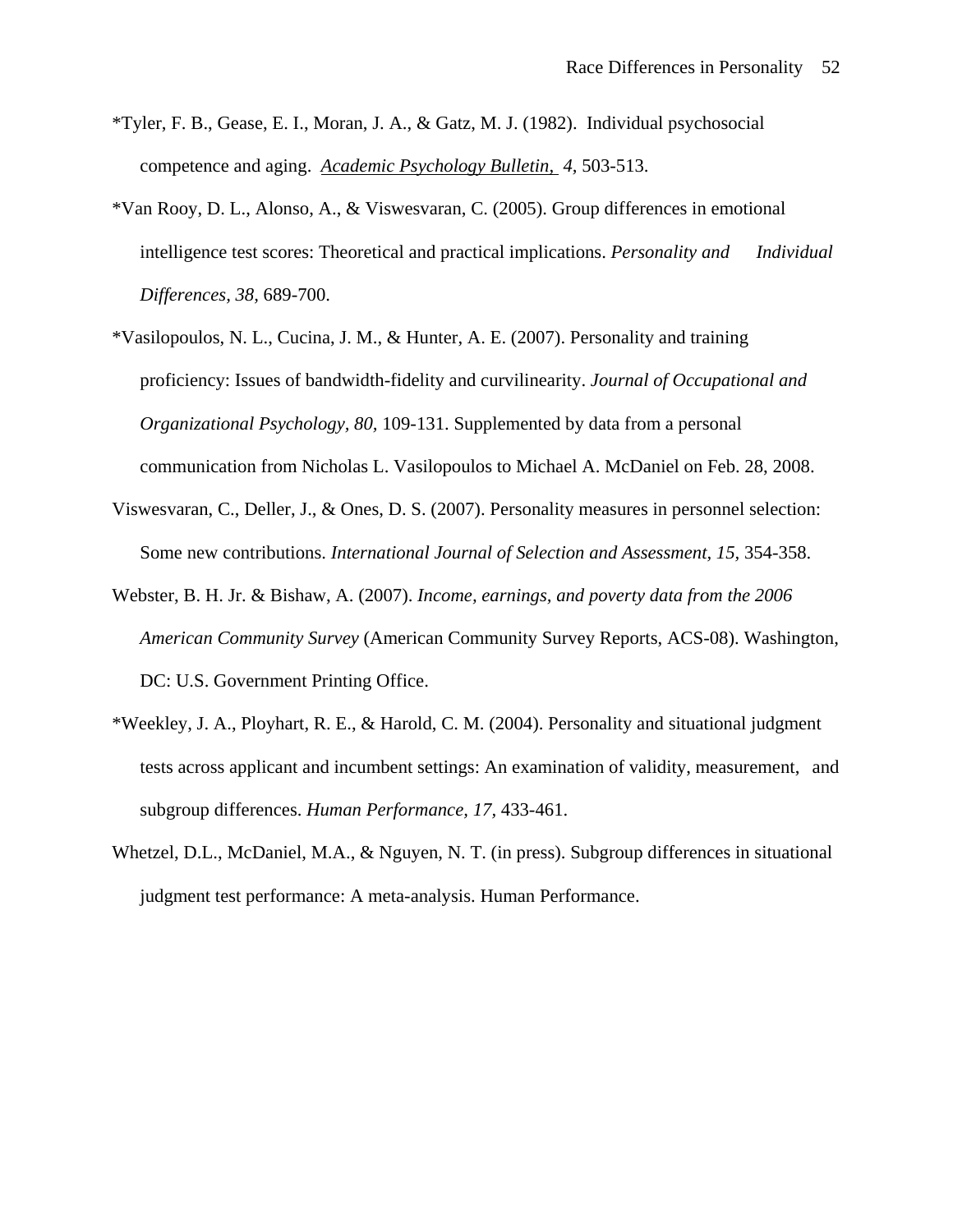| Distribution            | $\mathbf k$    | Total N | Mean     | Confidence        | Vector      | k for vector   |
|-------------------------|----------------|---------|----------|-------------------|-------------|----------------|
| description             |                |         | $d^1$    | Interval          | Correlation | correlation    |
| All data                | 81             | 193,455 | $-.02$   | $-.08$ to $.03$   | .43         | 38             |
| Source: Journal         | 15             | 11,142  | $-.07$   | $-.34$ to .21     | .30         | 8              |
|                         |                |         | (.04)    |                   |             |                |
| Source: Journal         | $\overline{7}$ | 7,262   | .00      | $-.18$ to $.17$   |             |                |
| (supplemented)          |                |         | $(-.14)$ |                   |             |                |
| Source: Personal        | 49             | 134,739 | $-.01$   | $-0.06$ to $0.03$ | .44         | 25             |
| communication           |                |         |          |                   |             |                |
| Respondents:            | 30             | 150,160 | .00      | $-.07$ to $.06$   | .79         | $\overline{7}$ |
| Applicants              |                |         | (.04)    |                   |             |                |
| Respondents:            |                | 17,376  |          | $-.21$ to $-$     | .13         | 12             |
|                         | 22             |         | $-12$    |                   |             |                |
| <b>College Students</b> |                |         | $(-.18)$ | .02               |             |                |
| Respondents:            | 23             | 13,394  | .00      | $-.21$ to $.21$   | .41         | 16             |
| Incumbents              |                |         | (.25)    | (.06)             |             |                |
|                         |                |         |          | to $.44)$         |             |                |
| Source: Journal         | 8              | 1,901   | $-.19$   | $-.41$ to $.04$   | .32         | 5              |
| Respondents:            |                |         |          |                   |             |                |
| <b>College Students</b> |                |         |          |                   |             |                |
| Source: Journal         | 5              | 5,698   | .15      | $-0.39$ to $0.69$ |             |                |
| Respondents:            |                |         |          |                   |             |                |
| Incumbents              |                |         |          |                   |             |                |
| <b>Source: Personal</b> | 25             | 128,071 | $-.01$   | $-.06$ to $.04$   | .95         | $\overline{4}$ |
| communication           |                |         |          |                   |             |                |
| Respondents:            |                |         |          |                   |             |                |
| Applicants              |                |         |          |                   |             |                |
| <b>Source: Personal</b> | 8              | 3,445   | $-.07$   | $-.15$ to $.02$   | $-.39$      | 6              |
| communication           |                |         |          |                   |             |                |
| Respondents:            |                |         |          |                   |             |                |
| <b>College Students</b> |                |         |          |                   |             |                |
| Source: Personal        | 13             | 2,566   | .01      | $-.23$ to $.25$   | .41         | 12             |
| communication           |                |         | (.26)    |                   |             |                |
| Respondents:            |                |         |          |                   |             |                |
| Incumbents              |                |         |          |                   |             |                |
|                         |                |         |          |                   |             |                |

Table 1. White – Black mean differences in conscientiousness

Note: A positive *d* indicates that the White mean is higher than the Black mean. A mean *d* in parentheses is the mean d estimated from a trim and fill analysis. A lack of a mean d in parentheses indicates that publication bias analyses were not conducted due to too few studies or the analysis was conducted and there was no publication bias or a trivial change in the mean *d*.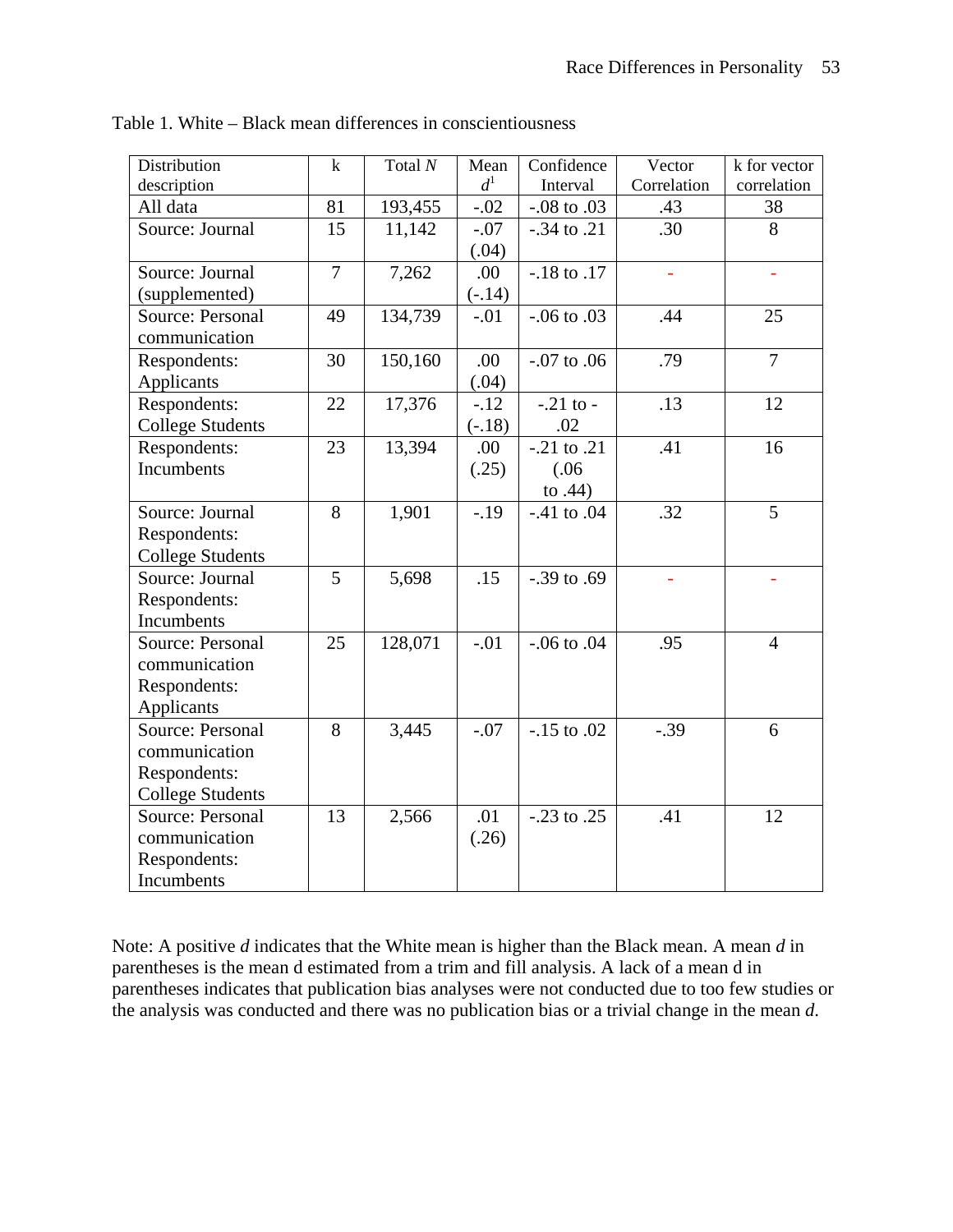| Distribution            | $\mathbf k$    | Total $N$ | Mean     | Confidence       | Vector                   | k for vector             |
|-------------------------|----------------|-----------|----------|------------------|--------------------------|--------------------------|
| description             |                |           | $d^1$    | Interval         | Correlation              | correlation              |
| All data                | 73             | 202,211   | .09      | .05 to .14       | .11                      | 32                       |
| Source: Journal         | 14             | 10,945    | .10      | $-0.04$ to $.11$ | $-.33$                   | $\overline{7}$           |
|                         |                |           | (.27)    |                  |                          |                          |
| Source: Journal         | 6              | 1,834     | $-.17$   | $-0.04$ to $.11$ | $\overline{\phantom{a}}$ | $\overline{\phantom{0}}$ |
| (supplemented)          |                |           | (.08)    |                  |                          |                          |
| Source: Personal        | 42             | 169,405   | .12      | .07 to .17       | .37                      | 21                       |
| communication           |                |           |          |                  |                          |                          |
| Respondents:            | 27             | 164,607   | .12      | .07 to .18       | $-.43$                   | 6                        |
| Applicants              |                |           |          |                  |                          |                          |
| Respondents:            | 19             | 11,699    | $-.02$   | $-.14$ to $.10$  | .28                      | 10                       |
| <b>College Students</b> |                |           | $(-.16)$ |                  |                          |                          |
| Respondents:            | 22             | 13,394    | .14      | .04 to .25       | .02                      | 14                       |
| Incumbents              |                |           |          |                  |                          |                          |
| Source: Journal         | $\overline{7}$ | 1,704     | .00      | $-.21$ to $.20$  | $-.26$                   | $\overline{4}$           |
| Respondents:            |                |           | (.07)    |                  |                          |                          |
| <b>College Students</b> |                |           |          |                  |                          |                          |
| Source: Journal         | 5              | 5,698     | .19      | $-.08$ to $.46$  |                          |                          |
| Respondents:            |                |           |          |                  |                          |                          |
| Incumbents              |                |           |          |                  |                          |                          |
| Source: Personal        | 22             | 154,066   | .12      | .06 to .17       | .72                      | $\overline{4}$           |
| communication           |                |           |          |                  |                          |                          |
| Respondents:            |                |           |          |                  |                          |                          |
| Applicants              |                |           |          |                  |                          |                          |
| Source: Personal        | $\tau$         | 3,395     | .00      | $-.08$ to $.08$  | .56                      | 5                        |
| communication           |                |           |          |                  |                          |                          |
| Respondents:            |                |           |          |                  |                          |                          |
| <b>College Students</b> |                |           |          |                  |                          |                          |
| <b>Source: Personal</b> | 11             | 2,301     | .23      | .07 to .40       | $-.11$                   | 10                       |
| communication           |                |           | (.12)    |                  |                          |                          |
| Respondents:            |                |           |          |                  |                          |                          |
| Incumbents              |                |           |          |                  |                          |                          |

Table 2. White – Black mean differences in agreeableness

Note: A positive *d* indicates that the White mean is higher than the Black mean. A mean *d* in parentheses is the mean d estimated from a trim and fill analysis. A lack of a mean d in parentheses indicates that the publication bias analyses were not conducted due to too few studies or the analysis was conducted and there was no publication bias or a trivial change in the mean *d*.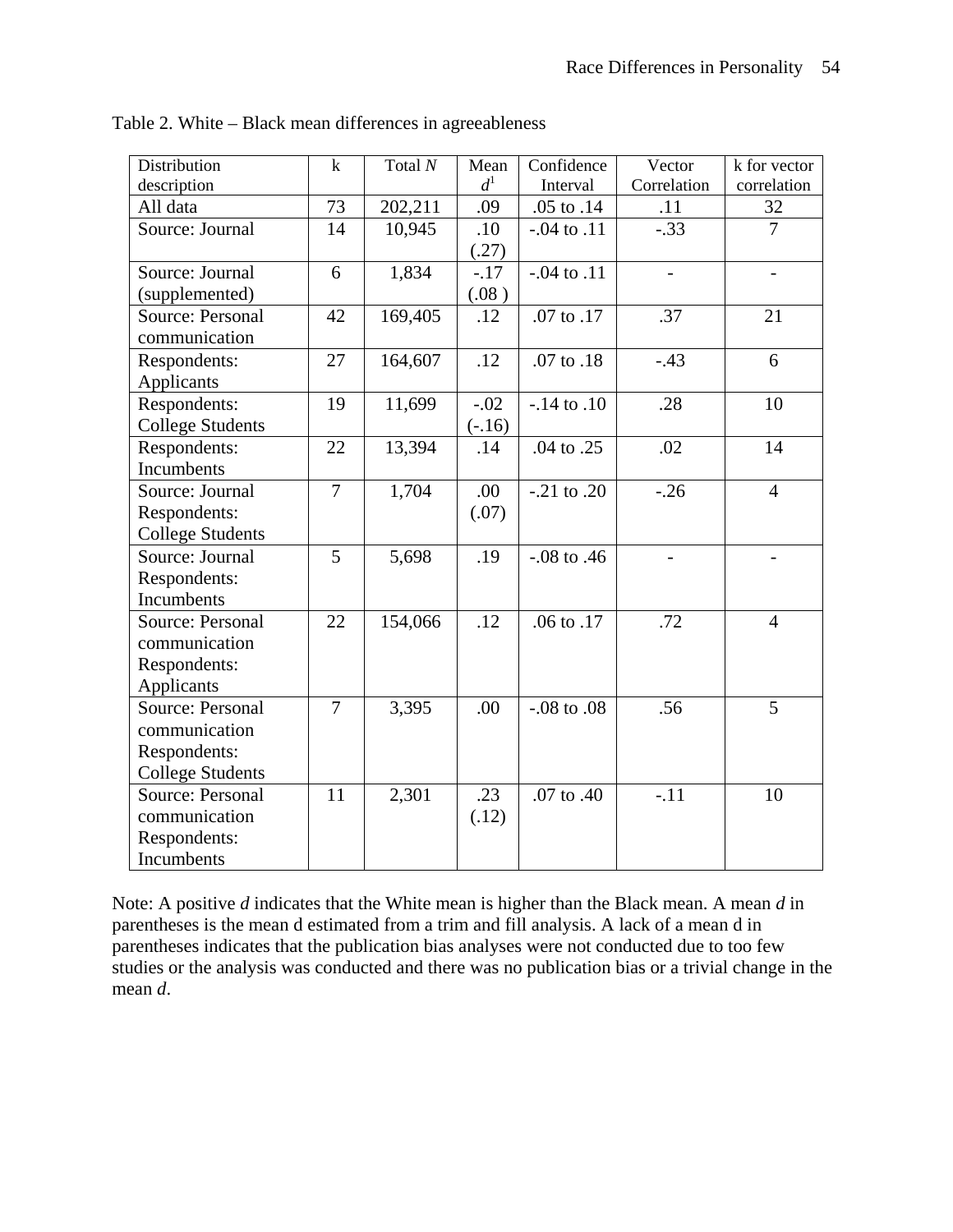| Distribution            | $\mathbf k$    | Total $N$ | Mean     | Confidence       | Vector                   | k for                    |
|-------------------------|----------------|-----------|----------|------------------|--------------------------|--------------------------|
| description             |                |           | $d^1$    | Interval         | Correlation              | vector                   |
|                         |                |           |          |                  |                          | correlation              |
| All data                | 140            | 168,898   | $-.06$   | $-.10$ to $-.03$ | .26                      | 31                       |
| Source: Journal         | 25             | 12,085    | $-.06$   | $-.16$ to $.04$  | .93                      | $\overline{7}$           |
|                         |                |           | (.10)    |                  |                          |                          |
| Source: Journal         | 6              | 1,834     | .00      | $-.23$ to $.23$  | $\blacksquare$           | $\blacksquare$           |
| (supplemented)          |                |           |          |                  |                          |                          |
| <b>Source: Personal</b> | 100            | 118,723   | $-.05$   | $-.09$ to $-.02$ | .13                      | 21                       |
| communication           |                |           | $(-.01)$ |                  |                          |                          |
| Respondents:            | 85             | 123,346   | $-.04$   | $-.08$ to $.00$  | .48                      | $\overline{7}$           |
| Applicants              |                |           | (.01)    |                  |                          |                          |
| Respondents:            | 26             | 12,325    | $-16$    | $-.25$ to $-.07$ | .01                      | 10                       |
| <b>College Students</b> |                |           |          |                  |                          |                          |
| Respondents:            | 20             | 10,253    | .01      | $-.10$ to $.12$  | .14                      | 12                       |
| Incumbents              |                |           |          |                  |                          |                          |
| Respondentss:           | 6              | 21,559    | $-.09$   | $-.24$ to $.07$  | $\overline{\phantom{m}}$ | $\overline{\phantom{a}}$ |
| General population      |                |           | $(-.04)$ |                  |                          |                          |
| Source: Journal         | 14             | 2,329     | $-.17$   | $-.32$ to $-.01$ | 1.00                     | $\overline{4}$           |
| Respondents:            |                |           | $(-.26)$ |                  |                          |                          |
| <b>College Students</b> |                |           |          |                  |                          |                          |
| Source: Journal         | 5              | 3,780     | .05      | $-0.06$ to $.15$ | $\overline{a}$           | $\overline{a}$           |
| Respondents:            |                |           |          |                  |                          |                          |
| Incumbents              |                |           |          |                  |                          |                          |
| Source: Personal        | 80             | 112,387   | $-.05$   | $-.08$ to $-.01$ | .55                      | $\overline{4}$           |
| communication           |                |           | (.01)    |                  |                          |                          |
| Respondents:            |                |           |          |                  |                          |                          |
| Applicants              |                |           |          |                  |                          |                          |
| Source: Personal        | $\overline{7}$ | 3,394     | $-.04$   | $-.12$ to $.04$  | $-.37$                   | 5                        |
| communication           |                |           |          |                  |                          |                          |
| Respondents:            |                |           |          |                  |                          |                          |
| <b>College Students</b> |                |           |          |                  |                          |                          |
| Source: Personal        | 11             | 2,299     | $-.11$   | $-.31$ to $.08$  | .07                      | 10                       |
| communication           |                |           |          |                  |                          |                          |
| Respondents:            |                |           |          |                  |                          |                          |
| Incumbents              |                |           |          |                  |                          |                          |

Table 3. White – Black mean differences in emotional stability

Note: A positive *d* indicates that the White mean is higher than the Black mean. A mean *d* in parentheses is the mean d estimated from a trim and fill analysis. A lack of a mean d in parentheses indicates that the publication bias analyses were not conducted due to too few studies or the analysis was conducted and there was no publication bias or a trivial change in the mean *d*.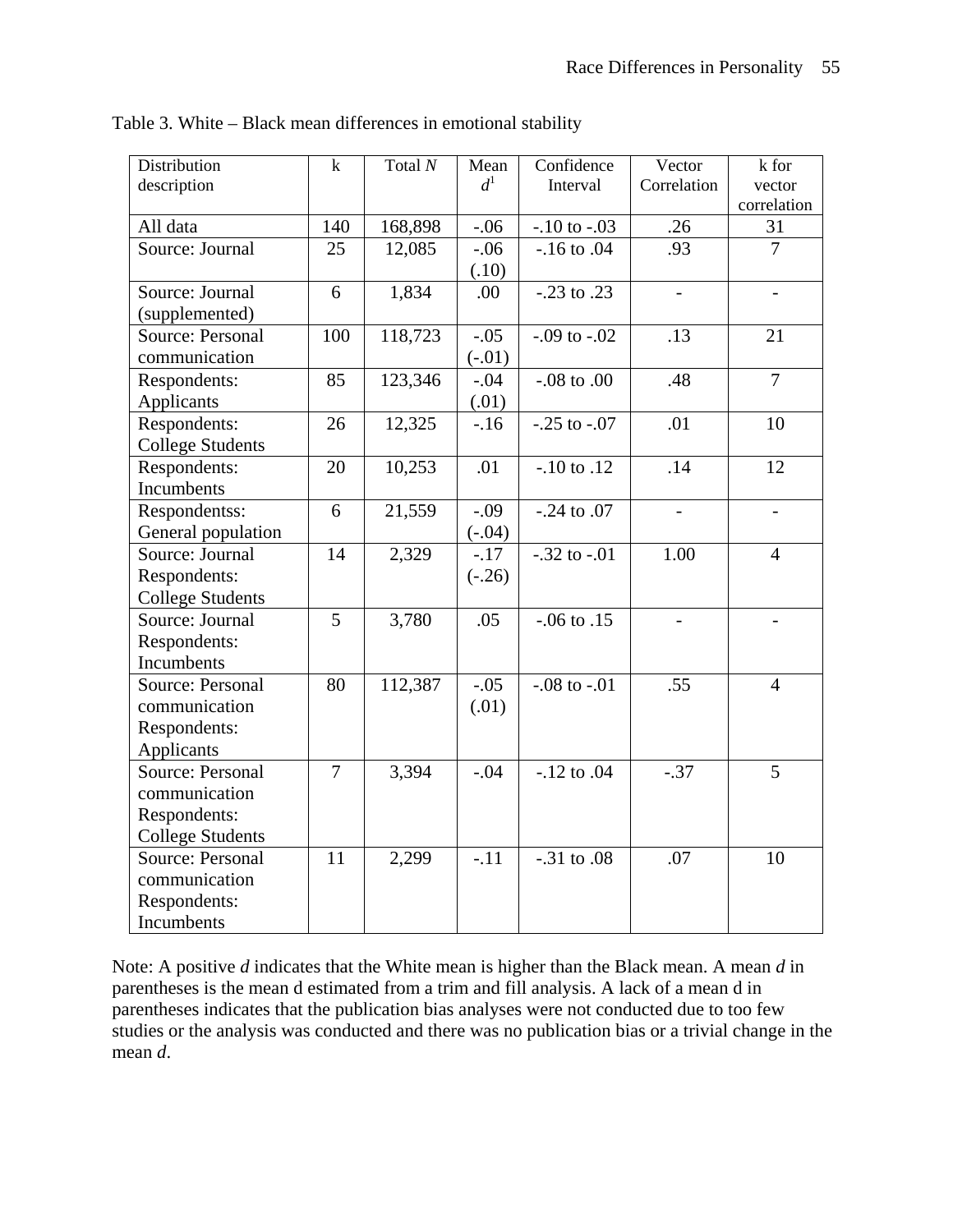| Distribution            | $\mathbf k$ | Total $N$ | Mean     | Confidence       | Vector                   | k for                    |
|-------------------------|-------------|-----------|----------|------------------|--------------------------|--------------------------|
| description             |             |           | $d^1$    | Interval         | Correlation              | vector<br>correlation    |
| All data                | 117         | 57,820    | $-18$    | $-.24$ to $-.12$ | .06                      | 30                       |
| Source: Journal         | 20          | 12,614    | $-.05$   | $-.16$ to $.07$  | $-.61$                   | $\overline{7}$           |
|                         |             |           | $(-.10)$ |                  |                          |                          |
| Source: Journal         | 5           | 1,637     | .02      | $-.22$ to $.25$  | $\qquad \qquad -$        | $\overline{\phantom{a}}$ |
| (supplemented)          |             |           | (.07)    |                  |                          |                          |
| Source: Personal        | 84          | 29,329    | $-.30$   | $-.39$ to $-.20$ | .26                      | 21                       |
| communication           |             |           | $(-.02)$ |                  |                          |                          |
| Respondents:            | 68          | 27,368    | $-.38$   | $-.48$ to $-.28$ | .33                      | 5                        |
| Applicants              |             |           | $(-.10)$ |                  |                          |                          |
| Respondents:            | 19          | 5,805     | .17      | .01 to .34       | $-.57$                   | 10                       |
| <b>College Students</b> |             |           | $(-.02)$ |                  |                          |                          |
| Respondents:            | 22          | 12,523    | $-.03$   | $-.13$ to $.07$  | .64                      | 13                       |
| Incumbents              |             |           |          |                  |                          |                          |
| Source: Journal         | 9           | 1,905     | .14      | $-16$ to $.45$   | .02                      | $\overline{4}$           |
| Respondents:            |             |           | (.09)    |                  |                          |                          |
| <b>College Students</b> |             |           |          |                  |                          |                          |
| Source: Journal         | 6           | 5,810     | $-16$    | $-.35$ to $.03$  | $\overline{\phantom{0}}$ |                          |
| Respondents:            |             |           |          |                  |                          |                          |
| Incumbents              |             |           |          |                  |                          |                          |
| Source: Personal        | 65          | 23,166    | $-.41$   | $-.52$ to $-.30$ | .69                      | $\overline{4}$           |
| communication           |             |           | $(-.06)$ |                  |                          |                          |
| Respondents:            |             |           |          |                  |                          |                          |
| Applicants              |             |           |          |                  |                          |                          |
| <b>Source: Personal</b> | 6           | 3,246     | .25      | $-.04$ to $.53$  | $-.54$                   | 5                        |
| communication           |             |           |          |                  |                          |                          |
| Respondents:            |             |           |          |                  |                          |                          |
| <b>College Students</b> |             |           |          |                  |                          |                          |
| Source: Personal        | 11          | 2,274     | .02      | $-.18$ to $.21$  | .65                      | 10                       |
| communication           |             |           | (.19)    |                  |                          |                          |
| Respondents:            |             |           |          |                  |                          |                          |
| Incumbents              |             |           |          |                  |                          |                          |

Table 4. White – Black mean differences in extroversion

Note: A positive *d* indicates that the White mean is higher than the Black mean. A mean *d* in parentheses is the mean d estimated from a trim and fill analysis. A lack of a mean d in parentheses indicates that the publication bias analyses were not conducted due to too few studies or the analysis was conducted and there was no publication bias or a trivial change in the mean *d*. For locus of control, a positive *d* indicates that Whites have more internal locus of control than Blacks, on average.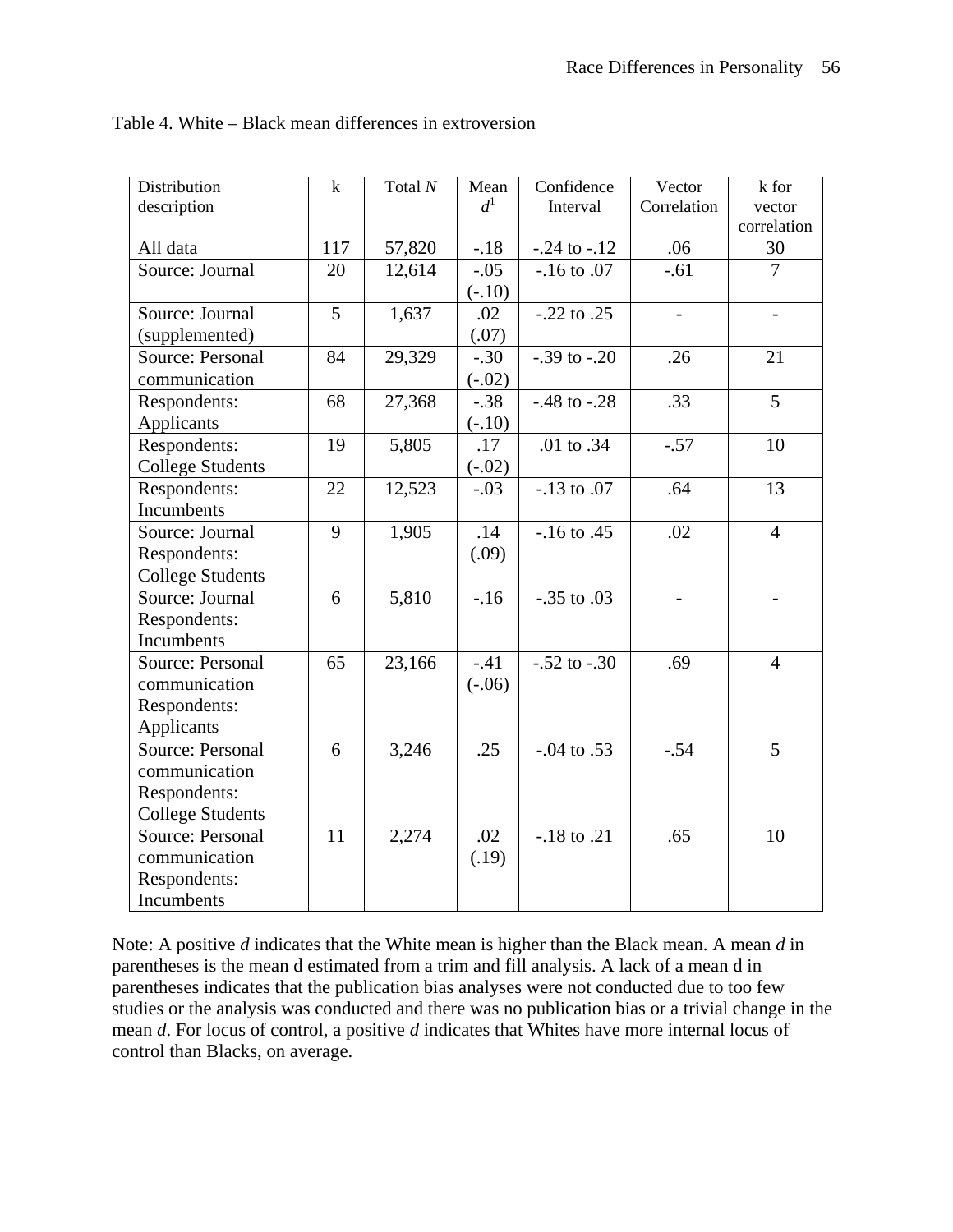| Distribution            | $\mathbf k$ | Total $N$ | Mean     | Confidence        | Vector      | k for          |
|-------------------------|-------------|-----------|----------|-------------------|-------------|----------------|
| description             |             |           | $d^1$    | Interval          | Correlation | vector         |
|                         |             |           |          |                   |             | correlation    |
| All data                | 78          | 148,097   | .02      | $-0.03$ to $0.06$ | .19         | 28             |
| Source: Journal         | 12          | 2,771     | .07      | $-.21$ to $.35$   | $-.61$      | $\overline{4}$ |
|                         |             |           | $(-.18)$ |                   |             |                |
| Source: Journal         | 5           | 1,637     | $-.02$   | $-0.39$ to $0.35$ |             |                |
| (supplemented)          |             |           |          |                   |             |                |
| Source: Personal        | 53          | 130,349   | .02      | $-0.04$ to $.07$  | .38         | 21             |
| communication           |             |           | (.07)    |                   |             |                |
| Respondents:            | 36          | 125,712   | .01      | $-.04$ to $.07$   | $-.41$      | $\overline{4}$ |
| Applicants              |             |           | (.08)    |                   |             |                |
| Respondents:            | 19          | 5,402     | .05      | $-.14$ to $.23$   | $-.19$      | 19             |
| <b>College Students</b> |             |           | (.15)    |                   |             |                |
| Respondents:            | 19          | 7,183     | .00      | $-.11$ to $.12$   | .55         | 11             |
| Incumbents              |             |           | (.06)    |                   |             |                |
| Source: Journal         | 8           | 1,434     | .10      | $-0.36$ to $0.55$ | $-.61$      | $\overline{4}$ |
| Respondents:            |             |           |          |                   |             |                |
| <b>College Students</b> |             |           |          |                   |             |                |
| Source: Personal        | 34          | 124,163   | .02      | $-.03$ to $.08$   | $-.41$      | $\overline{4}$ |
| communication           |             |           | (.08)    |                   |             |                |
| Respondents:            |             |           |          |                   |             |                |
| Applicants              |             |           |          |                   |             |                |
| Source: Personal        | 6           | 3,246     | .08      | .00 to .17        | .53         | 5              |
| communication           |             |           |          |                   |             |                |
| Respondents:            |             |           |          |                   |             |                |
| <b>College Students</b> |             |           |          |                   |             |                |
| <b>Source: Personal</b> | 11          | 2,297     | $-.06$   | $-.28$ to $.15$   | .54         | 10             |
| communication           |             |           |          |                   |             |                |
| Respondents:            |             |           |          |                   |             |                |
| Incumbents              |             |           |          |                   |             |                |

Table 5. White – Black mean differences in openness

Note: A positive *d* indicates that the White mean is higher than the Black mean. A mean *d* in parentheses is the mean d estimated from a trim and fill analysis. A lack of a mean d in parentheses indicates that the publication bias analyses were not conducted due to too few studies or the analysis was conducted and there was no publication bias or a trivial change in the mean *d*. For locus of control, a positive *d* indicates that Whites have more internal locus of control than Blacks, on average.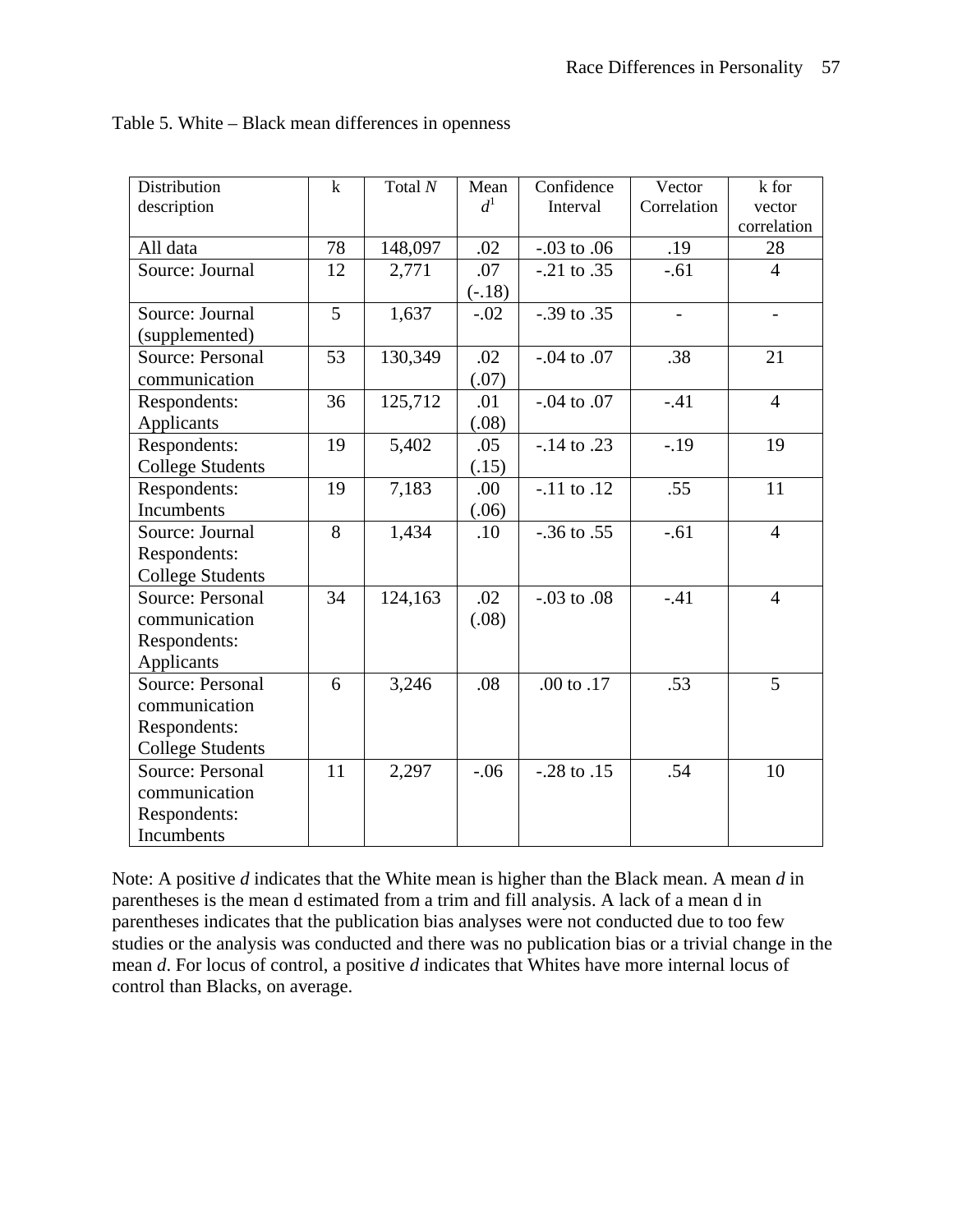| Distribution                                     | k  | Total N | Mean  | Confidence       | Vector      | k for vector |
|--------------------------------------------------|----|---------|-------|------------------|-------------|--------------|
| description                                      |    |         | $d^1$ | Interval         | Correlation | correlation  |
| All data                                         | 16 | 68,095  | .05   | $-0.01$ to $.12$ |             |              |
| All data except<br>$d = -.82$ outlier<br>removed | 15 | 67,314  | .10   | $.05$ to $.14$   |             |              |
|                                                  |    |         |       |                  |             |              |

Table 6. White – Black mean differences in locus of control

Note: A positive *d* indicates that the White mean is higher than the Black mean. A mean *d* in parentheses is the mean d estimated from a trim and fill analysis. A lack of a mean d in parentheses indicates that the analysis was not conducted due to too few studies or the analysis was conducted and there were no publication bias analyses conducted or a trivial change in the mean *d*. For locus of control, a positive *d* indicates that Whites have more internal locus of control than Blacks, on average.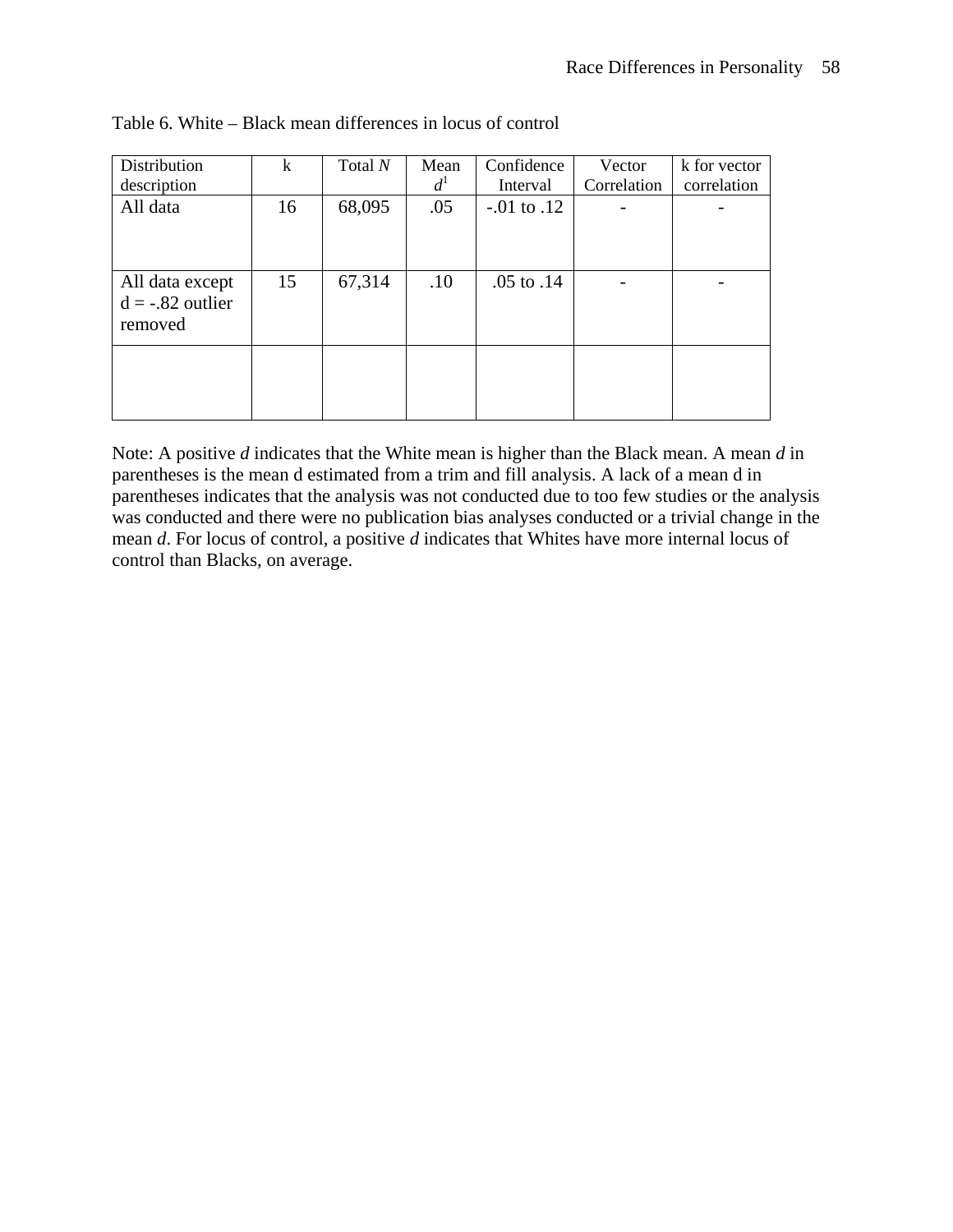| Distribution<br>description                      | k  | Total N | Mean<br>$d^{\mathrm{I}}$ | Confidence<br>Interval | Vector<br>Correlation | k for vector<br>correlation |
|--------------------------------------------------|----|---------|--------------------------|------------------------|-----------------------|-----------------------------|
| All data                                         | 37 | 236,906 | .02                      | $-0.20$ to $0.25$      |                       |                             |
| All data except<br>$d = 1.52$ outlier<br>removed | 36 | 184,542 | $-.03$                   | $-0.08$ to $.03$       |                       |                             |

Table 7. White – Black mean differences in self-efficacy

Note: A positive *d* indicates that the White mean is higher than the Black mean. A mean *d* in parentheses is the mean d estimated from a trim and fill analysis.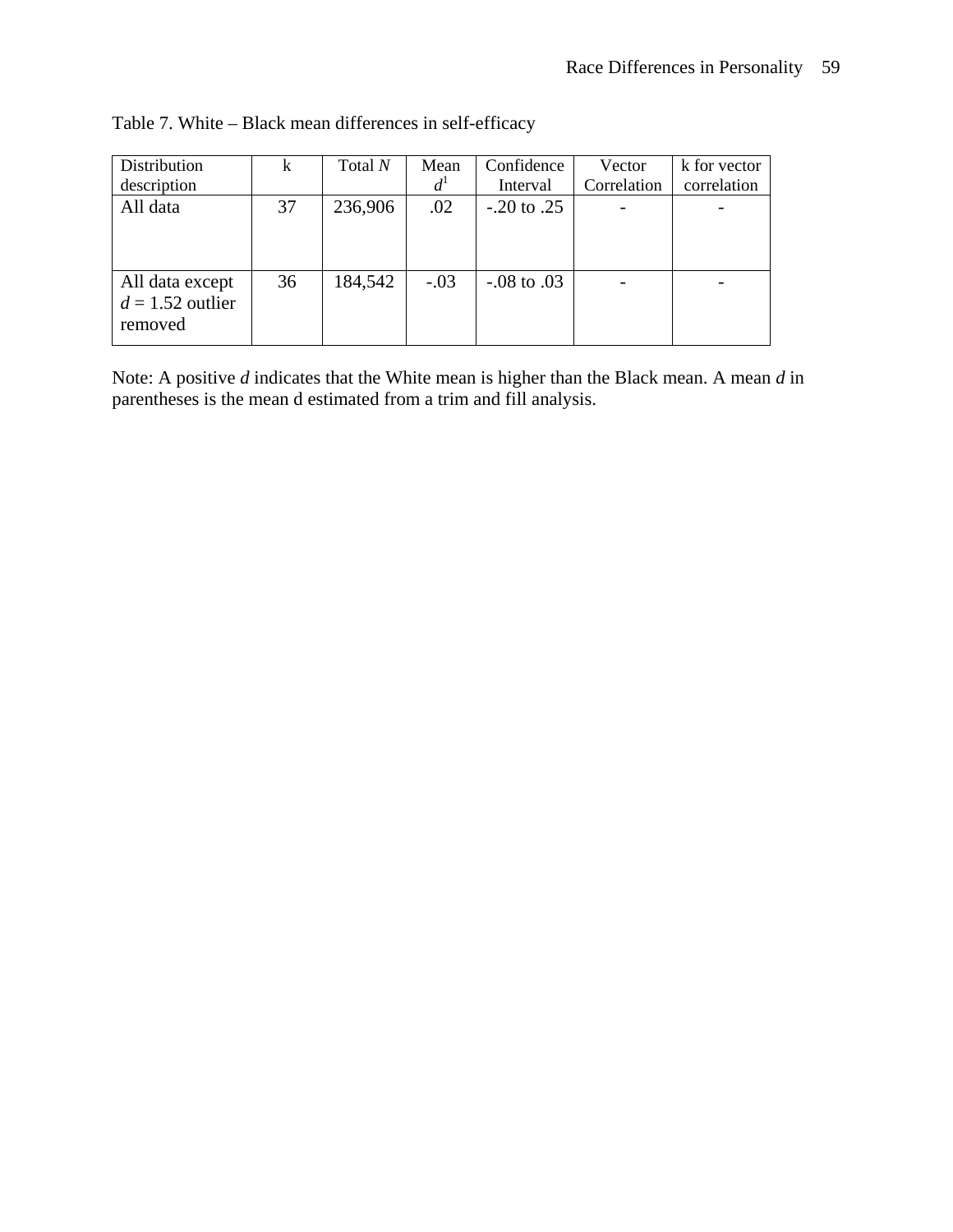

# Figure 1. Illustrative Meta-Analysis Graphics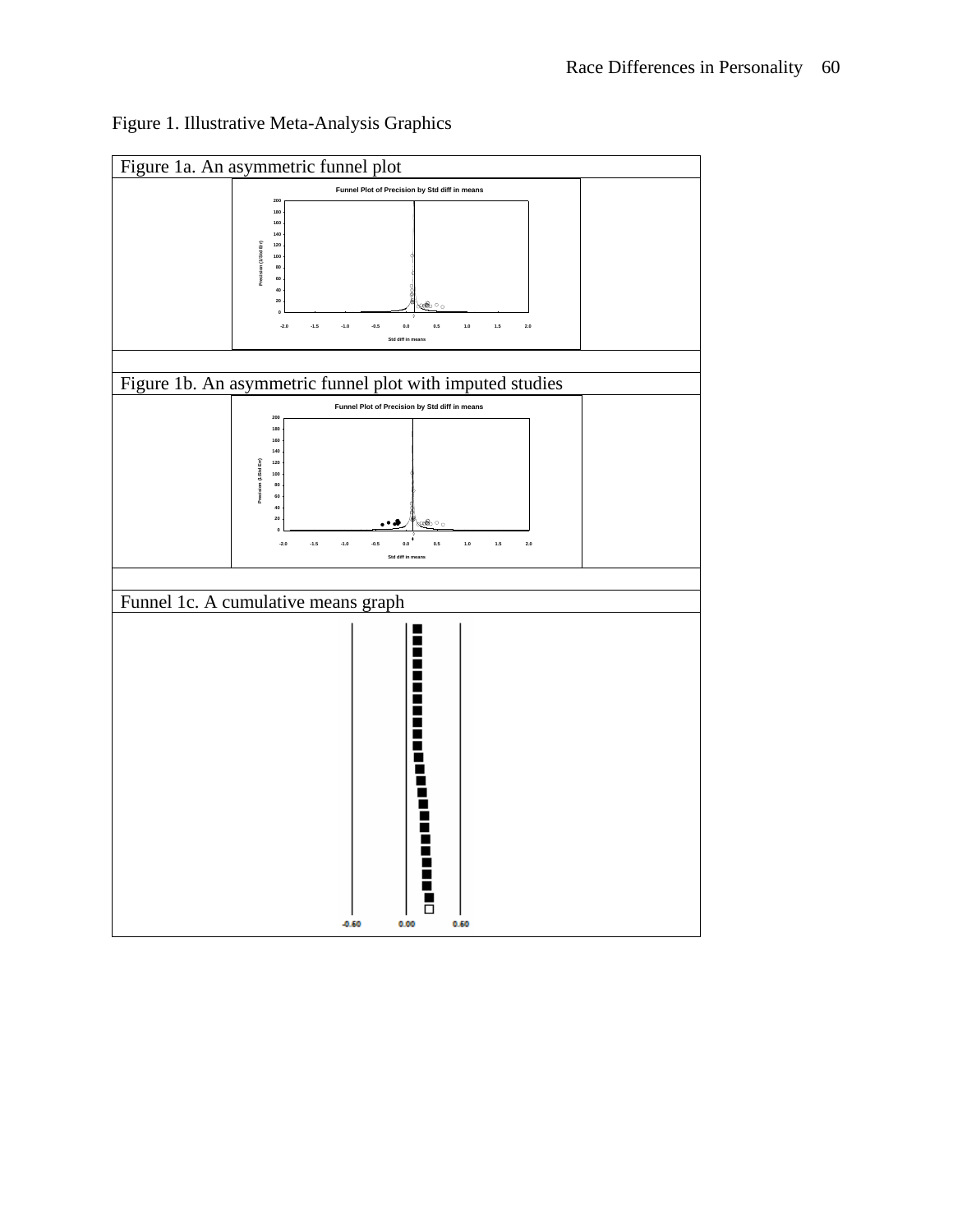

Figure 2. Publication bias graphics for global conscientiousness effect sizes from journals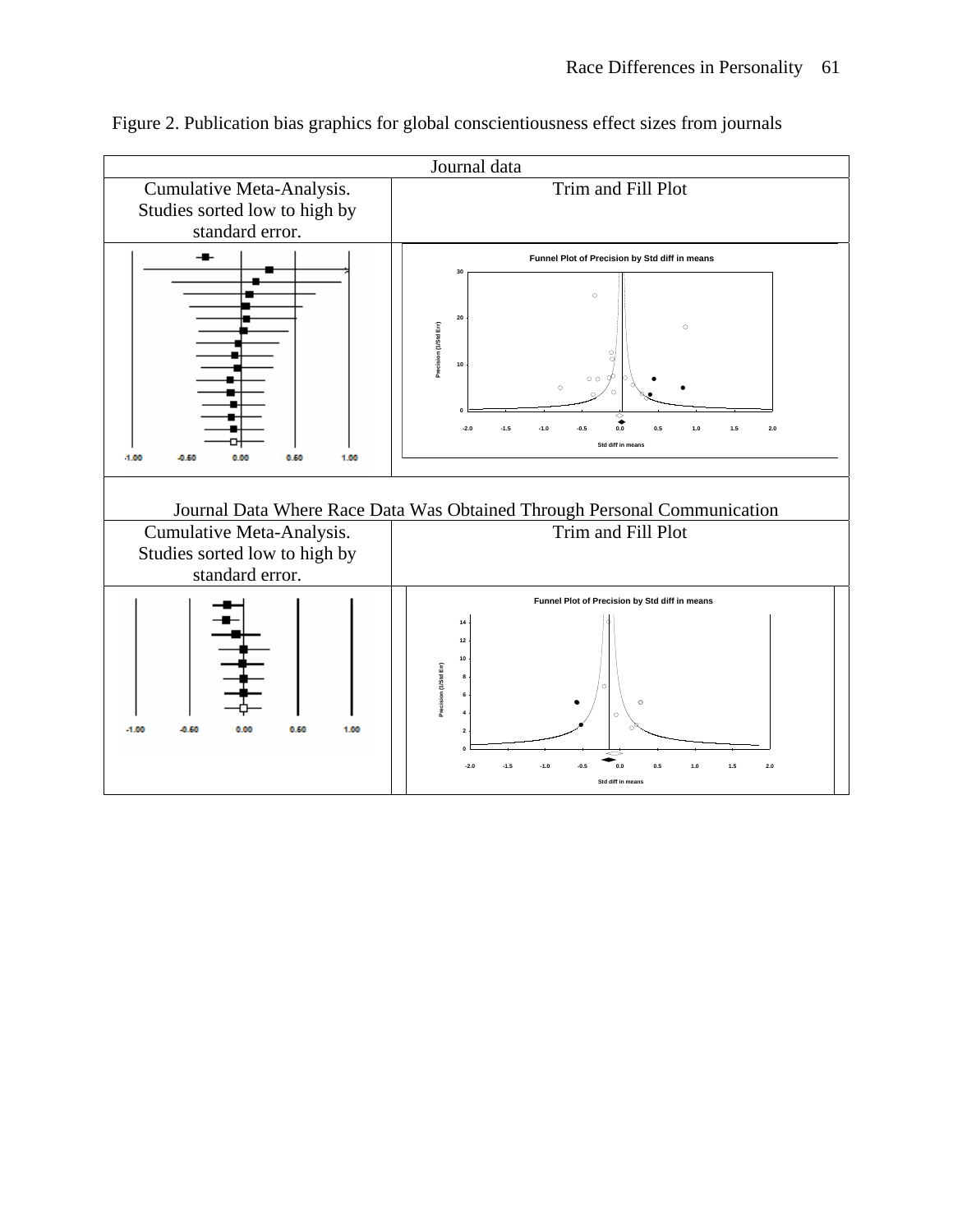

# Figure 3. Publication bias graphics for agreeableness effect sizes from journals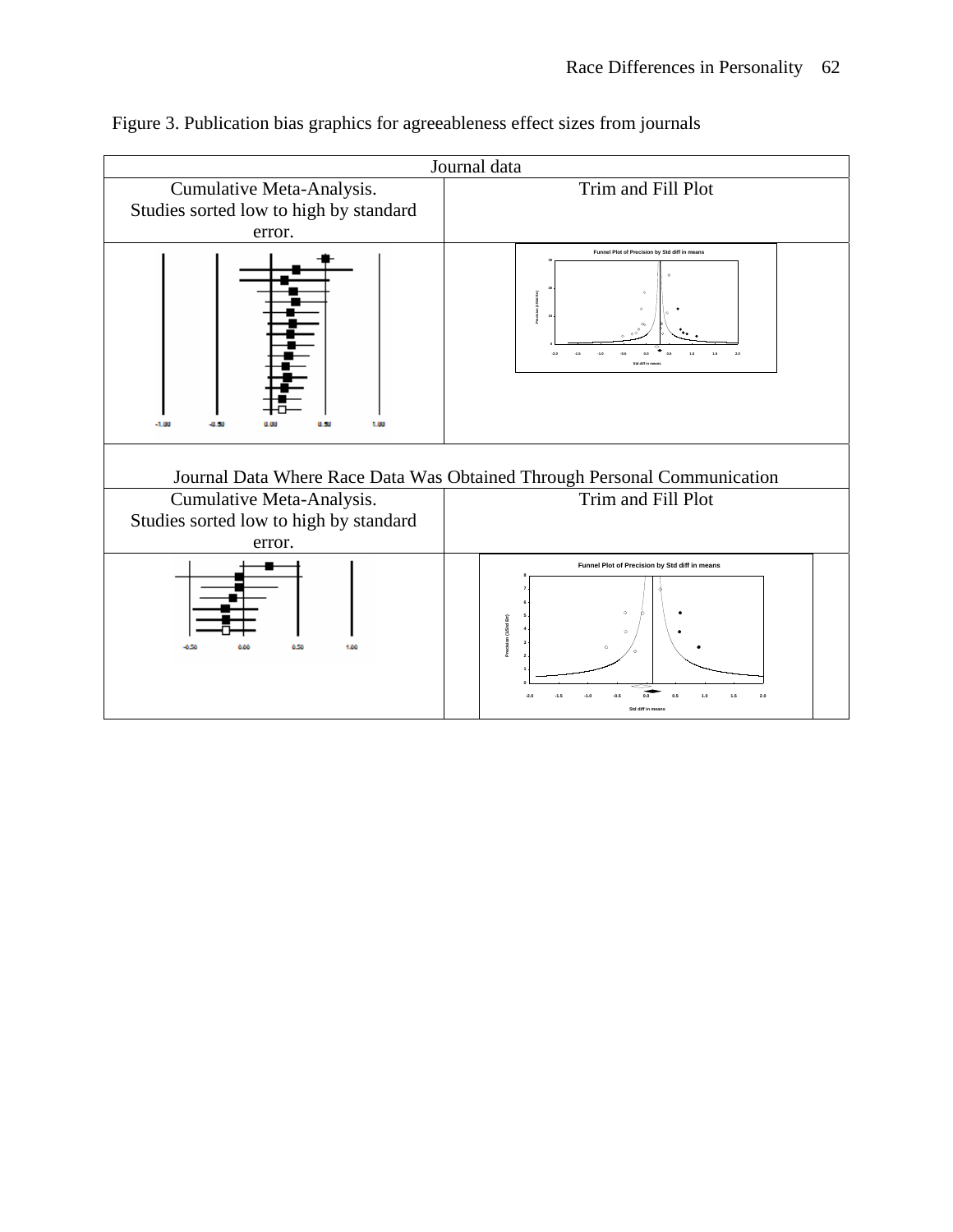

Figure 4. Publication bias graphics for emotional stability effect sizes from journals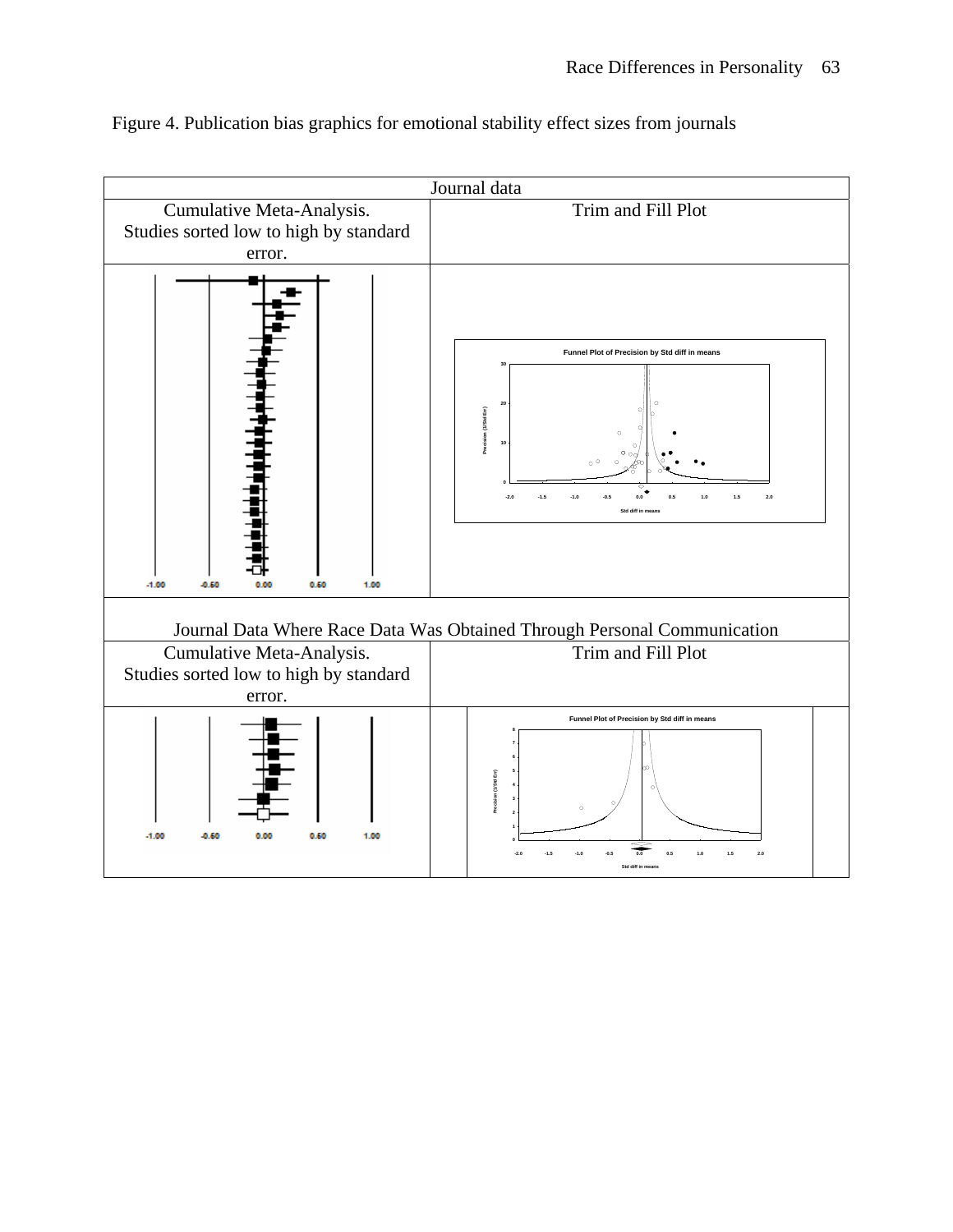

Figure 4. Publication bias graphics for extraversion effect sizes from journals